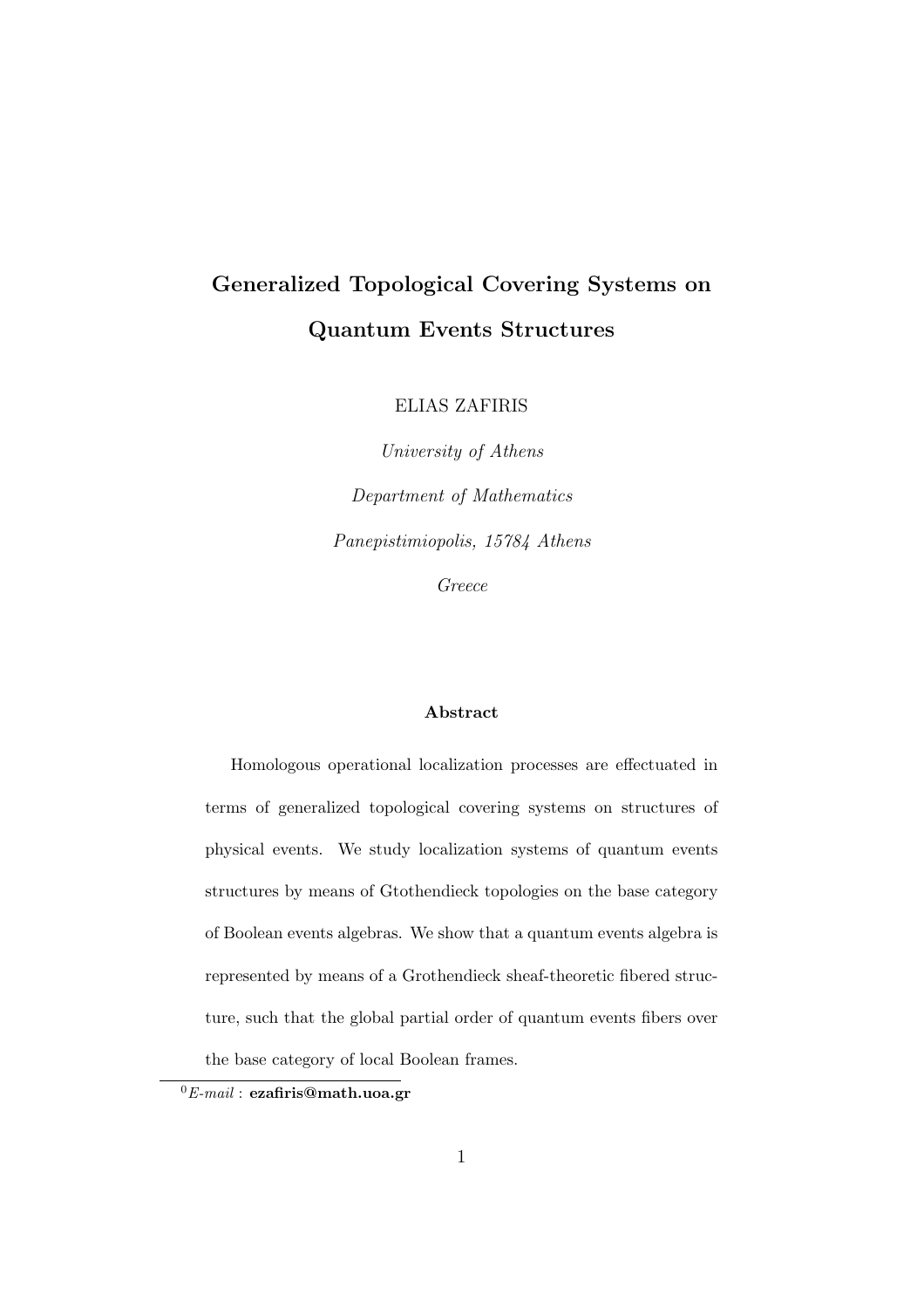Mathematics subject classifications: 81P15; 81P10; 18F10; 18F20; 11N35; 11N36; 03G15; 06C15; 14E20

Key words: quantum logics, orthomodular orhoposets, Boolean sublattices, category theory, Grothendieck topology, localization, sheaves.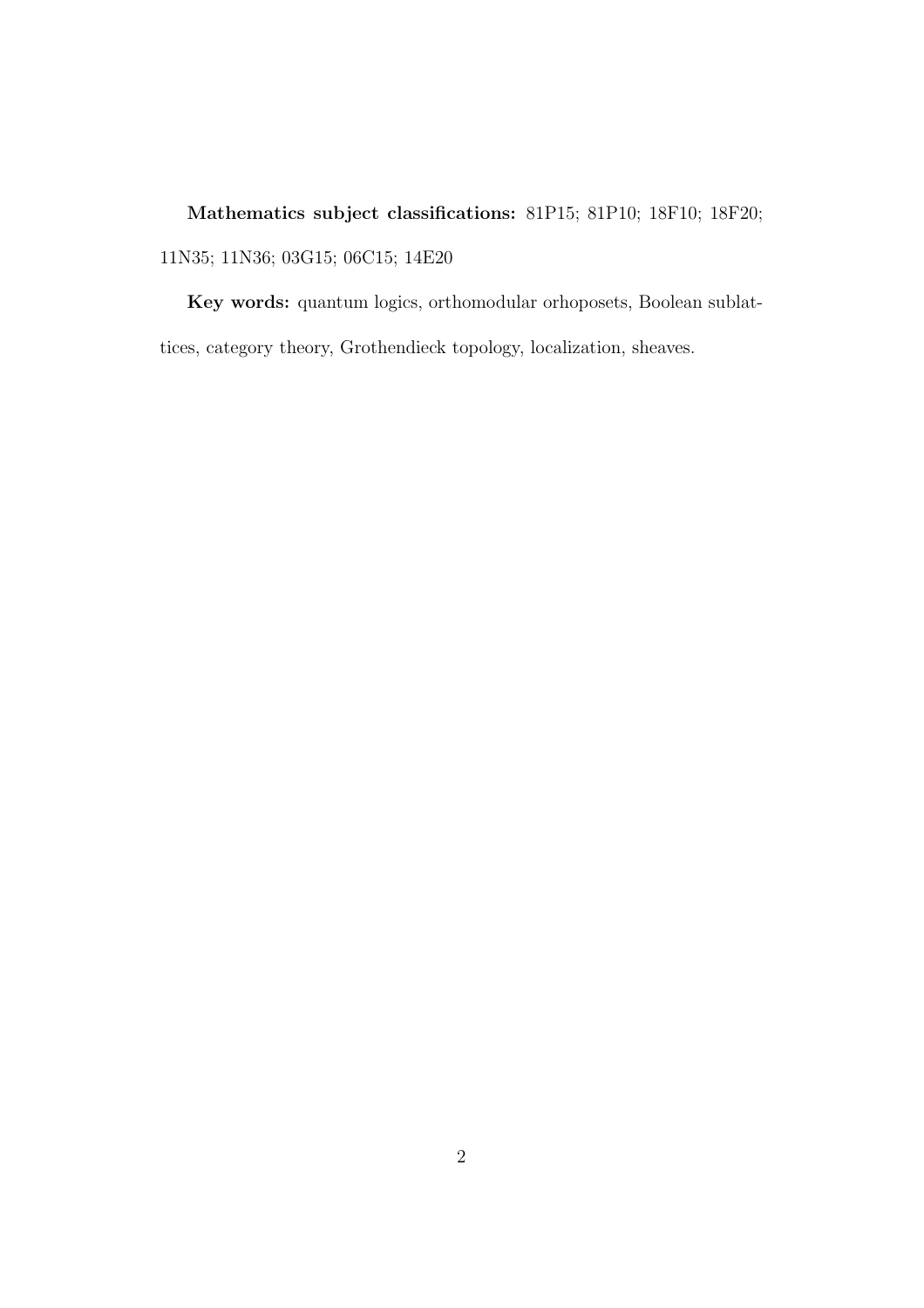### 1 Introduction

Physical observation presupposes, at the fundamental level, the existence of a localization process for extracting information related with the local behaviour of a physical system. On the basis of a localization process it is possible to discern observable events and assign an individuality to them. Generally, a localization process is being co-implied by the preparation of suitable local reference domains for measurement. These domains identify concretely the kind of reference loci used for observation of events. The methodology of observation is being effectuated by the functioning of eventsregistering measurement devices, that operate locally within the contexts of the prepared reference loci. In this general setting, it is important to notice that registering an event, that has been observed in the context of a reference locus, is not always equivalent to conferring a numerical identity to it, by means of a real value corresponding to a physical attribute. On the contrary, the latter is only a limited case of the localization process, when, in particular, it is assumed that all reference loci can be contracted to points. This is exactly the crucial assumption underlying the employment of the settheoretic structure of the real line as a model of the physical "continuum". The semantics of the latter is associated with the codomain of valuation of physical attributes used for registering events. It is instructive to clarify that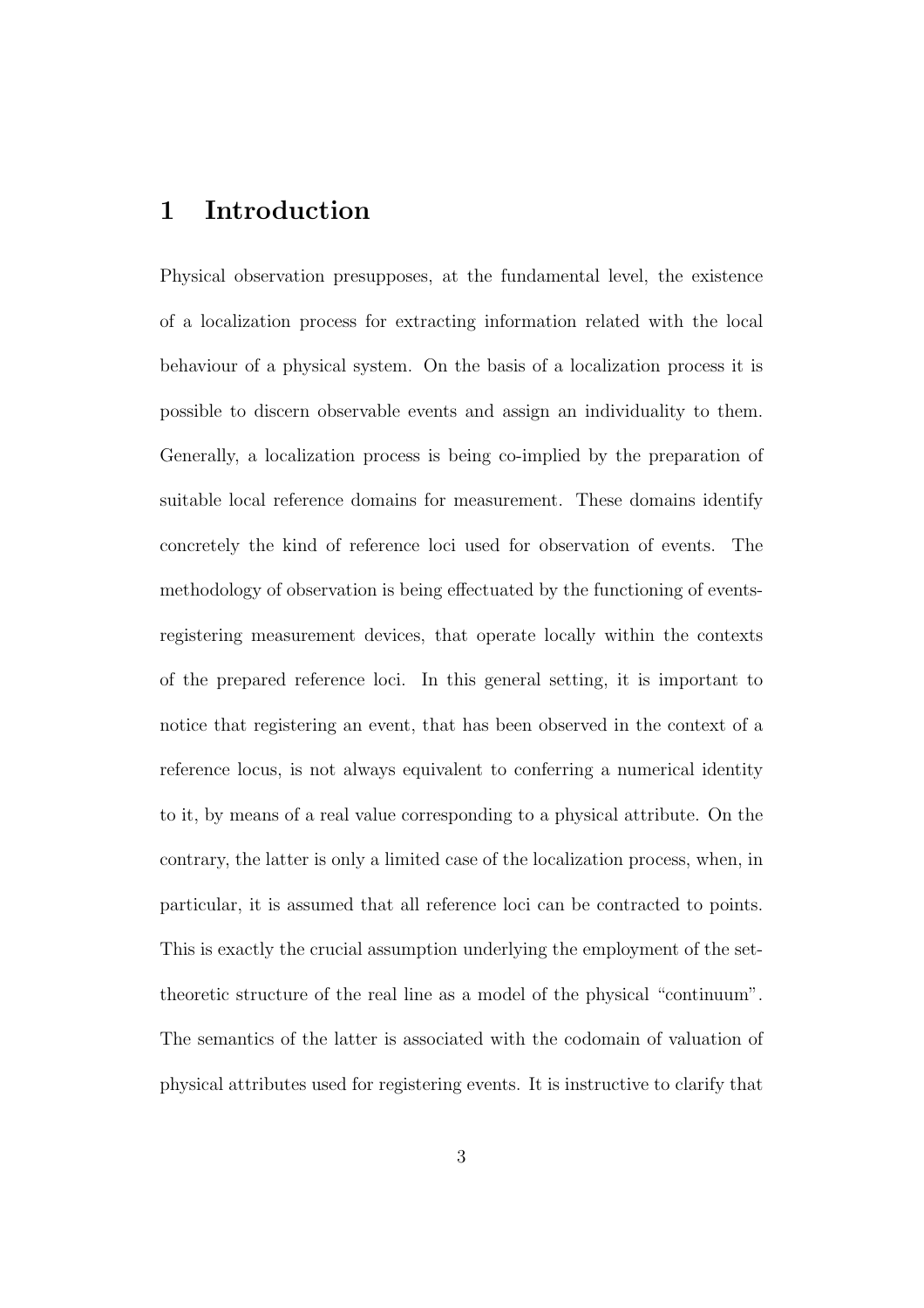the set-theoretic model of the real line stands for a structure of points that are independent and possess the property of sharp distinguishability.

The primary motivation of this paper concerns the possibility of mathematically implementing a general localization process referring to physical observation, that is not necessarily based on the existence of an underlying structure of points on the real line. For this purpose, the focus is shifted from point-set to topological localization models of ordered global events structures. In particular, the central aim of this study targets the problem of representation of quantum logics in terms of Boolean localization systems. The notion of a localization system is the referent of a homologous operational physical procedure of observation. The latter is defined by the requirement that the reference loci used for observational purposes, together with their structural transformations, should form a mathematical category. The development of the conceptual and technical machinery of localization systems for generating non-trivial global events structures, as it will be explicitly demonstrated to be the case for quantum logics, effectuates a transition in the semantics of events from a set-theoretic to a sheaf-theoretic one. This is a crucial semantic difference that characterizes the present approach in comparison to the vast literature on quantum measurement and quantum logic.

The plan of development of the paper is the following: In Section 2, we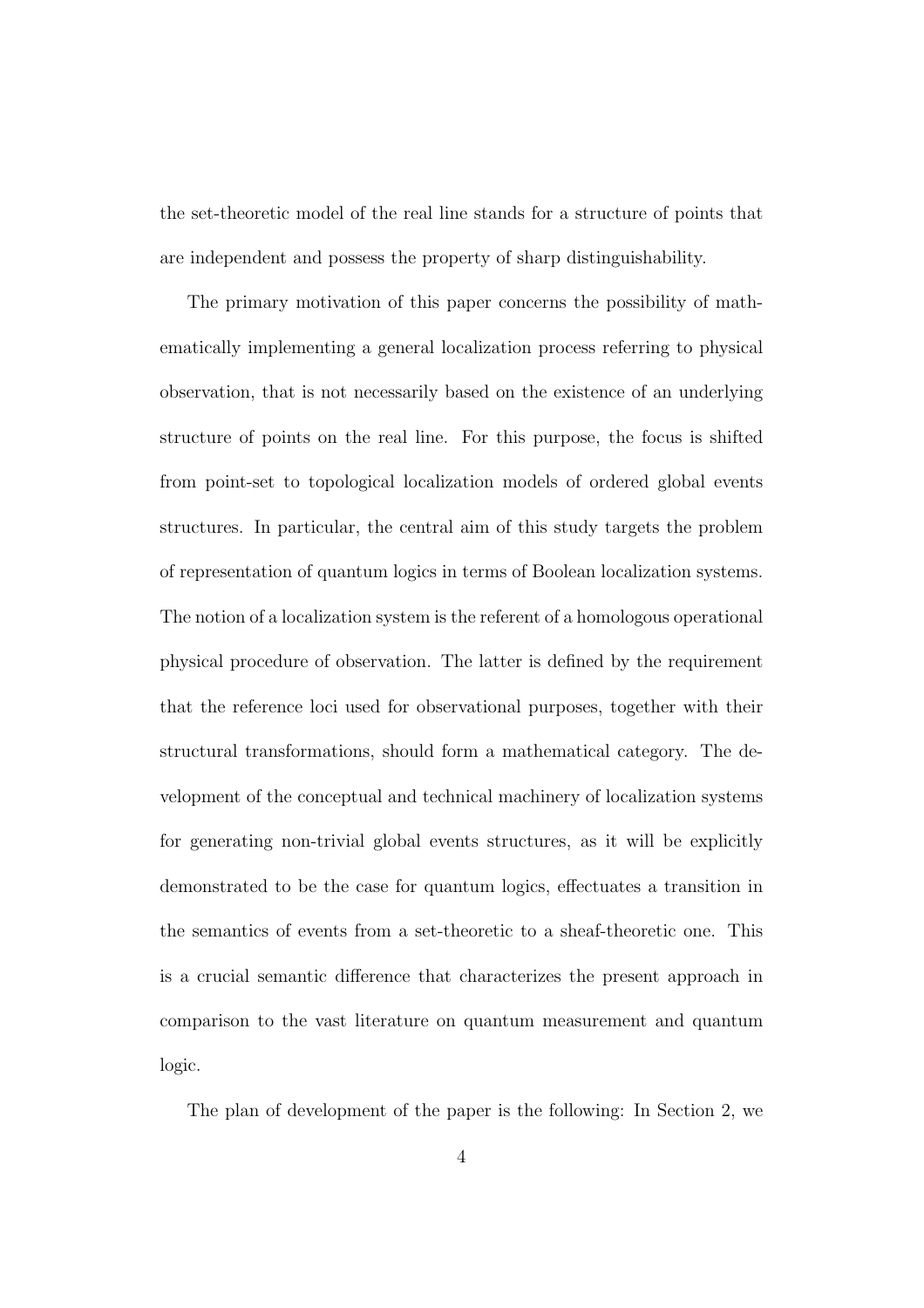introduce the notion of abstract localization systems and explain their functional role in a category-theoretic environment. Moreover, we motivate the use of Boolean localization systems for the generation of quantum events structures. In Section 3, we develop the construction of classical topological sheaves and explain their physical semantics in terms of fibered events structures. In Section 4, we define generalized topological covering systems by means of covering sieves on a base categorical environment of reference loci. The covering sieves are interpreted physically as generalized measures of localization of events. In Section 5, we define the categories of quantum and Boolean events algebras respectively, and furthermore, construct the functor of Boolean frames of a quantum events algebra. In Section 6, we apply the machinery of generalized topological covering systems for the analysis and generation of quantum events algebras by means of Boolean localization systems. In particular, we prove that the functor of Boolean frames of a quantum events algebra, is a sheaf for the Grothendieck topology of epimorphic families on the base category of Boolean localizing contexts. In Section 7, we formulate and prove a representation of quantum events by means of equivalence classes in a structure sheaf of Boolean coefficients, associated with local Boolean contexts of measurement. Finally, we conclude in Section 8.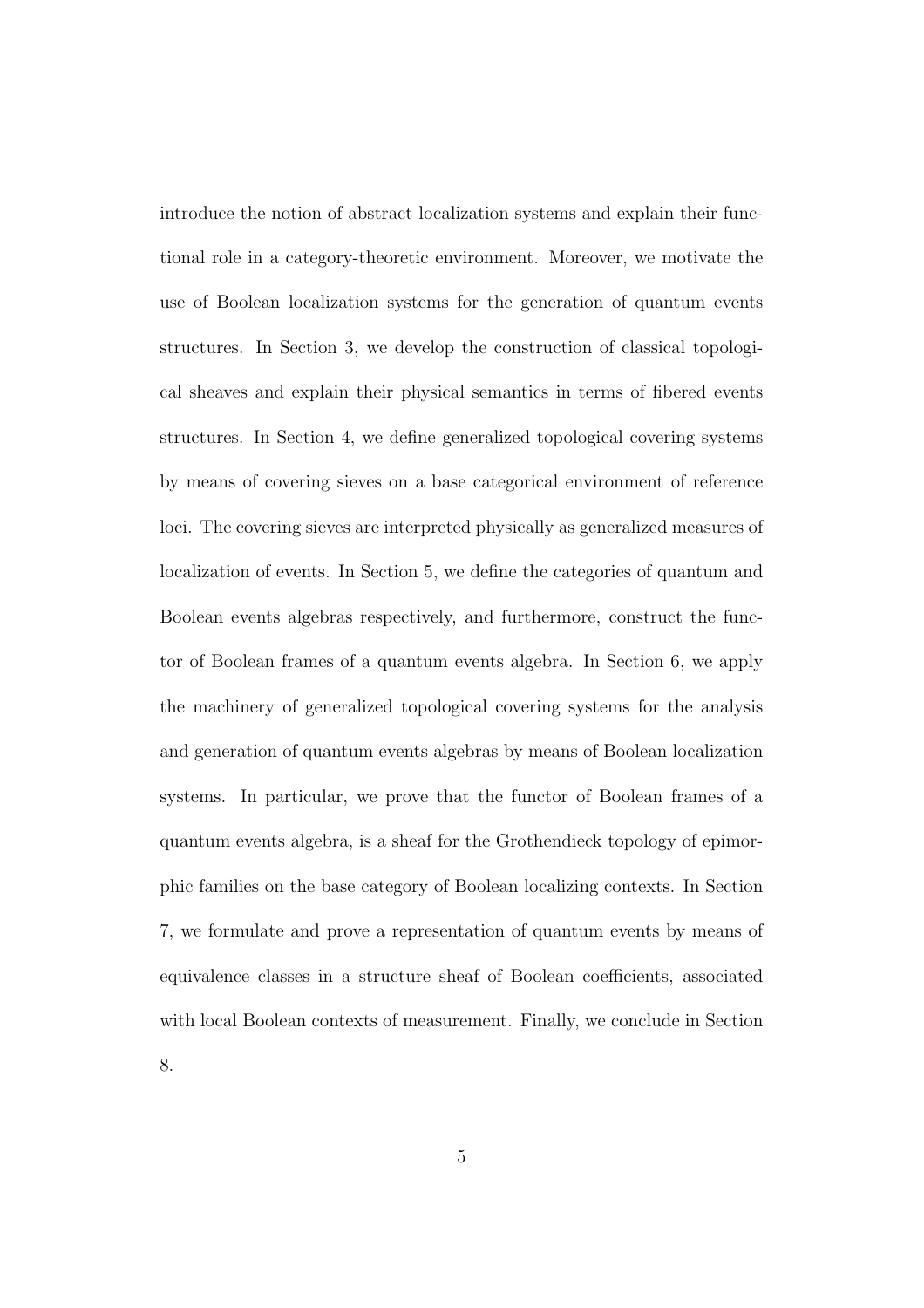#### 2 Abstract Localization Systems

The general purpose of abstract localization systems amounts to filtering the information contained in a global structure of ordered physical events, through a concretely specified categorical environment that is determined by a homologous operational physical procedure. The latter specifies the kind of loci of variation, or equivalently, reference contexts, that are used for observation of events. These contexts play the role of generalized reference frames, such that reference to concrete events of the specified categorical kind can be made possible with respect to them. It is necessary to emphasize that the kind of loci of variation signifies exactly the concrete categorical environment employed operationally, for instance, the category of open sets, ordered by inclusion, in a topological measurement space. In this sense, localization systems can be precisely conceived as a generalization of the notion of functional dependence. In the trivial case, the only locus is a point serving as a unique idealized measure of localization, and moreover, the only kind of reference frame is the one attached to a point.

Since an underlying structure of points is not assumed for localization purposes, the functioning of a localization system in a global structure of physical events should be implemented by other means. The basic constitutive premise of our scheme is that the reference loci together with their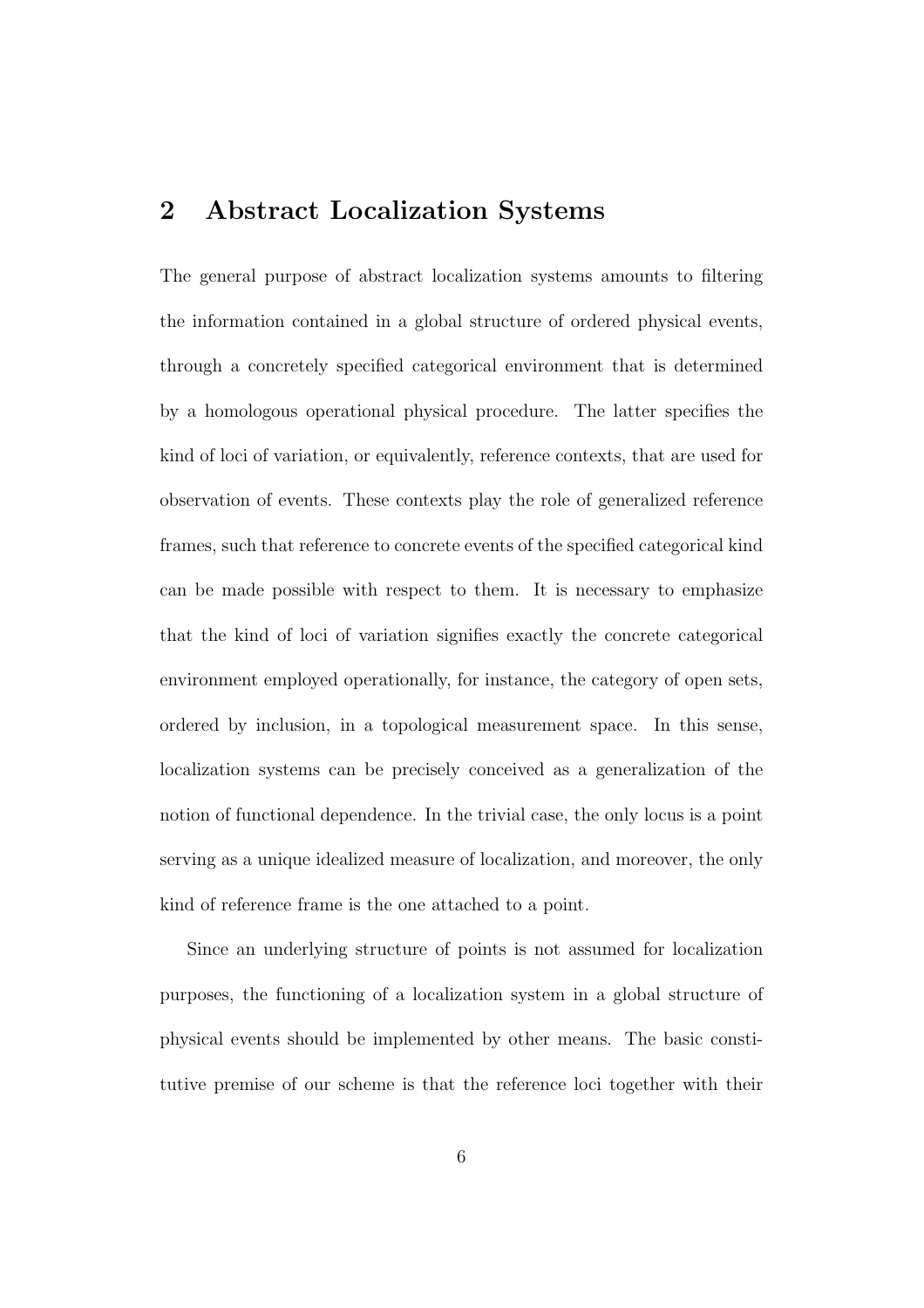structural transformations form a category. Thus, the localization process should be understood in terms of an action of the category of reference loci on a set-theoretic global structure of physical events. The latter, is then partitioned into sorts parameterized by the objects of the category of reference loci. In this sense, the functioning of a localization system can be represented by means of a fibered construct, understood geometrically, as a variable set over the base category of reference loci. The fibers of this construct may be thought, in analogy to the case of the action of a group on a set of points, as the "generalized orbits" of the action of the category of loci. The notion of functional dependence incorporated in this action, forces the ordered structure of physical events to fiber over the base category of reference loci. It is instructive to remark at this point, that ordered event structures have been of considerable interest in the literature of both quantum gravity and quantum computation research, and thus, the functioning of localization systems is also important, both conceptually and technically, for these disciplines as well.

From a physical perspective, the meaningful representation of a global ordered structure of events as a fibered construct, in terms of localization systems, should incorporate the requirement of uniformity. The latter may be formulated as a physical principle according to the following definition:

Principle of Uniformity: For any two events observed over the same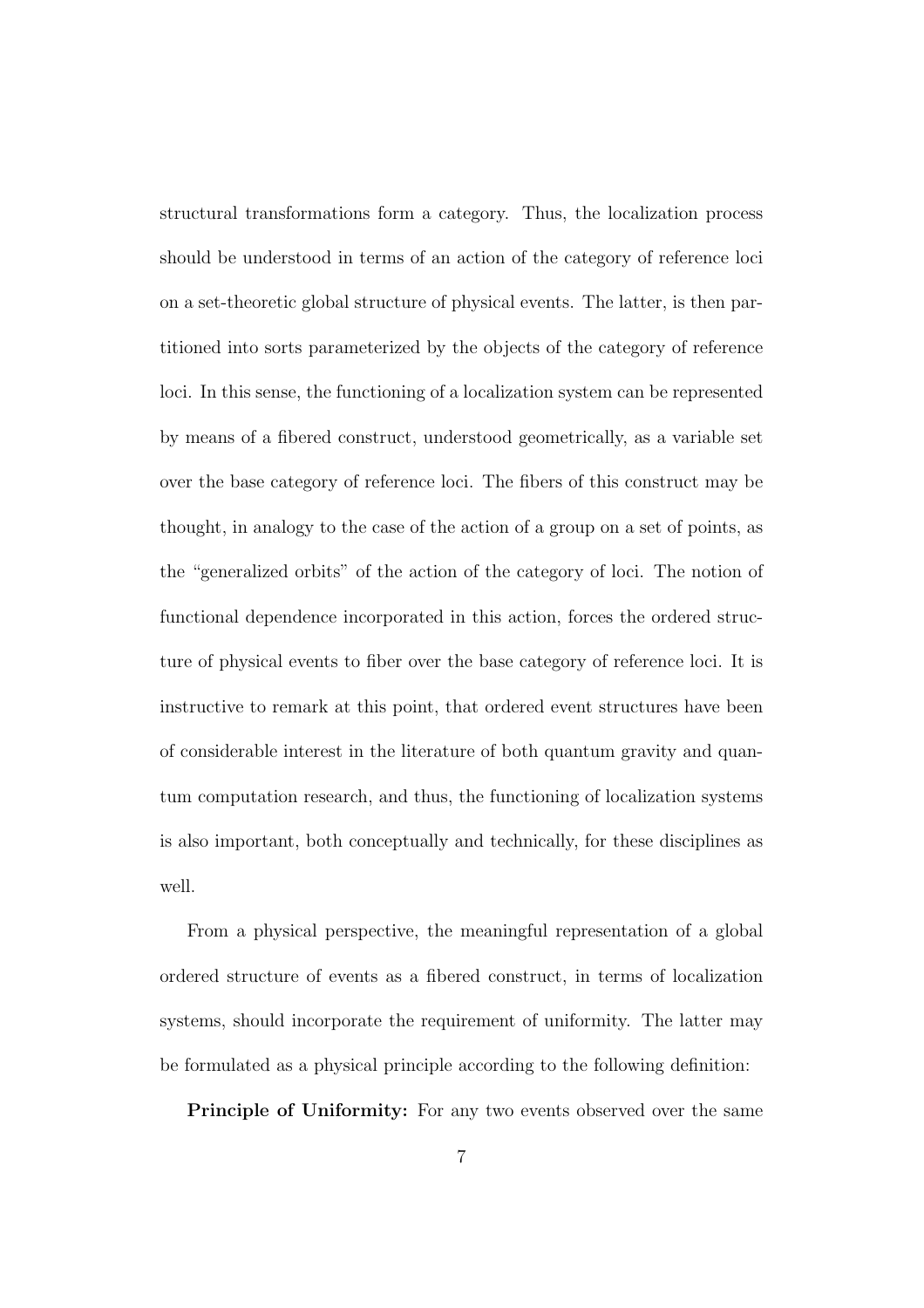domain of measurement, the structure of all reference frames that relate to the first cannot be distinguished in any possible way from the structure of frames relating to the second.

According to this principle, all the localized events within any particular reference locus in a localization system should be uniformly equivalent to each other. The compatibility of the localization process with the principle of uniformity, demands that the relation of (partial) order in a global settheoretic universe of events is induced by lifting appropriately a structured family of arrows from the base category of reference loci to the fibers.

If we take together the requirements enforcing a representation of a global partially ordered structure of physical events, as a uniform fibered construct over a base category of reference loci, localization systems of the former are precisely modeled in the syntactical terms of sheaves. In this perspective, the transition in the semantics of physical events from a set-theoretic to a sheaf-theoretic one is completely justified, as it will become clear in the forthcoming Sections.

Before proceeding in the technical exposition of the mathematical structures involved it is instructive to discuss briefly an example. This refers to the case of localization on a global partial order of physical events over a base categorical environment  $\mathcal{O}(X)$ , consisting of open sets U, of a topological measurement space  $X$ , the arrows between them being inclusions.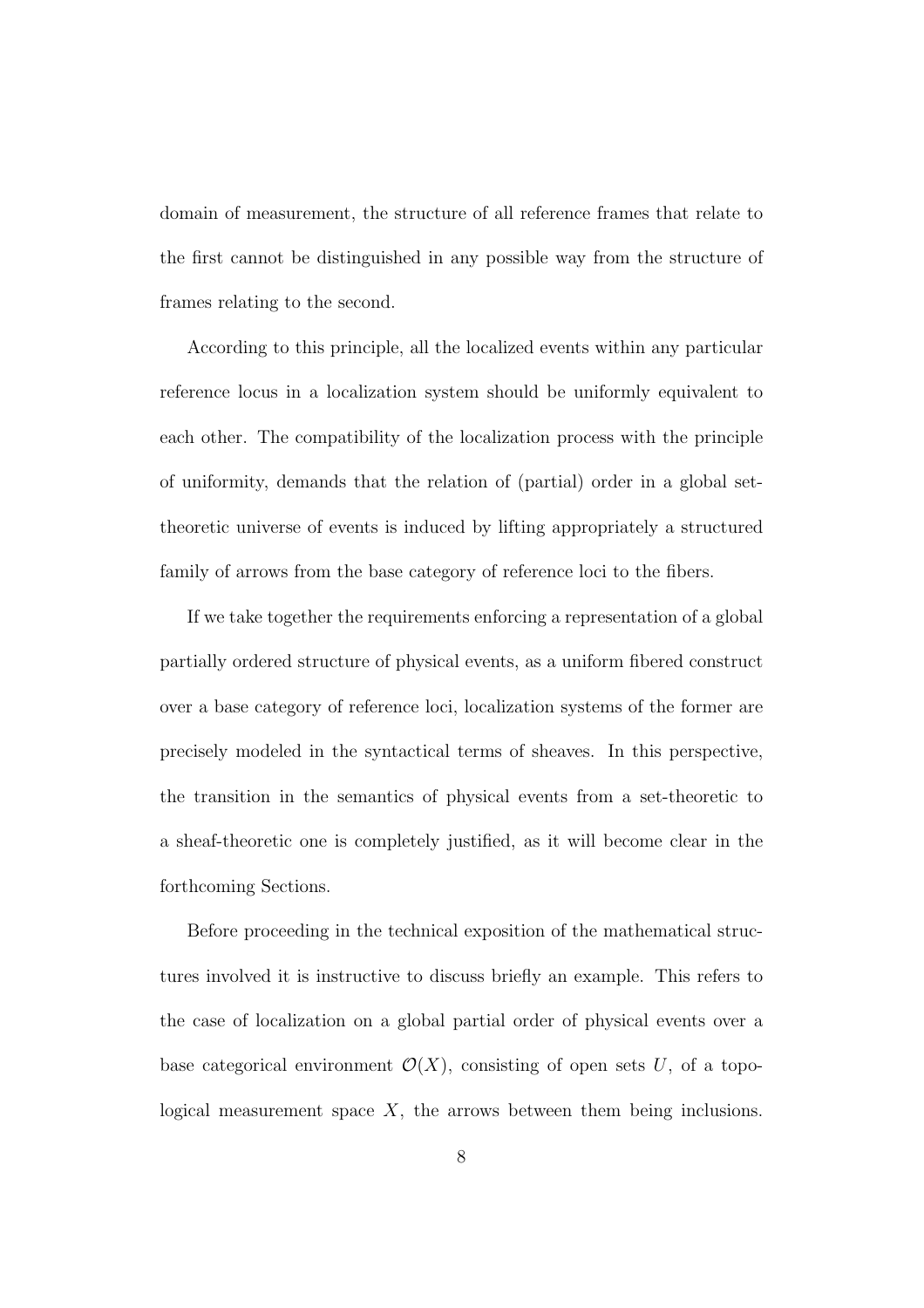In this case, the reference loci of the operational environment employed for observation, are all the open sets  $U$  of  $X$ , partially ordered by inclusion. Equivalently, the open sets inclusions  $U \hookrightarrow X$  are considered as varying base reference frames of open loci over which the global partial order of events fibers. We may use the suggestive term "local observer" to refer to an events-registering device associated with a reference locus  $U$  of the base category  $\mathcal{O}(X)$ . Note that, the meaning of "local" is understood with respect to the topology of  $X$ . Then, a "local observer", in an measurement situation taking place over a reference locus  $U$ , individuates events by means of local real-valued observables, being continuous maps  $s: U \to \mathcal{R}$ . Thus, the "local observers" do not have a global perception of continuous functions  $f: X \to \mathcal{R}$ , but rather register events localized over the associated reference loci in terms of local observables. Of course, appropriate conditions are further needed for pasting their findings together, that as we shall explain in the sequel, are the necessary and sufficient conditions for a topological sheaf-theoretic structure. Intuitively, at this stage we notice that, in the implemented fibered construct, the viewpoint offered by a reference locus is not that of a globally defined real valued continuous function, but that of a continuously variable real number over the associated open locus. The latter is called a local observable section and is interpreted physically as a localized and accordingly individuated event.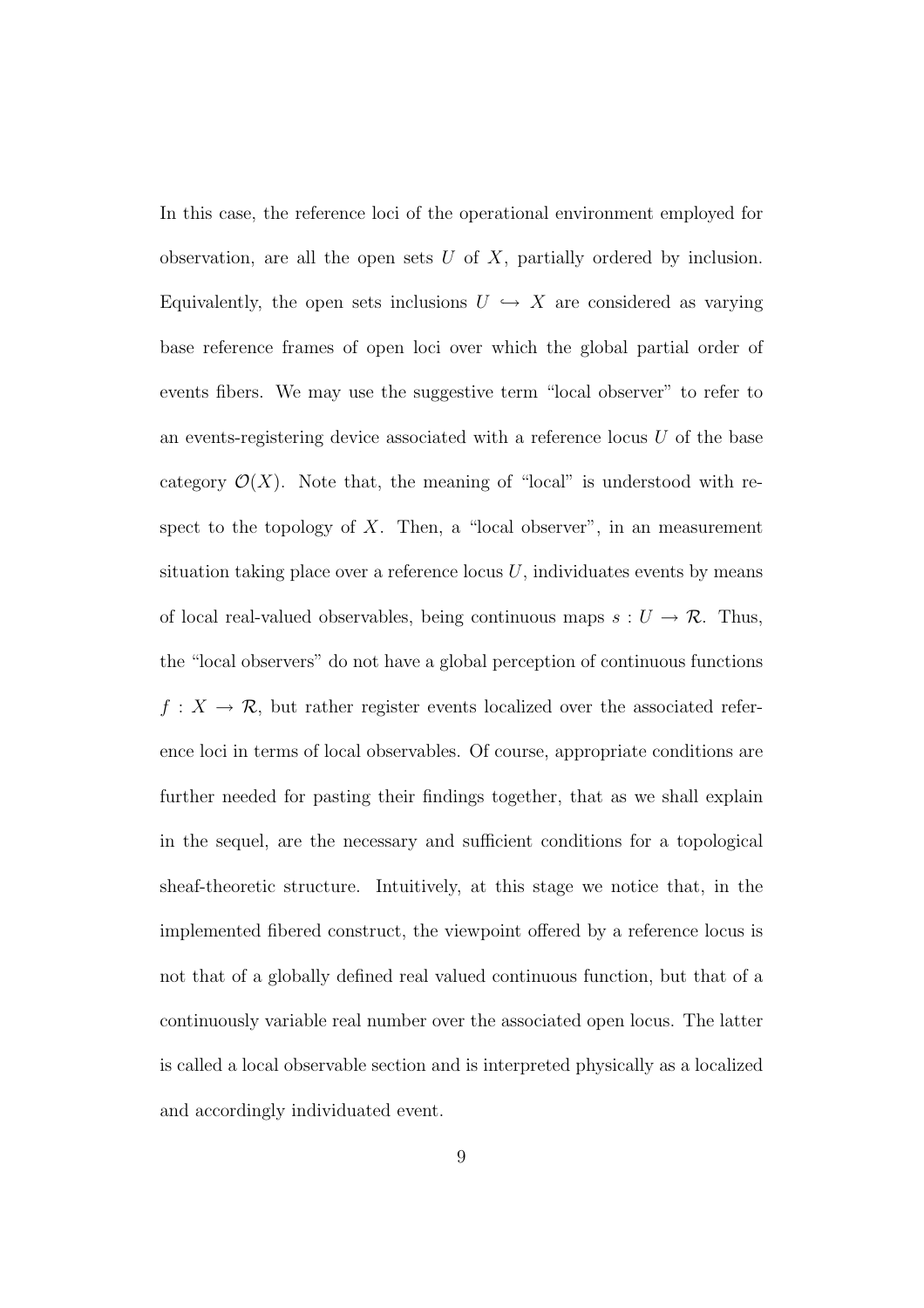In quantum theory, the global structures of quantum events are technically characterized as orthomodular orthoposets. The original quantum logical formulation of quantum theory [1, 2] depends in an essential way on the identification of events, or propositions, with projection operators on a complex Hilbert space. A non-classical, non-Boolean events structure is effectively induced which has its origins in quantum theory [3]. On the other side, in every concrete quantum measurement context, the set of events that have been actualized in this context forms a Boolean algebra. This fact motivates the assumption that a Boolean algebra in the poset of quantum events, could be interpreted appropriately as a generalized reference frame, relative to which a measurement result could be consequently coordinatized. Therefore, it seems reasonable in this case, to associate the previously described functioning of localization systems with systems of local Boolean contexts of quantum measurement. We will show in the sequel, that this task can be accomplished by defining generalized topological covering systems on the base category of Boolean contexts, that remarkably constitute Grothendieck topologies. According to the interpretation put forward, we shall obtain a well-defined notion of localized events in a global quantum structure, varying over a multiplicity of Boolean covering domains determined by the topological categorical environment they share. The mathematical scheme for the implementation of our model will be based on categorical and sheaf-theoretic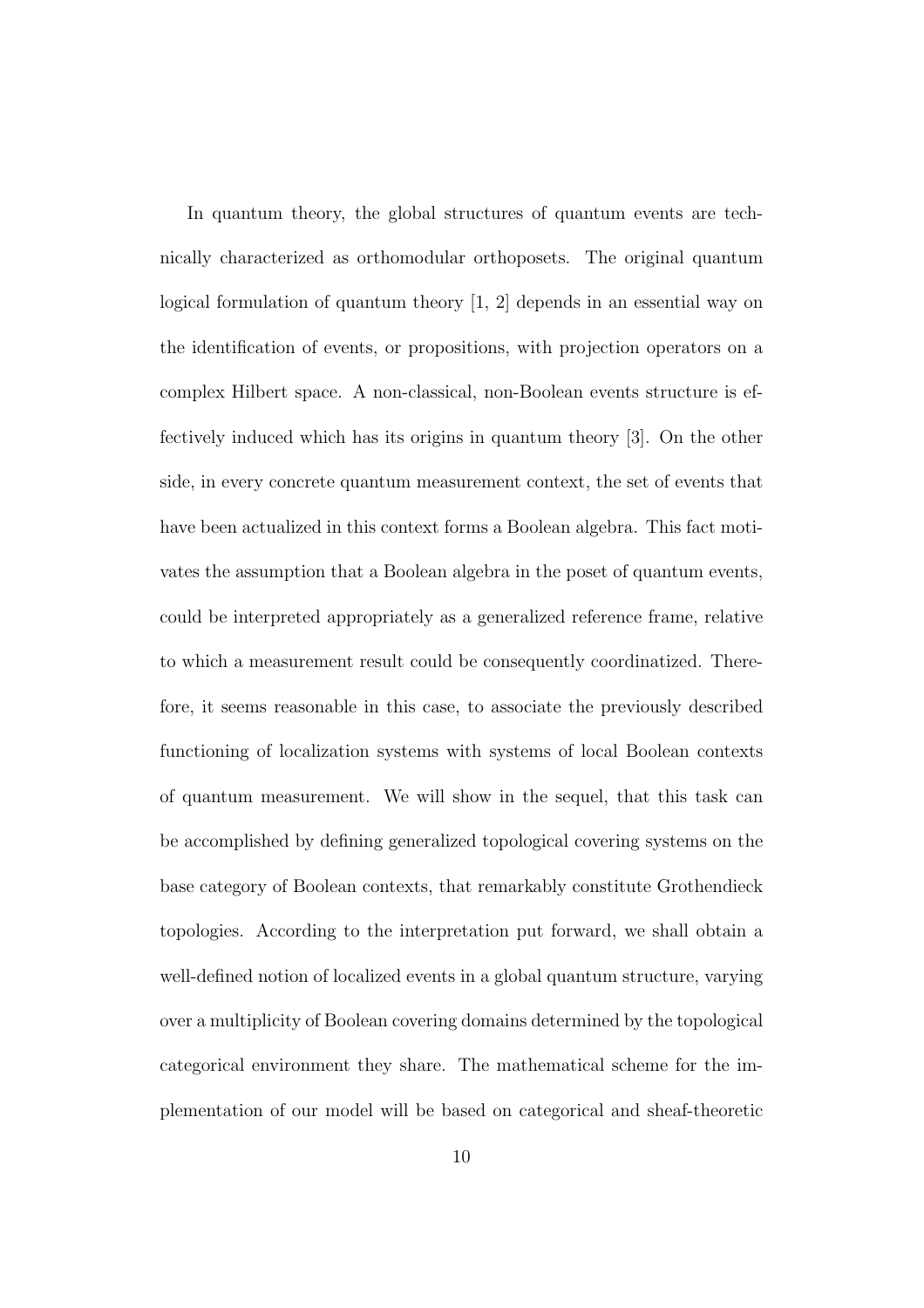concepts and methods [4-8]. Contextual category-theoretic approaches to quantum structures have been also considered, from a different viewpoint in [9,10], and discussed in [11,12]. A remarkable conceptual affinity to the viewpoint of the present paper, although not based on categorical methods, can be found in references [13,14]. According to these authors, quantization of a proposition of classical physics is equivalent to interpreting it in a Boolean extension of a set theoretical universe, where  $B$  is a complete Boolean algebra of projection operators on a Hilbert space. Finally, for a general mathematical and philosophical discussion of sheaves, variable sets, and related structures, the interested reader should consult reference [15].

### 3 Classical Topological Sheaves

Let us consider the category of open sets  $\mathcal{O}(X)$  in a topological measurement space, partially ordered by inclusion. If  $\mathcal{O}(X)^{op}$  is the opposite category of  $\mathcal{O}(X)$ , and **Sets** denotes the category of sets, we define:

Definition: The functor category of presheaves on varying reference contexts  $U$ , identified by open sets of a topological measurement space  $X$ , denoted by  $\textbf{Sets}^{\mathcal{O}(X)^{op}}$ , admits the following objects-arrows description: The objects of  $\mathbf{Sets}^{\mathcal{O}(X)^{op}}$  are all functors  $\mathbf{P}: \mathcal{O}(X)^{op}\longrightarrow \mathbf{Sets}$ , whereas, the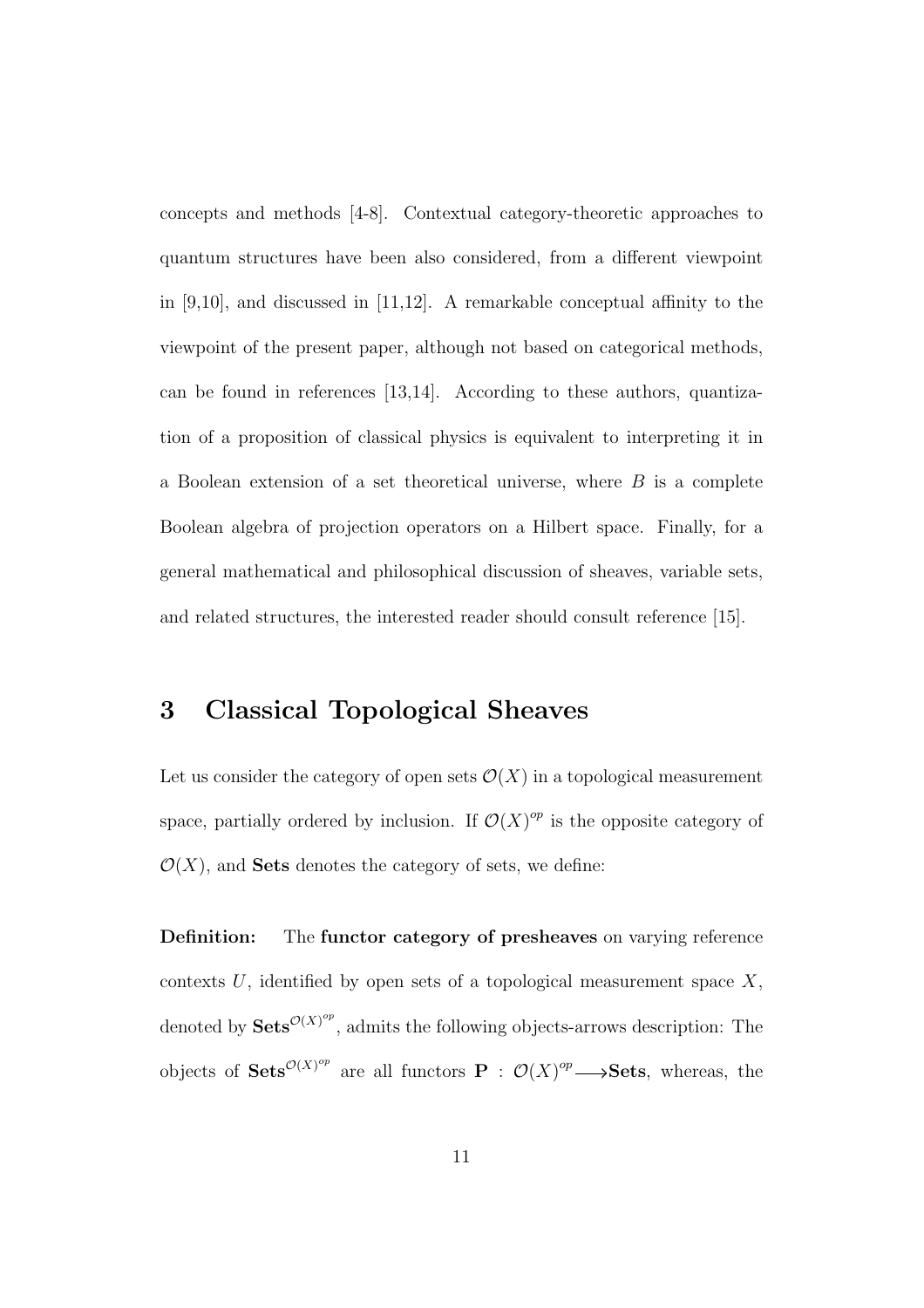arrows are all natural transformations between such functors.

**Definition:** Each object **P** in  $\textbf{Sets}^{\mathcal{O}(X)^{op}}$  is a contravariant set-valued functor on  $\mathcal{O}(X)$ , called a **presheaf of sets** on  $\mathcal{O}(X)$ .

**Remark:** For each base open set U of  $\mathcal{O}(X)$ ,  $P(U)$  is a set, and for each arrow  $F: V \longrightarrow U$ ,  $\mathbf{P}(F): \mathbf{P}(U) \longrightarrow \mathbf{P}(V)$  is a set-function. If P is a presheaf on  $\mathcal{O}(X)$  and  $p \in \mathbf{P}(U)$ , the value  $\mathbf{P}(F)(p)$  for an arrow  $F: V \longrightarrow U$  in  $\mathcal{O}(X)$ is called the restriction of p along F and is denoted by  $\mathbf{P}(F)(p) := p \cdot F$ .

**Remark:** A presheaf **P** of  $\textbf{Sets}^{\mathcal{O}(X)^{op}}$  may be understood as a right action of  $\mathcal{O}(X)$  on a set. This set is partitioned into sorts parameterized by the objects of  $\mathcal{O}(X)$ , and has the following property: If  $F: V \longrightarrow U$  is an inclusion arrow in  $\mathcal{O}(X)$  and p is an element of **P** of sort U, then  $p \cdot F$  is specified as an element of **P** of sort V. Such an action **P** is referred as a  $\mathcal{O}(X)$ -variable set.

**Definition:** A natural transformation  $\tau$  from **P** to **Q** is a mapping assigning to each open locus V in  $\mathcal{O}(X)$  a morphism  $\tau_V$  from  $\mathbf{P}(V)$  to  $\mathbf{Q}(V)$ in Sets, such that for every arrow  $F: V \to U$  in  $\mathcal{O}(X)$  the following diagram in Sets commutes;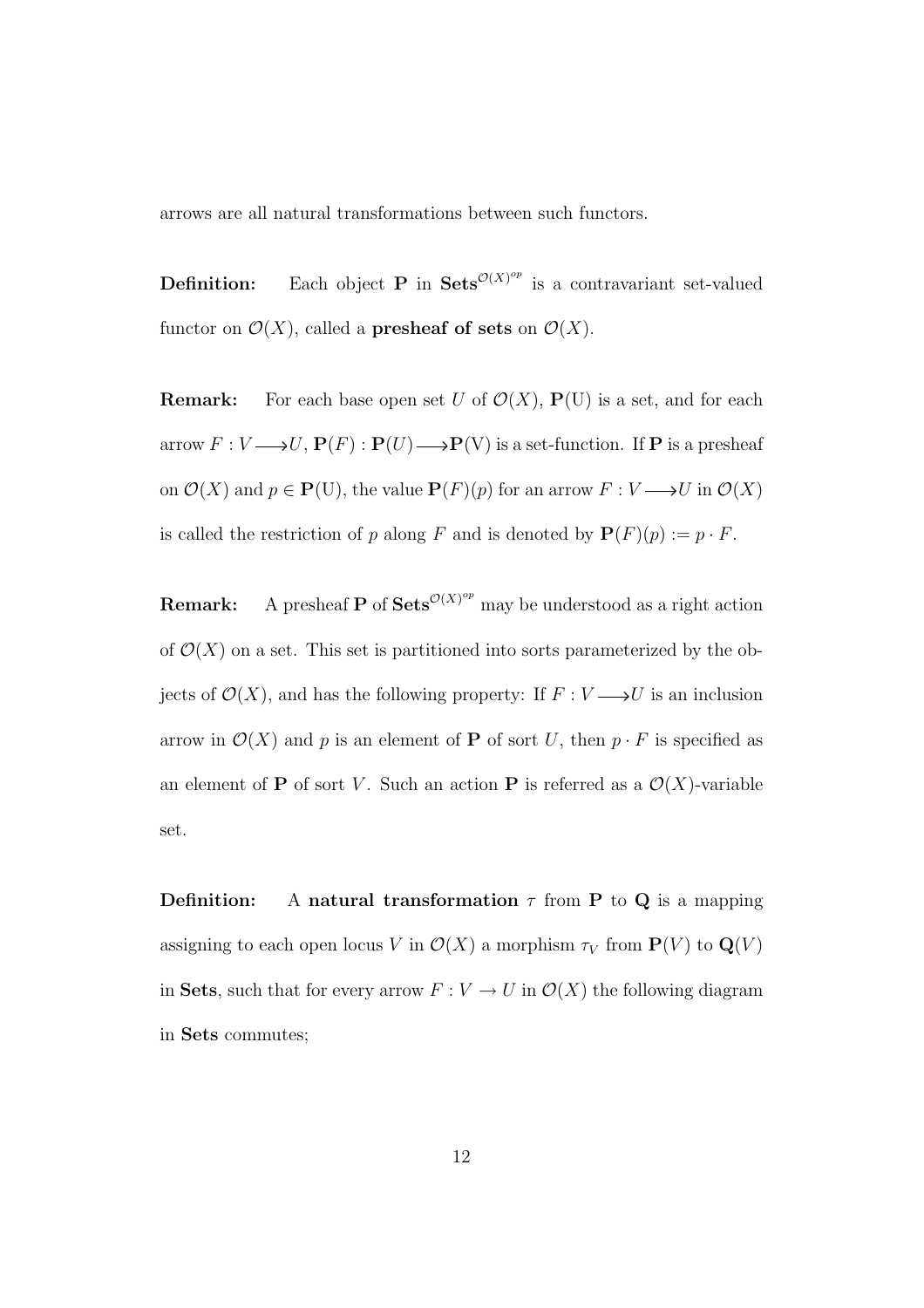

That is, for every arrow  $F:V\rightarrow U$  in  $\mathcal{O}(X)$  we have:

$$
\mathbf{Q}(F) \circ \tau_U = \tau_V \circ \mathbf{P}(F)
$$

Definition: The category of elements of a presheaf P, denoted by  $f(\mathbf{P}, \mathcal{O}(X))$ , admits the following objects-arrows description: The objects of  $f(\mathbf{P}, \mathcal{O}(X))$  are all pairs  $(U, p)$ , with U in  $\mathcal{O}(X)$  and  $p \in \mathbf{P}(U)$ . The arrows of  $f(\mathbf{P}, \mathcal{O}(X))$ , that is,  $(\tilde{U}, \tilde{p}) \rightarrow (U, p)$ , are those morphisms  $Z : \tilde{U} \rightarrow U$  in  $\mathcal{O}(X)$ , such that  $\acute{p} = \mathbf{P}(Z)(p) := p \cdot Z$ .

**Remark:** Notice that the arrows in  $\int (P, \mathcal{O}(X))$  are those morphisms  $Z$  :  $\acute{U} {\rightarrow} U$  in the base category  $\mathcal{O}(X),$  that pull a chosen element  $p \in \mathbf{P}(\mathbf{U})$ back into  $\acute{p}\in \mathbf{P}(\acute{U}).$ 

**Definition:** The category of elements  $\int (\mathbf{P}, \mathcal{O}(X))$  of a presheaf **P**, together with, the projection functor  $\int_{\mathbf{P}} : f(\mathbf{P}, \mathcal{O}(X)) \to \mathcal{O}(X)$  is called the split discrete fibration induced by P, where  $\mathcal{O}(X)$  is the base category of the fibration.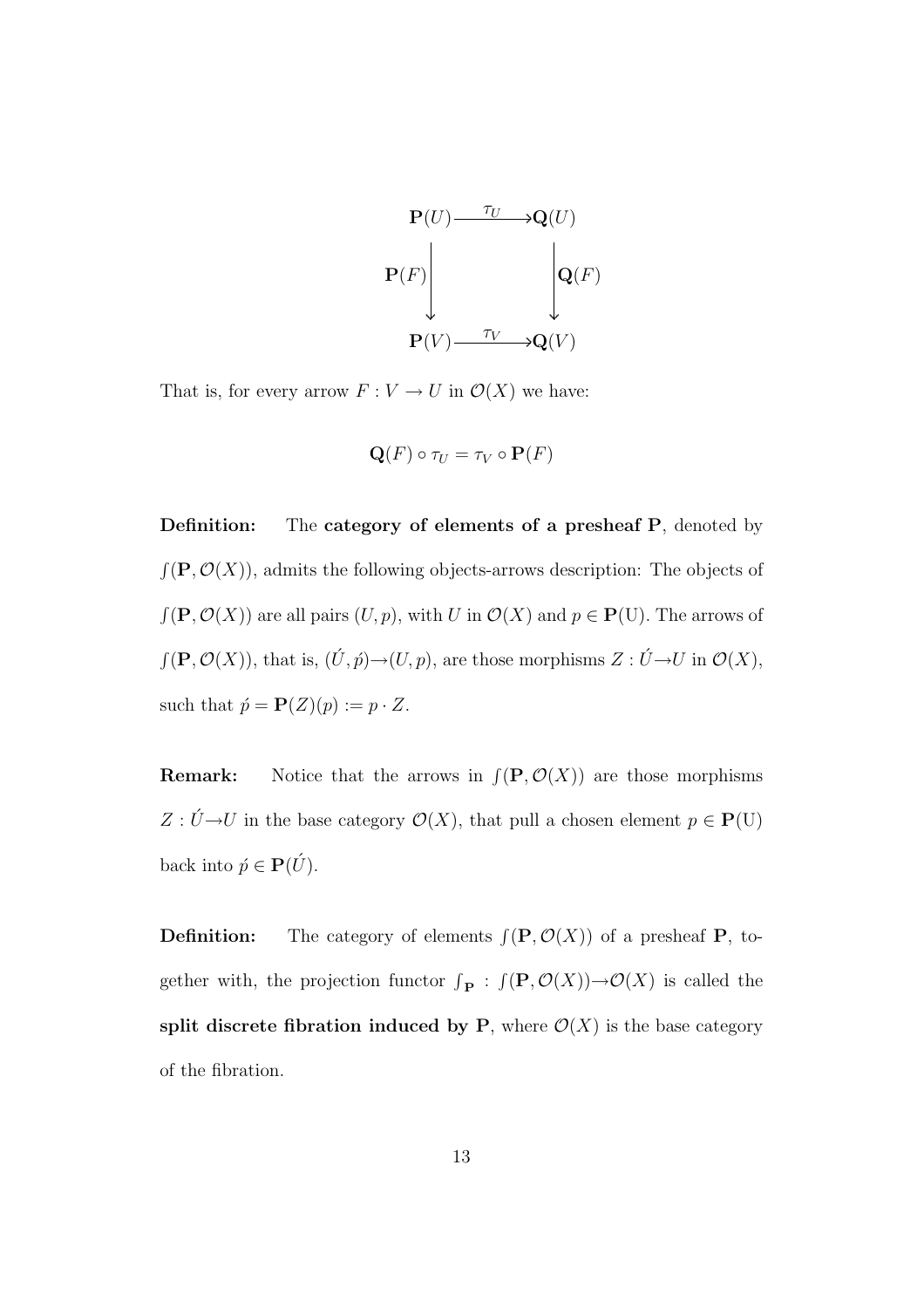Remark: We note that the fibers are categories in which the only arrows are identity arrows. If U is a open reference locus of  $\mathcal{O}(X)$ , the inverse image under  $\int_{\mathbf{P}}$  of U is simply the set  $\mathbf{P}(U)$ , although its elements are written as pairs so as to form a disjoint union. The construction of the fibration induced by P, is an instance of the general Grothendieck construction [8].

**Remark:** The split discrete fibration induced by **P**, where  $\mathcal{O}(X)$  is the base category of the fibration, provides a well-defined notion of a uniform homologous fibered structure in the following sense: Firstly, by the arrows specification defined in the category of elements of  $P$ , any element  $p$ , determined over the reference locus  $U$ , is homologously related with any other element  $\acute{p}$  over the reference locus  $\acute{U}$ , and so on, by variation over all the reference loci of the base category. Secondly, all the elements  $p$  of  $P$ , of the same sort  $U$ , viz. determined over the same reference locus  $U$ , are uniformly equivalent to each other, since all the arrows in  $\int (P, \mathcal{O}(X))$  are induced by lifting arrows from the base  $\mathcal{O}(X)$ .

From a physical viewpoint, the purpose of introducing the notion of a presheaf **P** on  $\mathcal{O}(X)$ , in the environment of the functor category **Sets**  $\mathcal{O}(X)^{op}$ , is the following: We identify an element of **P** of sort U, that is  $p \in \mathbf{P}(U)$ , with an event observed by means of a physical procedure over the reference locus U, being an open set of a topological measurement space  $X$ . This identifica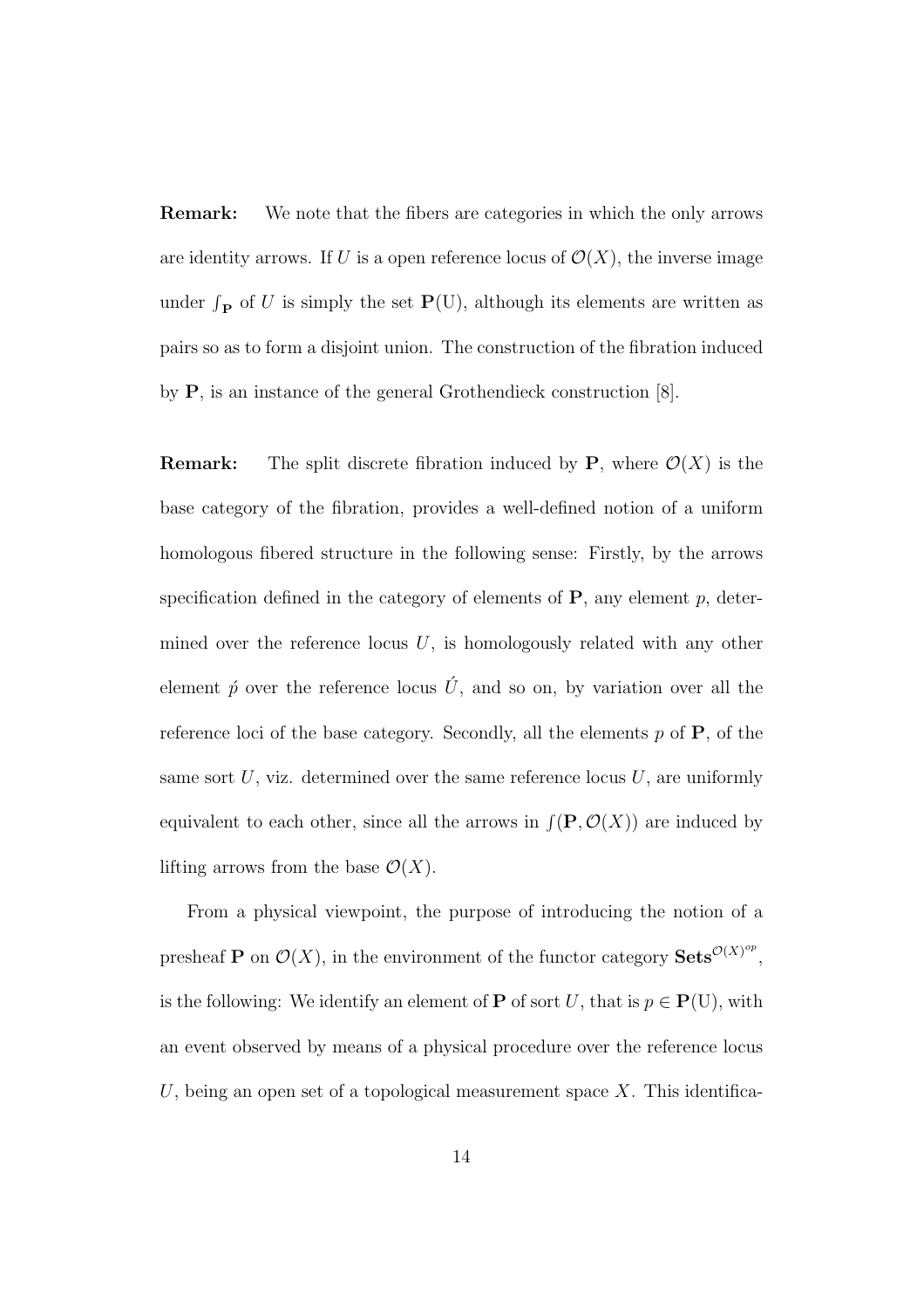tion forces the interrelations of observed events, over all reference loci of the base category  $\mathcal{O}(X)$ , to fulfill the requirements of a uniform and homologous fibered structure, explained in detail previously. The next crucial step of the construction, aims to the satisfaction of the following physical requirement: Since the operational specification of measurement environments assumed their existence locally, the information gathered about local events in different measurement situations should be collated together by appropriate means. Mathematically, this requirement is implemented by the methodology of sheafification or localization of the presheaf P. In our context of enquiry, sheafification represents the process of conversion of the category of element-events of the presheaf P into a category of continuous real-valued functions, that is local observables, identified with the local sections of the corresponding sheaf.

**Definition:** A sheaf is an arbitrary presheaf P that satisfies the following condition: If  $U = \bigcup_a U_a$ ,  $U_a$  in  $\mathcal{O}(X)$ , and elements  $p_a \in \mathbf{P}(U_a)$ ,  $a \in I$ :index set, are such that for arbitrary  $a, b \in I$ , it holds:

$$
p_a \mid U_{ab} = p_b \mid U_{ab}
$$

where,  $U_{ab} := U_a \cap U_b$ , and the symbol | denotes the operation of restriction on the corresponding open domain, then there exists a unique element  $p \in$  $P(U)$ , such that  $p | U_a = p_a$  for each a in I. Then an element of  $P(U)$  is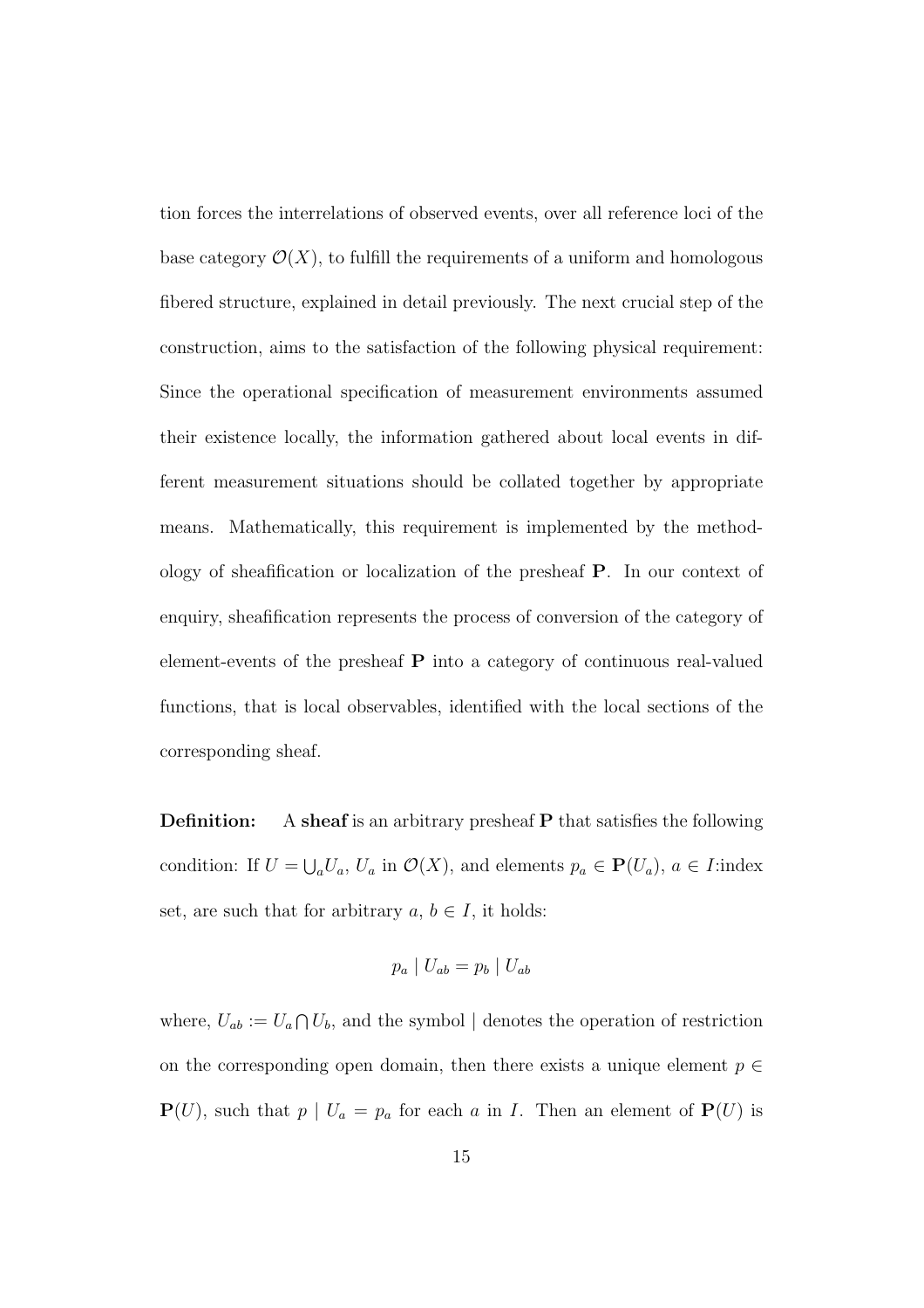called a section of the sheaf  $P$  over the open domain U. The sheaf condition means that sections can be glued together over the reference loci of the base category  $\mathcal{O}(X)$ .

**Proposition:** If **A** is the contravariant functor that assigns to each open locus  $U \subset X$ , the set of all real-valued continuous functions on U, then **A** is actually a sheaf.

**Proof:** First of all, it is instructive to clarify that the specification of a topology on a measurement space  $X$  is solely used for the definition of the continuous functions on  $X$ ; in the present case the continuous functions from any open locus U in X to the real line  $\mathcal{R}$ . We notice that the continuity of each function  $f: U \to \mathcal{R}$  can be determined locally. This property means that continuity respects the operation of restriction to open sets, and moreover that, continuous functions can be collated in a unique manner, as it is required for the satisfaction of the sheaf condition. More concretely;

If  $f: U \to \mathcal{R}$  is a continuous function and  $V \subset U$  is an open set in the topology, then the function  $f$  restricted to  $V$  is also continuous. The operation of restriction  $f \mapsto f \mid V$ , corresponds to a morphism of sets  $\mathbf{A}(U) \longrightarrow \mathbf{A}(V)$ . Moreover, if  $W \subset V \subset U$  stand for three nested open sets in the topology, partially ordered by inclusion, the operation of restriction is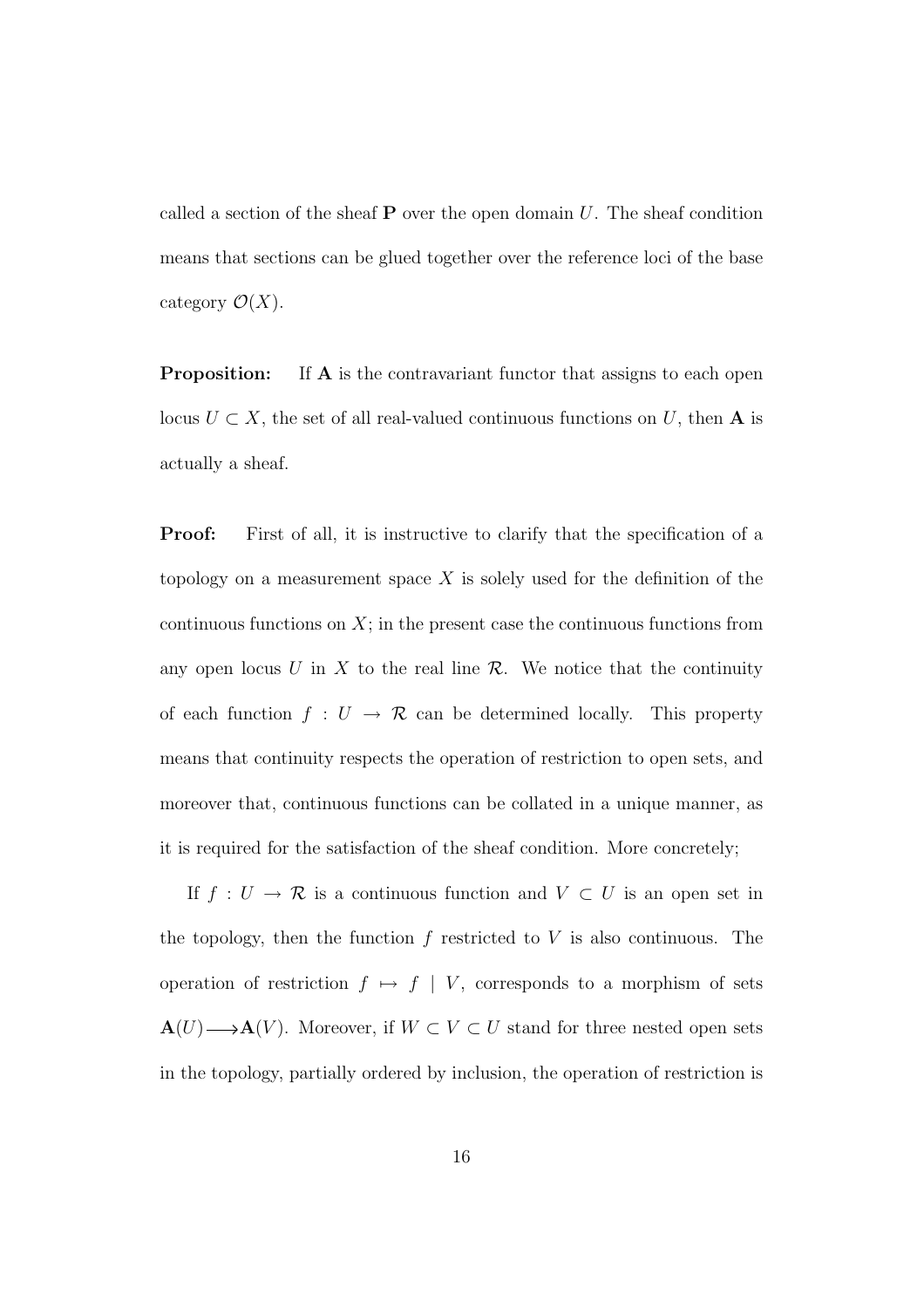transitive. Thus, the assignments;

$$
U \mapsto \mathbf{A}(U)
$$
  

$$
\{V \hookrightarrow U\} \mapsto \{\mathbf{A}(U) \longrightarrow \mathbf{A}(V) \quad by \quad f \mapsto f \mid V\}
$$

amount to the definition of a presheaf functor **A** on  $\mathcal{O}(X)$ , in the category **Sets**<sup> $\mathcal{O}(X)^{op}$ . Furthermore, let us consider that U is covered by open sets  $U_a$ ,</sup> such that  $U = \bigcup_a U_a$ ,  $U_a$  in  $\mathcal{O}(X)$ , and also that, the *I*-indexed family of functions  $f_a: U_a \to \mathcal{R}$  consists of continuous functions for all a in I. Then, due to the local determination of continuity, there is at most one continuous real-valued function  $f: U \to \mathcal{R}$ , with restrictions  $f | U_a := f_a$  for all a in the index set I. Nevertheless, such a continuous function  $f: U \to \mathcal{R}$  exists, if and only if, the  $f_a$  can be collated together on all the overlapping domains  $U_a \bigcap U_b := U_{ab}$ , such that:

$$
f_a \mid U_{ab} = f_b \mid U_{ab}
$$

Consequently, the presheaf of sets  $A$ , viz. the presheaf of continuous real-valued functions on  $\mathcal{O}(X)$ , satisfies the sheaf condition.

**Remark:** Because of the fact that the presheaf A, is actually a sheaf, we are allowed to make a further identification with a physical content: We identify an element of  $A$  of sort U, that is a local section of  $A$ , with an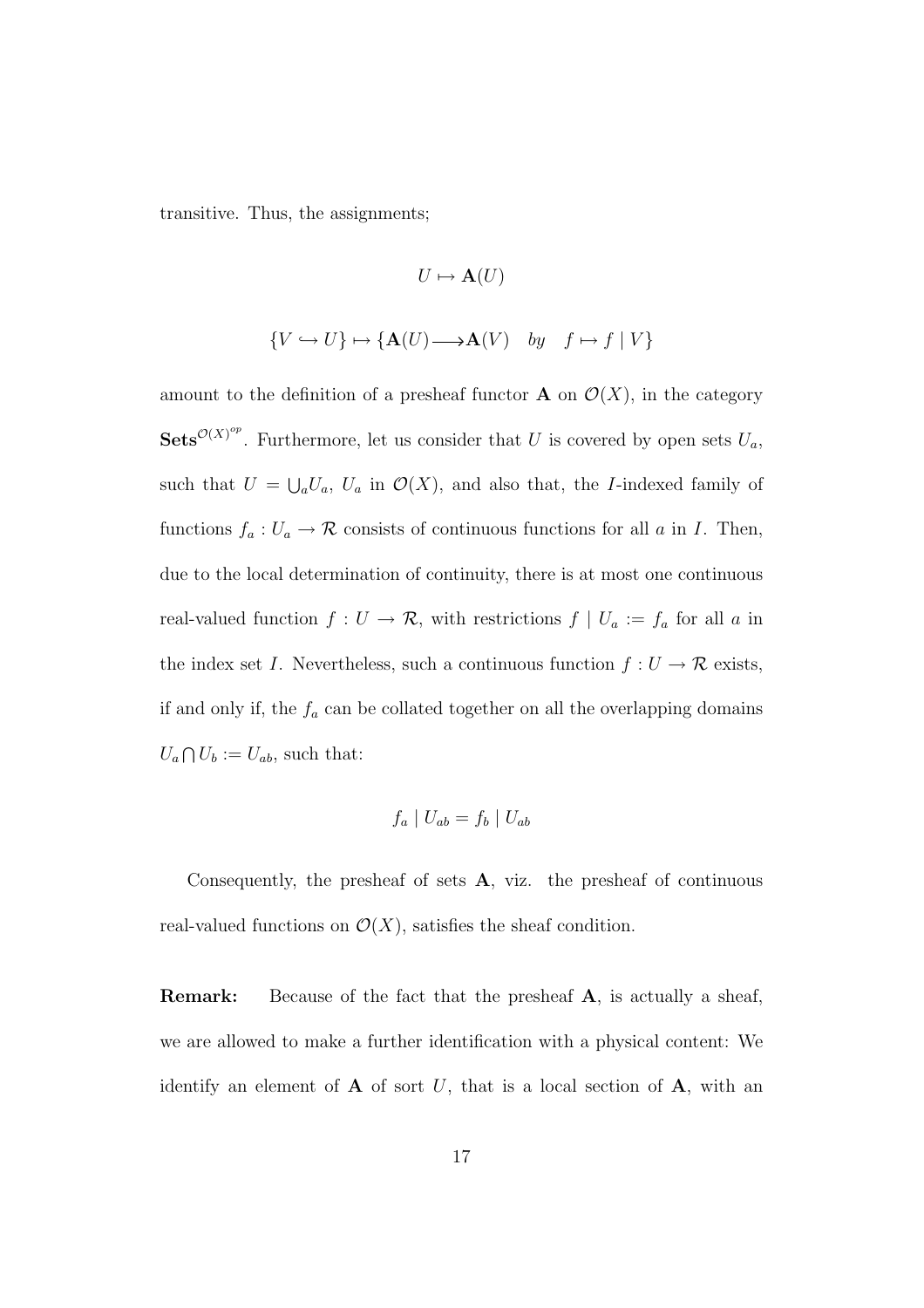event observed by means of a continuous physical procedure over the reference locus  $U$ . Equivalently, we represent an event observed over  $U$ , by means of a real-valued continuous function  $f: U \to \mathcal{R}$ , that is a local observable, such that the operations of restriction and collation as above, are being satisfied. The sheaf-theoretic qualification of a uniform and homologous fibered structure of events makes the latter also coherent in terms of compatibility of the information content it carries, under the operations of restriction and collation.

Remark: Actually, A is a sheaf of algebras over the field of the reals  $\mathcal{R}$ , because it is obvious that each set of sort U,  $\mathbf{A}(U)$ , is an  $\mathcal{R}$ -algebra under pointwise sum, product, and scalar multiple; whereas the morphisms  $\mathbf{A}(U) \longrightarrow \mathbf{A}(V)$  stand for R-linear morphisms of rings. In this algebraic setting, the sheaf condition means that the following sequence of  $\mathcal{R}$ -algebras of local observables is left exact;

$$
0 \to \mathbf{A}(U) \to \prod_a \mathbf{A}(U_a) \to \prod_{a,b} \mathbf{A}(U_{ab})
$$

Remark: It is instructive to explain the construction of the inductive limit of R-algebras  $\mathbf{A}(U)$ , denoted by  $\mathbf{Colim}[\mathbf{A}(U)]$ , as follows:

Let us consider that  $x$  is a point of the topological measurement space  $X$ . Moreover, let K be a set consisting of open subsets of X, containing x, such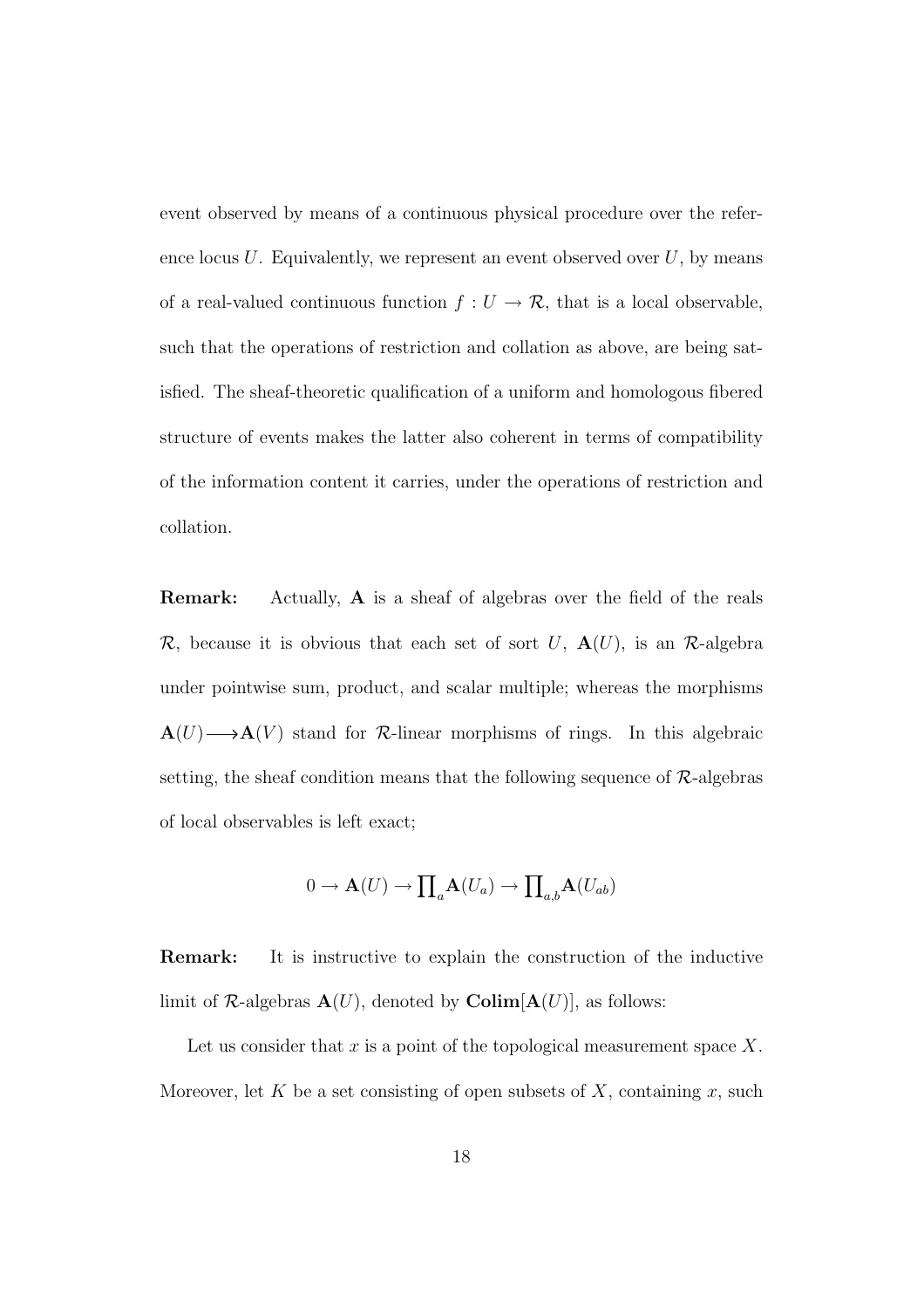that the following condition holds: For any two open reference domains  $U, V,$ containing x, there exists an open set  $W \in K$ , contained in the intersection domain  $U \cap V$ . We may say that K constitutes a basis for the system of open reference domains around x. We form the disjoint union of all  $\mathbf{A}(U)$ , denoted by;

$$
\mathbf{D}(x) := \coprod_{U \in K} \mathbf{A}(U)
$$

Then we can define an equivalence relation in  $\mathbf{D}(x)$ , by requiring that  $f \sim g$ , for  $f \in \mathbf{A}(U)$ ,  $g \in \mathbf{A}(V)$ , provided that, they have the same restriction to a smaller open set contained in  $K$ . Then we define;

$$
\mathbf{Colim}_{K}[\mathbf{A}(U)] := \mathbf{D}(x)/\!\!\sim_{K}
$$

Furthermore, if we denote, the inclusion mapping of  $V$  into  $U$  by;

$$
i_{V,U}: V \hookrightarrow U
$$

and also, the restriction morphism of sets from  $U$  to  $V$  by;

$$
\varrho_{U,V}: \mathbf{A}(U) \longrightarrow \mathbf{A}(V)
$$

we can introduce well-defined notions of addition and scalar multiplication on the set  $\text{Colim}_K[\mathbf{A}(U)]$ , making it into an  $\mathcal{R}\text{-module}$ , or even an  $\mathcal{R}\text{-algebra}$ , as follows:

$$
[f_U] + [g_V] := [\varrho_{U,W}(f_U) + \varrho_{V,W}(g_V)]
$$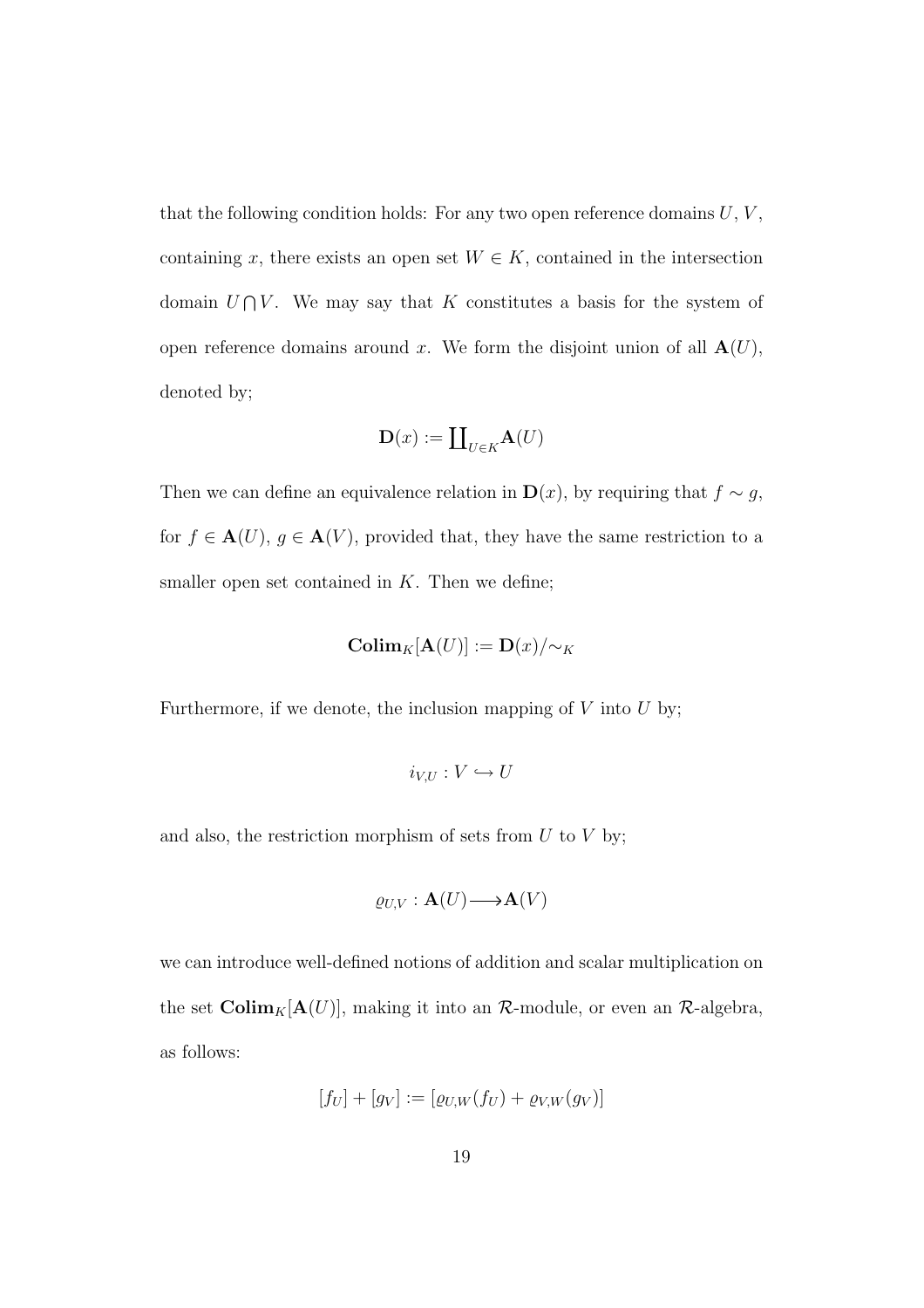$$
\mu[g_V] := [\mu g_V]
$$

where,  $f_U$  and  $g_V$  are elements in  $\mathbf{A}(U)$  and  $\mathbf{A}(V)$ , that is, real-valued continuous functions defined over the open domains  $U$  and  $V$  respectively, and  $\mu \in \mathcal{R}$ . Now, if we consider that K and A are two bases for the system of open sets domains around  $x \in X$ , we can show that there are canonical isomorphisms between  $\text{Colim}_K[\mathbf{A}(U)]$  and  $\text{Colim}_{\Lambda}[\mathbf{A}(U)]$ . In particular, we may take all the open subsets of  $X$  containing  $x$ : Indeed, we consider first the case when K is arbitrary and  $\Lambda$  is the set of all open subsets containing x. Then  $\Lambda \supset K$  induces a morphism;

$$
\mathbf{Colim}_{K}[\mathbf{A}(U)] \to \mathbf{Colim}_{\Lambda}[\mathbf{A}(U)]
$$

which is an isomorphism, since whenever  $V$  is an open subset containing  $x$ , there exists an open subset  $U$  in  $K$  contained in  $V$ . Since we can repeat that procedure for all bases of the system of open sets domains around  $x \in X$ , the initial claim follows immediately.

**Definition:** The stalk of **A** at the point  $x \in X$ , denoted by  $A_x$ , is defined as the inductive limit of  $\mathcal{R}\text{-algebras }\mathbf{A}(U);$ 

$$
\mathbf{Colim}_{K}[\mathbf{A}(U)]:=\coprod_{U\in K}\mathbf{A}(U)/{\sim}_{K}
$$

where,  $K$  is a basis for the system of open reference domains around  $x$ , and  $\sim_K$  denotes the equivalence relation of restriction within an open set in K.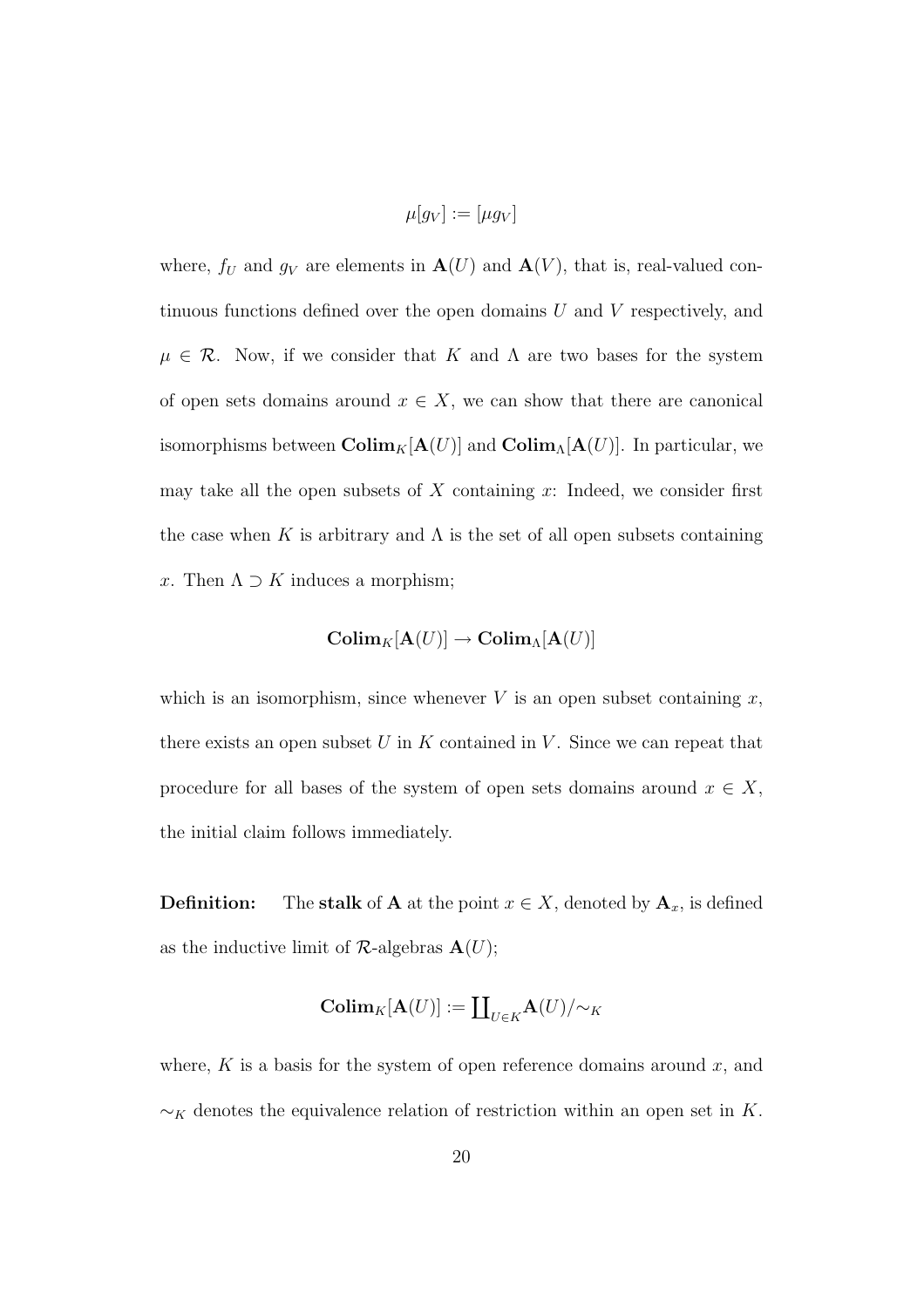Note that the definition is independent of the chosen basis  $K$ .

**Remark:** For an open reference domain W containing the point  $x$ , we obtain an  $\mathcal{R}$ -linear morphism of  $\mathbf{A}(W)$  into the stalk at the point x;

$$
i_{W,x}: \mathbf{A}(W) \to \mathbf{A}_x
$$

For an element  $f \in \mathbf{A}(W)$  its image  $i_{W,x}(f) := f_x$  is called the **germ** of f at the point  $x$ .

Remark: The fibered structure that corresponds to the sheaf of realvalued continuous functions on a topological measurement space  $X$  is a topological **bundle** defined by the continuous mapping  $\varphi : A \to X$ , where;

$$
A=\coprod\nolimits_{x\in X}\mathbf{A}_{x}
$$

$$
\varphi^{-1}(x) = \mathbf{A}_x = \mathbf{Colim}_{\{x \in U\}}[\mathbf{A}(U)]
$$

The mapping  $\varphi$  is locally a homeomorphism of topological spaces. The topology in A is defined as follows: for each  $f \in \mathbf{A}(U)$ , the set  $\{f_x, x \in U\}$  is open, and moreover, an arbitrary open set is a union of sets of this form.

Remark: In the physical state of affairs, we remind that we have identified an element of  $A$  of sort U, that is a local section of  $A$ , with an event f observed by means of a continuous physical procedure over the reference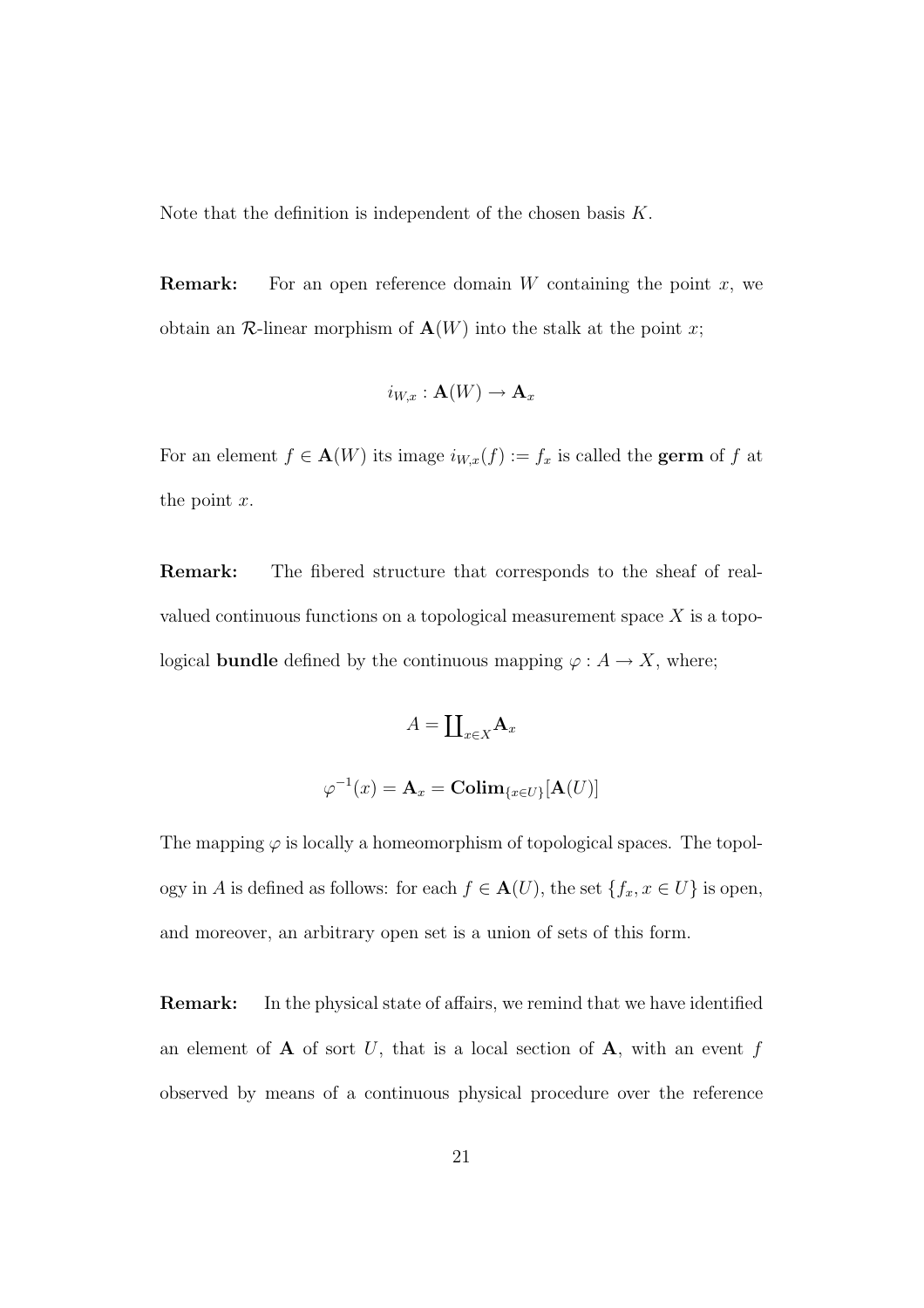locus  $U$ . Then the equivalence relation, used in the definition of the stalk  $\mathbf{A}_x$  at the point  $x \in X$  is interpreted as follows: Two events  $f \in \mathbf{A}(U)$ ,  $g \in \mathbf{A}(V)$ , induce the same contextual information at x in X, provided that, they have the same restriction to a smaller open locus contained in the basis K. Then, the stalk  $\mathbf{A}_x$  is the set containing all contextual information at x, that is the set of all equivalence classes. Moreover, the image in the stalk  $\mathbf{A}_x$  of an event  $f \in \mathbf{A}(U)$ , that is the equivalence class of this event f, is precisely the germ of  $f$  at the point  $x$ .

Remark: The sheaf of real-valued continuous functions on a topological measurement space X is an object in the functor category of sheaves  $\mathbf{Sh}(X)$ on varying reference loci  $U$ , being open sets of a topological measurement space X, partially ordered by inclusion. The morphisms in  $\mathbf{Sh}(X)$  are all natural transformations between sheaves. It is instructive to notice that a sheaf makes sense only if the base category of reference loci is specified, which is equivalent in our context to the determination of a topology on an underlying measurement space  $X$ . Once this is accomplished, a sheaf can be thought of as measuring the space X. The functor category of sheaves  $\mathbf{Sh}(X)$ , provides an exemplary case of a construct known as topos. A topos can be conceived as a local mathematical framework corresponding to a generalized model of set theory or as a generalized space [6-8].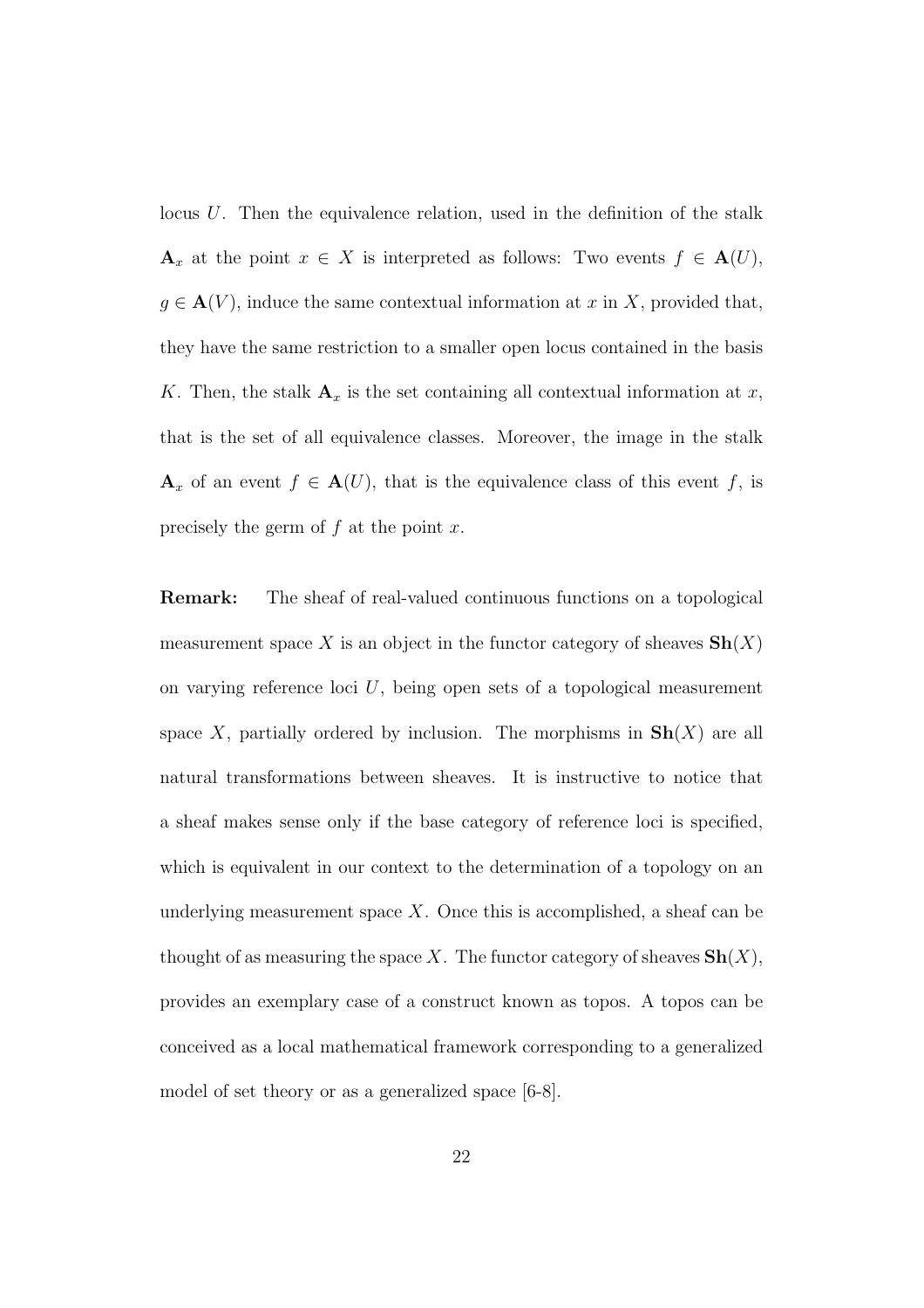Remark: The particular significance of the sheaf of real-valued continuous functions on  $X$ , that we have used as a uniform homologous and coherent fibered structure of local observables for modeling an "events-continuum", according to the physical requirements posed in Section 2, is due to the following isomorphism  $[6]$ : The sheaf of continuous real-valued functions on  $X$ , is isomorphic to the object of Dedekind real numbers in the topos of sheaves  $\mathbf{Sh}(X)$ . The aforementioned isomorphism validates the physical intuition of considering a local observable as a continuously variable real number over its locus of definition.

#### 4 Generalized Topological Covering Systems

Until now, it has become evident that the sheaf-theoretic fibered model of a globally partially ordered structure of physical events is not based on an underlying structure of points. On the contrary, the fundamental entities are the base reference contexts, identified previously with the open sets of a topological measurement space  $X$ . The basic intuition behind their functioning is related with the expectation that the reference domains of the base category, in that fibered construct, serve the purpose of generalizing the notion of localization of events. In this sense, the unique measure of localization of the set-theoretical model, being a point, is substituted by a variety of local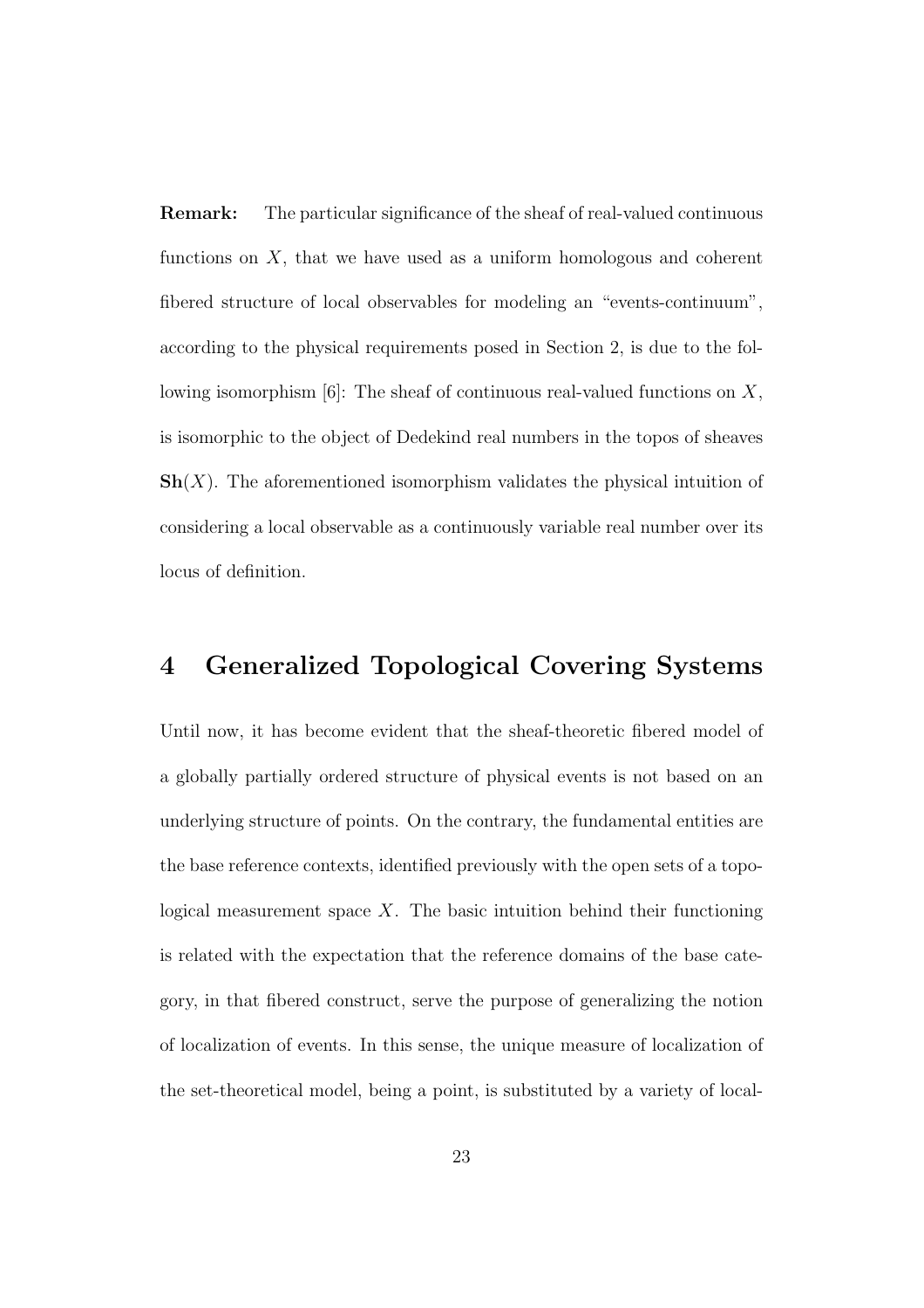ization measures, instantiated by the open sets of the base category ordered by inclusion. In the latter context, a point-localization measure, is identified precisely with the ultrafilter of open set domains containing the point. This identification permits the conception of other filters, being formed by the base reference contexts, as generalized measures of localization. The meaningful association of filters with generalized localization measures in a global structure of physical events has to meet certain requirements, that remarkably have a sound physical basis, as it will become clear in the sequel, and leads to the notion of generalized topological covering systems. It is significant, that once the notion of a topological covering system has been crystallized, the sheaf-theoretic fibered model of a global events structure can be defined explicitly in these descriptive terms.

Generalized topological covering systems are being effectuated by means of systems of covering devices on the base category of reference contexts, called in categorical terminology covering sieves. Firstly, we shall explain the general notion of sieves, and afterwards, we shall specialize our exposition to the notion of covering sieves. Our presentation applies to any small category  $\mathcal{B}$ , consisting of base reference categorical objects  $B$ , with structure preserving morphisms between them, as arrows. Of course, in the classical topological case of the previous section,  $\mathcal B$  is tautosemous with  $\mathcal O(X)$  and the reference contexts  $B$  are tautosemous with the open sets  $U$  of  $X$ , partially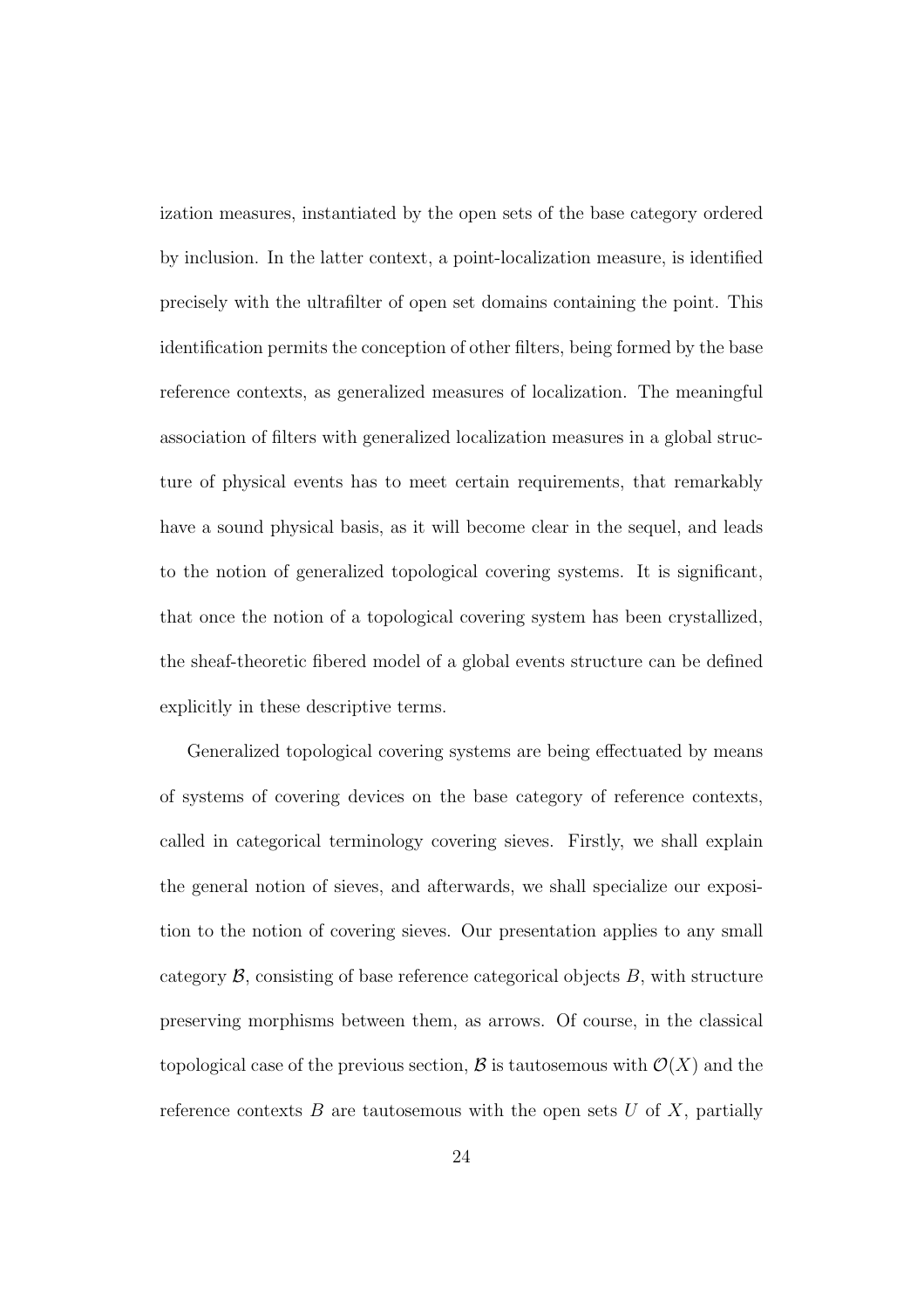ordered by inclusion. As a preamble for the discussion of quantum events structures, it is instructive to point that  $\beta$  can be thought as a base category of Boolean contexts of quantum measurement.

**Definition:** A B-sieve with respect to a reference context B in  $\mathcal{B}$ , is a family S of B-morphisms with codomain B, such that if  $C \rightarrow B$  belongs to  $S$  and  $D\to C$  is any  ${\mathcal{B}}\text{-morphism},$  then the composite  $D\to C\to B$  belongs to S.

**Remark:** We may think of a B-sieve as a right B-ideal. We notice that, in the case of  $\mathcal{O}(X)$ , since  $\mathcal{O}(X)$ -morphisms are inclusions of open loci, a right U-ideal is tautosemous with a downwards closed U-subset.

**Proposition:** A B-sieve is equivalent to a subfunctor  $S \hookrightarrow y[B]$  in  $\textbf{Sets}^{\textbf{B}^{op}}, \text{ where } \textbf{y}[B] := Hom_{\mathcal{B}}(-, B), \text{ denotes the contravariant representable}$ functor of the reference locus  $B$  in  $\mathcal{B}$ .

**Proof:** Given a B-sieve  $S$ , we define:

$$
\mathbf{S}(C) = \{ g/g : C \to B, g \in S \} \subseteq \mathbf{y}[B](C)
$$

This definition yields a functor **S** in  $\textbf{Sets}^{\mathcal{B}^{op}}$ , which is obviously a subfunctor of  $y[B]$ . Conversely, given a subfunctor  $S \hookrightarrow y[B]$  in  $Sets^{\mathcal{B}^{op}}$ , the set:

$$
S = \{g/g : C \to B, g \in \mathbf{S}(C)\}\
$$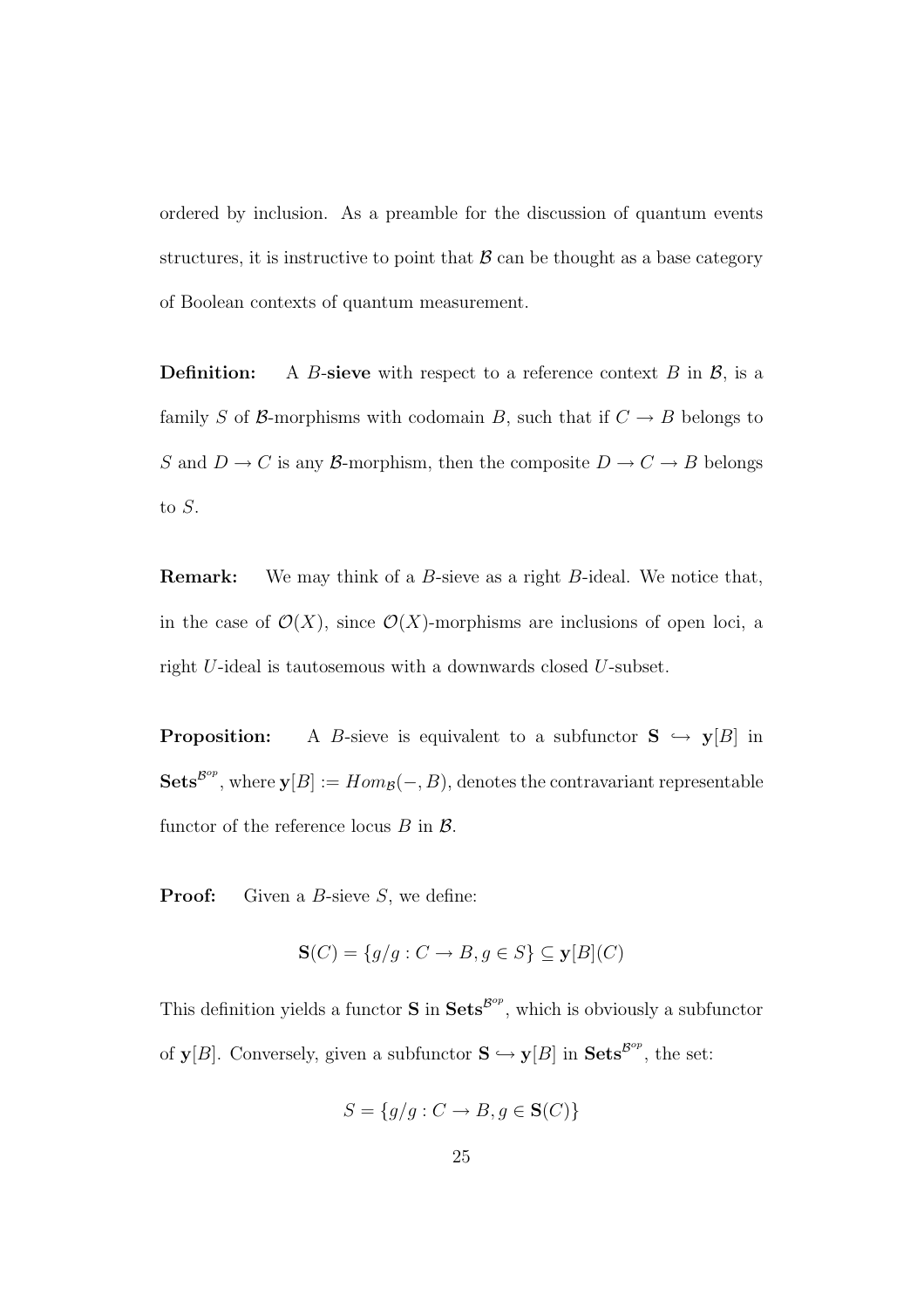for some reference loci C in  $\mathcal{B}$ , is a B-sieve. Thus, epigramatically, we state:

$$
\langle B\text{-sieve: } S \rangle = \langle \text{Subfunctor of } \mathbf{y}[B]: \mathbf{S} \hookrightarrow \mathbf{y}[B] \rangle
$$

**Remark:** We notice that if S is a B-sieve and  $h: C \to B$  is any arrow to the locus  $B$ , then:

$$
h^*(S) = \{ f/cod(f) = C, (h \circ f) \in S \}
$$

is a C-sieve, called the pullback of S along h, where,  $cod(f)$  denotes the codomain of f. Consequently, we may define a presheaf functor  $\Omega$  in  $\textbf{Sets}^{\mathcal{B}^{op}}$ , such that its action on locoi  $B$  in  $\mathcal{B}$ , is given by:

$$
\mathbf{\Omega}(B) = \{S/S : B - sieve\}
$$

and on arrows  $h: C \to B$ , by  $h^*(-): \Omega(B) \to \Omega(C)$ , given by:

$$
h^*(S) = \{ f/cod(f) = C, (h \circ f) \in S \}
$$

We notice that for a context B in  $\mathcal{B}$ , the set of all arrows into B, is a B-sieve, called the maximal sieve on B, and denoted by,  $t(B) := t_B$ .

At a next stage of development, the key conceptual issue we have to settle for our purposes, is the following: How is it possible to restrict  $\Omega(B)$ , that is the set of B-sieves for each reference context  $B$  in  $\mathcal{B}$ , such that each B-sieve of the restricted set can acquire the interpretation of a covering B-sieve, with respect to a generalized topological covering system. Equivalently stated, we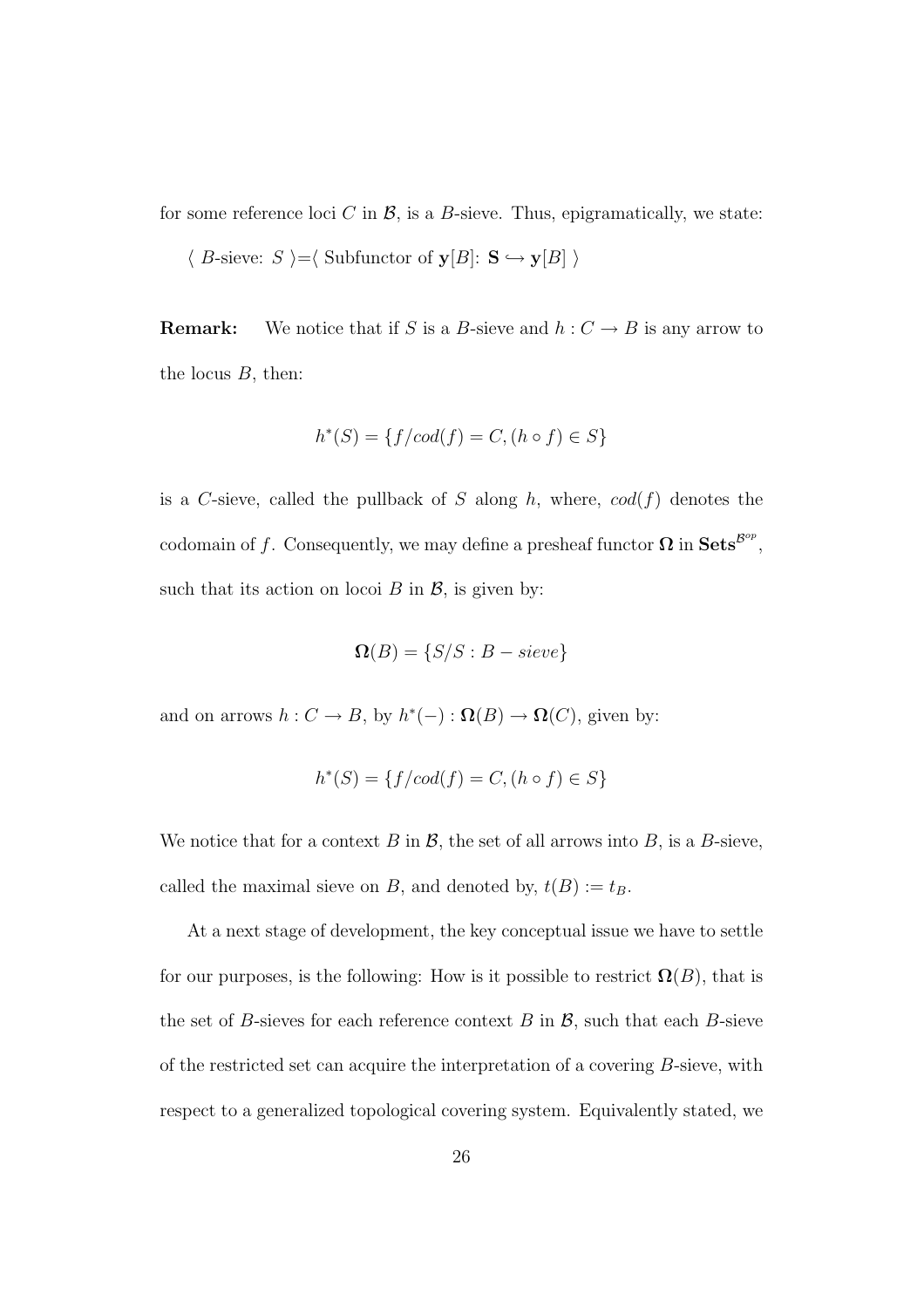wish to impose the satisfaction of appropriate conditions on the set of Bsieves for each context  $B$  in  $\mathcal{B}$ , such that, the subset of  $B$ -sieves obtained, denoted by  $\Omega_{\chi}(B)$ , implement the partial order relation between events. In this sense, the B-sieves of  $\Omega_{\chi}(B)$ , for each locus B in B, to be thought as generalized topological covering B-sieves, can be legitimately used for the definition of a localization scheme in a global partially ordered structure of events. The appropriate physical requirements for our purposes are the following:

[1]. According to the principle of uniformity, the partial order relation in a structure of events should be implemented by an appropriate relational property of reference contexts  $B$  in the base category  $\mathcal B$ . In this sense, an arrow  $C \rightarrow B$ , such that C, B are contexts in B, is interpreted as a figure of  $B$ , and thus,  $B$  is interpreted as an extension of  $C$  in  $B$ . It is a natural requirement that the set of all figures of B should belong in  $\Omega_{\chi}(B)$  for each context  $B$  in  $\mathcal{B}$ .

[2]. The covering sieves should be stable under pullback operations, and most importantly, the stability conditions should be expressed functorially. This requirement means, in particular, that the intersection of covering sieves should also be a covering sieve, for each reference context  $B$ , in the base category B.

[3]. Finally, it would be desirable to impose: (i) a transitivity requirement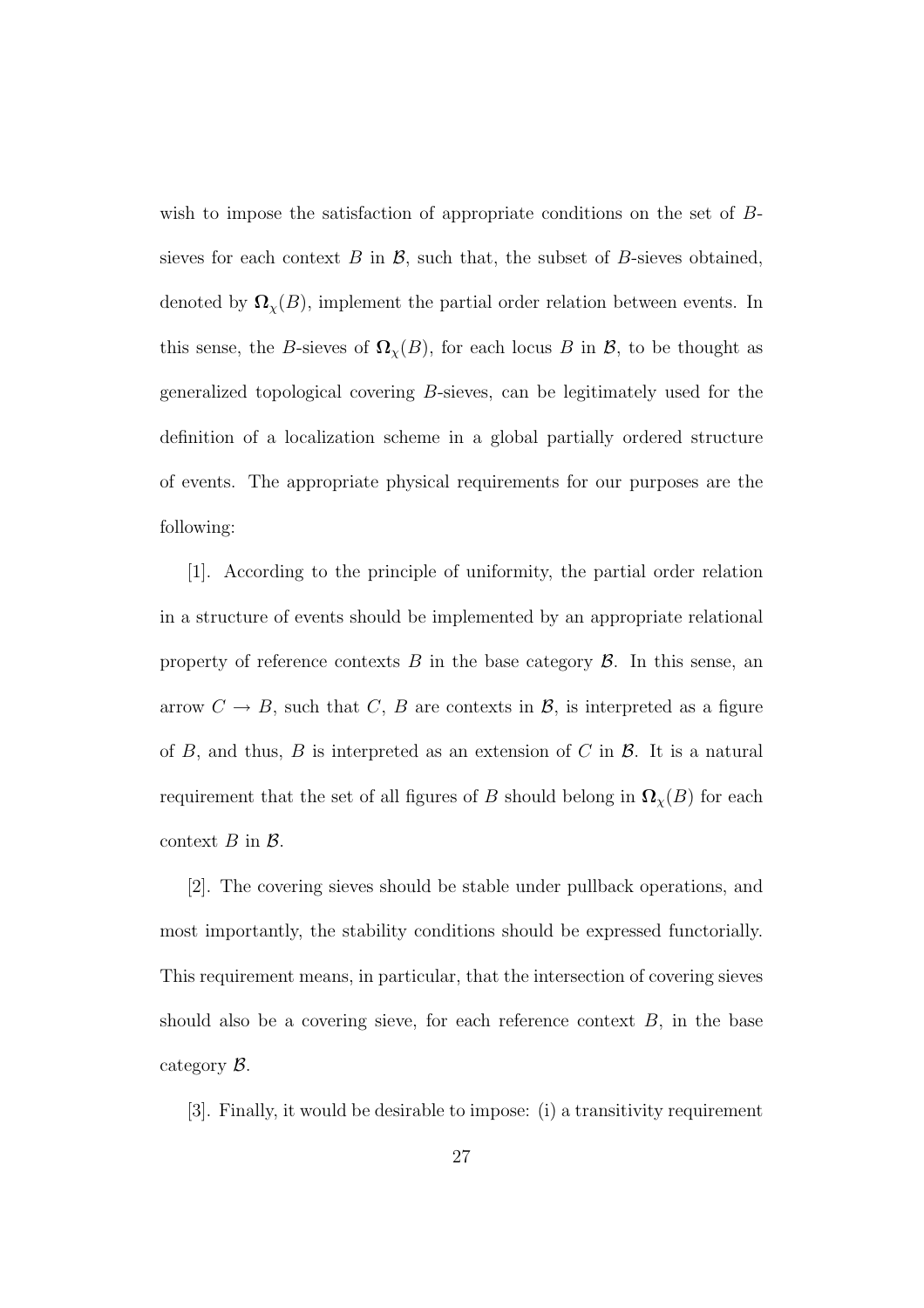on the specification of the covering sieves, such that, intuitively stated, covering sieves of figures of a context in covering sieves of this context, should also be covering sieves of the context themselves, and (ii) a requirement of common refinement of covering sieves.

If we take into account the above requirements we can define a generalized topological covering system in the environment of  $\beta$  as follows:

**Definition:** A generalized topological covering system on  $\beta$  is an operation **J**, which assigns to each reference context B in  $\mathcal{B}$ , a collection  $J(B)$ of B-sieves, called covering B-sieves, such that the following three conditions are satisfied:

[1]. For every reference context B in B, the maximal B-sieve  $\{g : cod(g) = \emptyset\}$  $B\}$  belongs to  $J(B)$  (maximality condition).

[2]. If S belongs to  $J(B)$  and  $h: C \to B$  is a figure of B, then  $h^*(S) =$  $\{f: C \rightarrow B, (h \circ f) \in S\}$  belongs to  $\mathbf{J}(C)$  (stability condition).

[3]. If S belongs to  $J(B)$ , and if for each figure  $h: C_h \to B$  in S, there is a sieve  $R_h$  belonging to  $\mathbf{J}(C_h)$ , then the set of all composites  $h \circ g$ , with  $h \in S$ , and  $g \in R_h$ , belongs to  $\mathbf{J}(B)$  (transitivity condition).

Remark: As a consequence of the definition above, we can easily check that any two  $B$ -covering sieves have a common refinement, that is: if  $S$ ,  $R$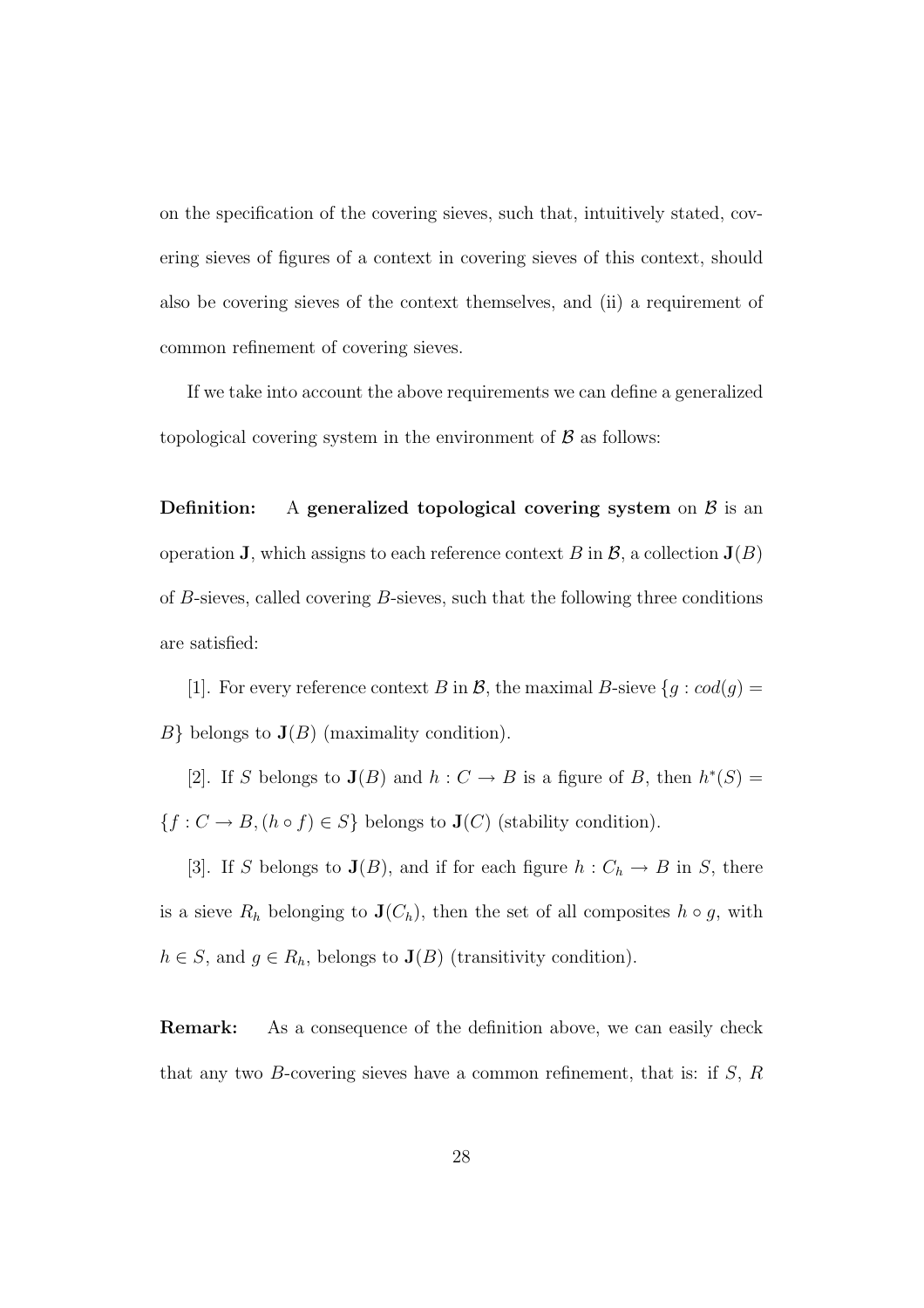belong to  $J(B)$ , then  $S \cap R$  belongs to  $J(B)$ .

**Remark:** A generalized topological covering system on  $\beta$  satisfying the physical requirements, posed previously, is tautosemous, in categorical terminology, with the notion of a Grothendieck topology on B.

Remark: As a first application we may consider the partially ordered set of open subsets of a topological measurement space  $X$ , viewed as the base category of open reference domains,  $\mathcal{O}(X)$ . Then we specify that S is a covering  $U$ -sieve if and only if  $U$  is contained in the union of open sets in S. The above specification fulfills the requirements of covering sieves posed above, and consequently, defines a topological covering system on  $\mathcal{O}(X)$ .

Remark: Obviously a topological covering system J exists as a presheaf functor  $\Omega_\chi$  in Sets<sup>Bop</sup>, such that: by acting on contexts B in B, J gives the set of all covering B-sieves, denoted by  $\Omega_{\chi}(B)$ , whereas by acting on figures  $h: C \to B$ , it gives a morphism  $h^*(-): \Omega_\chi(B) \to \Omega_\chi(C)$ , expressed as:  $h^*(S) = \{ f/cod(f) = C, (h \circ f) \in S \}, \text{ for } S \in \Omega_\chi(B).$ 

**Definition:** A small category  $\beta$  together with a Grothendieck topology **J**, is called a site, denoted by,  $(\mathcal{B}, \mathbf{J})$ .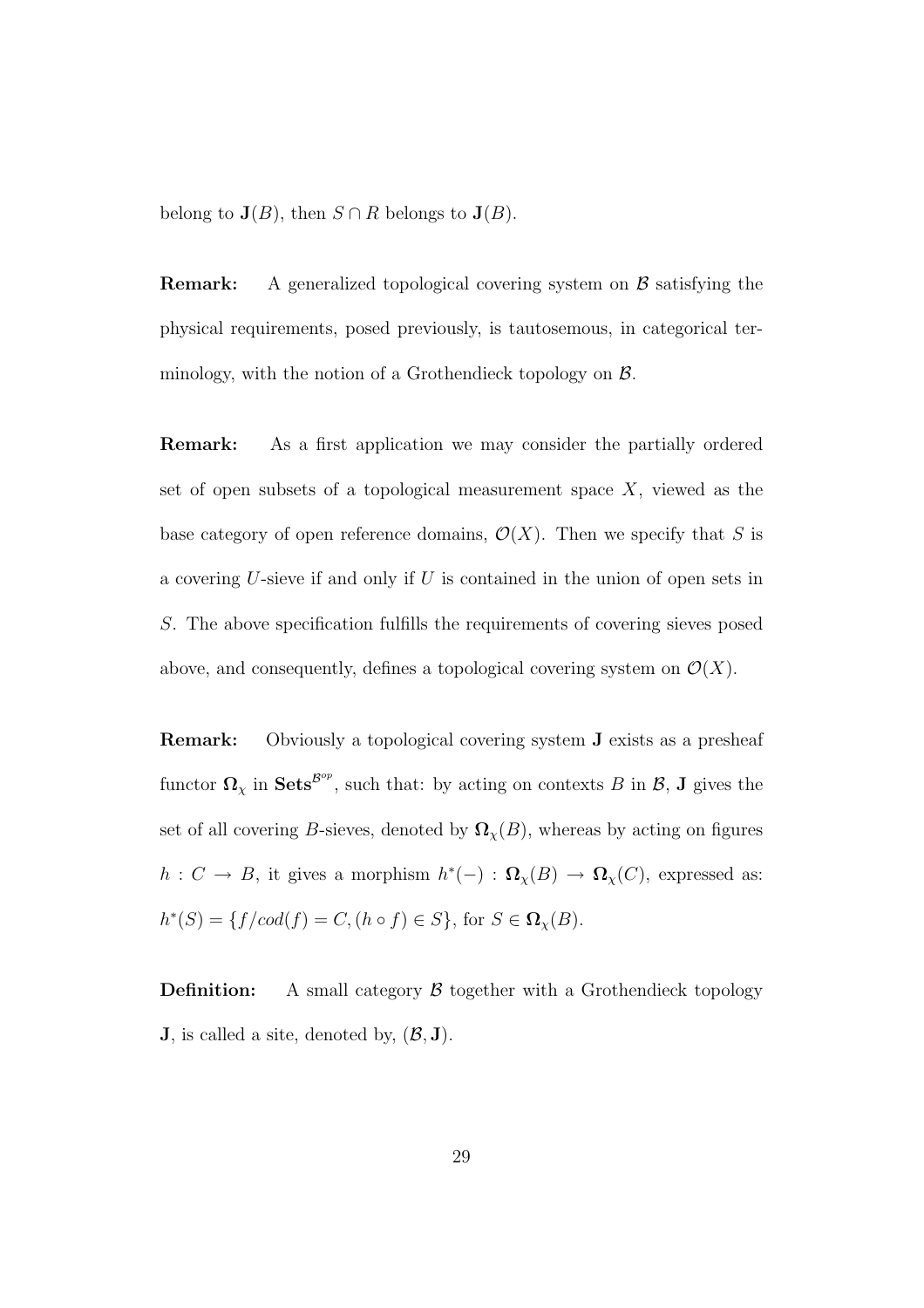**Definition:** A sheaf on a site  $(\mathcal{B}, J)$  is a contravariant functor  $P : \mathcal{B}^{op} \to$ Sets, satisfying an equalizer condition, expressed, in terms of covering Bsieves  $S$ , as in the following diagram in **Sets**:

$$
\prod_{f \circ g \in S} \mathbf{P}(dom(g)) \xleftarrow{\longleftarrow} \prod_{f \in S} \mathbf{P}(dom(f)) \xleftarrow{e} \mathbf{P}(B)
$$

Remark: If the above diagram is an equalizer for a particular covering sieve  $S$ , we obtain that **P** satisfies the sheaf condition with respect to the covering sieve S. The theoretical advantage of the above relies on the fact that it provides a description of sheaves entirely in terms of objects of the category of presheaves.

From a physical perspective, the consideration of covering sieves as generalized measures of localization of events in a global partially ordered structure of events, together with the requirements posed for the formation of topological covering systems, elucidates the sheaf-theoretic fibered model of local real-valued observables established previously. In the following sections, we will apply the machinery of generalized topological covering systems for the analysis of global structures of quantum events.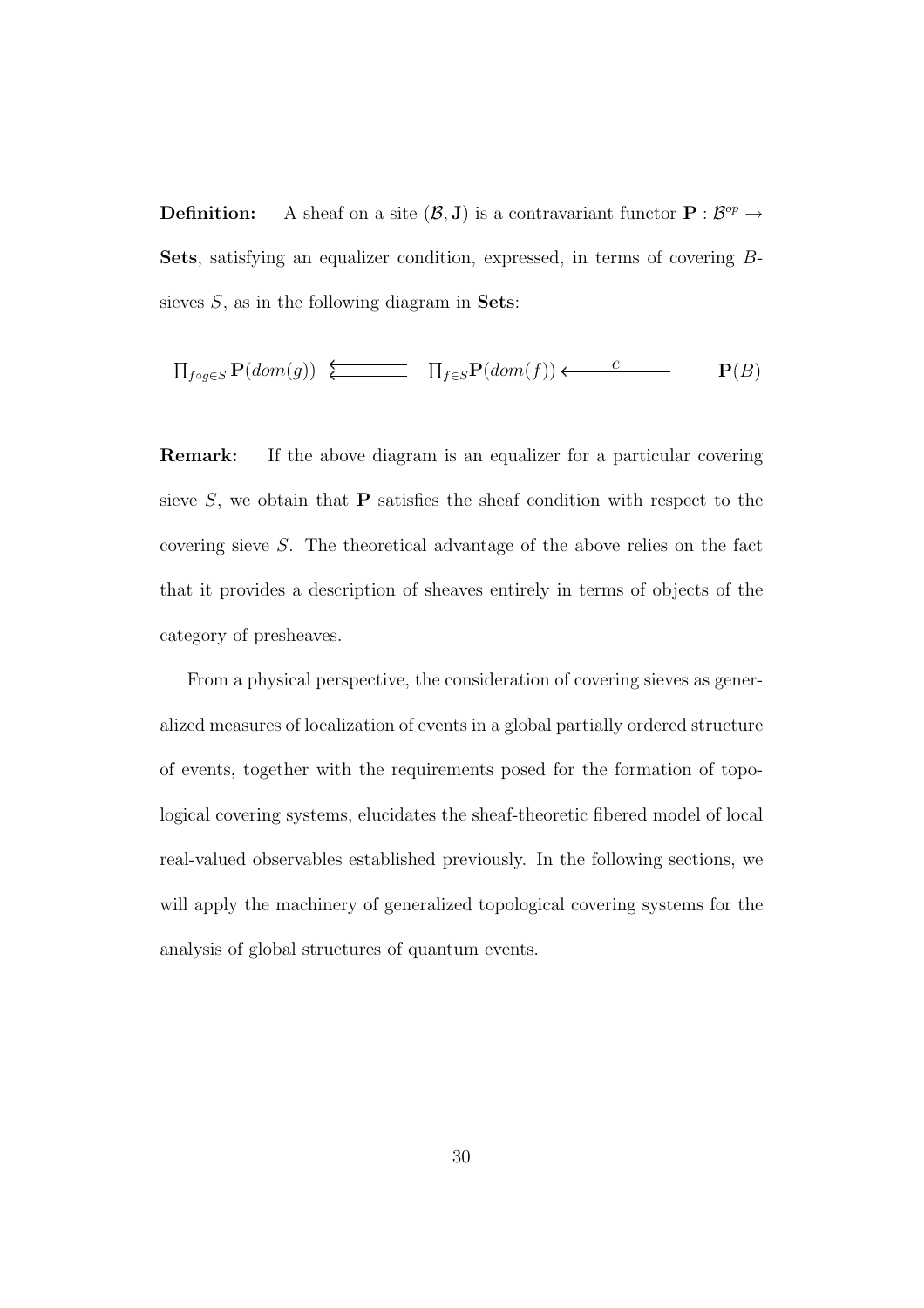### 5 Quantum Events Algebras and Functors of Boolean Frames

**Definition:** A quantum events structure is a small cocomplete category, denoted by  $\mathcal{L}$ , which is called the category of quantum events algebras.

The objects of  $\mathcal{L}$ , denoted by  $L$ , are quantum events algebras, that is orthomodular orthoposets of events, defined as follows:

**Definition:** A quantum events algebra  $L$  in  $\mathcal{L}$ , is a partially ordered set of quantum events, endowed with a maximal element 1, and with an operation of orthocomplementation  $[-]^* : L \longrightarrow L$ , which satisfy, for all  $l \in L$ , the following conditions: [a]  $l \leq 1$ , [b]  $l^{**} = l$ , [c]  $l \vee l^* = 1$ , [d]  $l \leq \hat{l} \Rightarrow \hat{l}^* \leq l^*$ , [e]  $l\bot \hat{l}$  ⇒  $l \vee \hat{l} \in L$ , [f] for  $l, \hat{l} \in L, l \leq \hat{l}$  implies that  $l$  and  $\hat{l}$  are compatible, where  $0 := 1^*, l\bot \hat{l} := l \leq \hat{l}^*,$  and the operations of meet  $\wedge$  and join  $\vee$  are defined as usually.

**Remark:** We recall that  $l, l \in L$  are compatible if the sublattice generated by  $\{l, l^*, \ell, \ell^*\}$  is a Boolean algebra, namely if it is a Boolean sublattice.

The arrows of  $\mathcal L$  are quantum algebraic homomorphisms, defined as follows: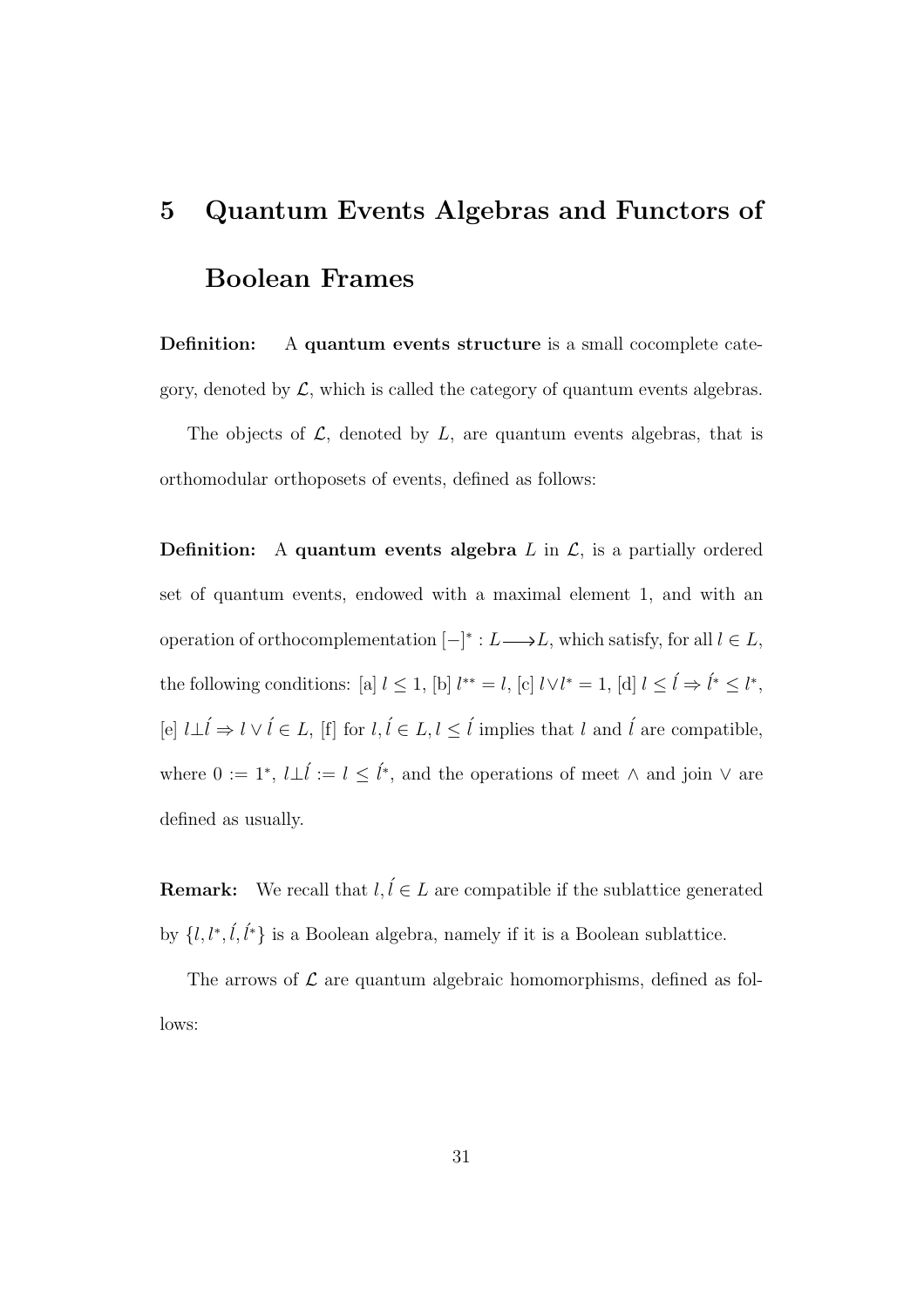**Definition:** A quantum algebraic homomorphism in  $\mathcal{L}$  is a morphism  $K \longrightarrow L$ , which satisfies, for all  $k \in K$ , the following conditions: [a]  $H(1) = 1$ ,  $[\text{b}] H(k^*) = [H(k)]^*, [\text{c}] k \leq \hat{k} \Rightarrow H(k) \leq H(\hat{k}), [\text{d}] k \perp \hat{k} \Rightarrow H(k \vee \hat{k}) \leq$  $H(k) \vee H(\vec{k}).$ 

Definition: A Boolean events structure is a small cocomplete category, denoted by  $\beta$ , which is called the category of Boolean events algebras. Its objects are Boolean algebras of events and its arrows are the corresponding Boolean algebraic morphisms.

The conceptual basis of the attempt to define a generalized topological covering system, in terms of Boolean reference contexts, for a global quantum events structure  $\mathcal{L}$ , is the expectation that it is possible to analyze a quantum events algebra L, by means of structure preserving maps  $B \longrightarrow L$ , with local Boolean algebras  $B$  in  $\mathcal{B}$ , as their domains. Put differently, we expect to coordinatize the events information contained in a quantum events algebra  $L$  in  $\mathcal{L}$ , by means of families of local Boolean reference frames. The latter are understood as morphisms  $B \longrightarrow L$ , having as their domains, locally defined Boolean events algebras  $B$  in  $\mathcal{B}$ , corresponding to typical quantum measurement situations. Any single map, from a Boolean coordinates domain into a quantum events algebra, is not enough for a complete determination of the latter's information content, and hence, it contains only a limited amount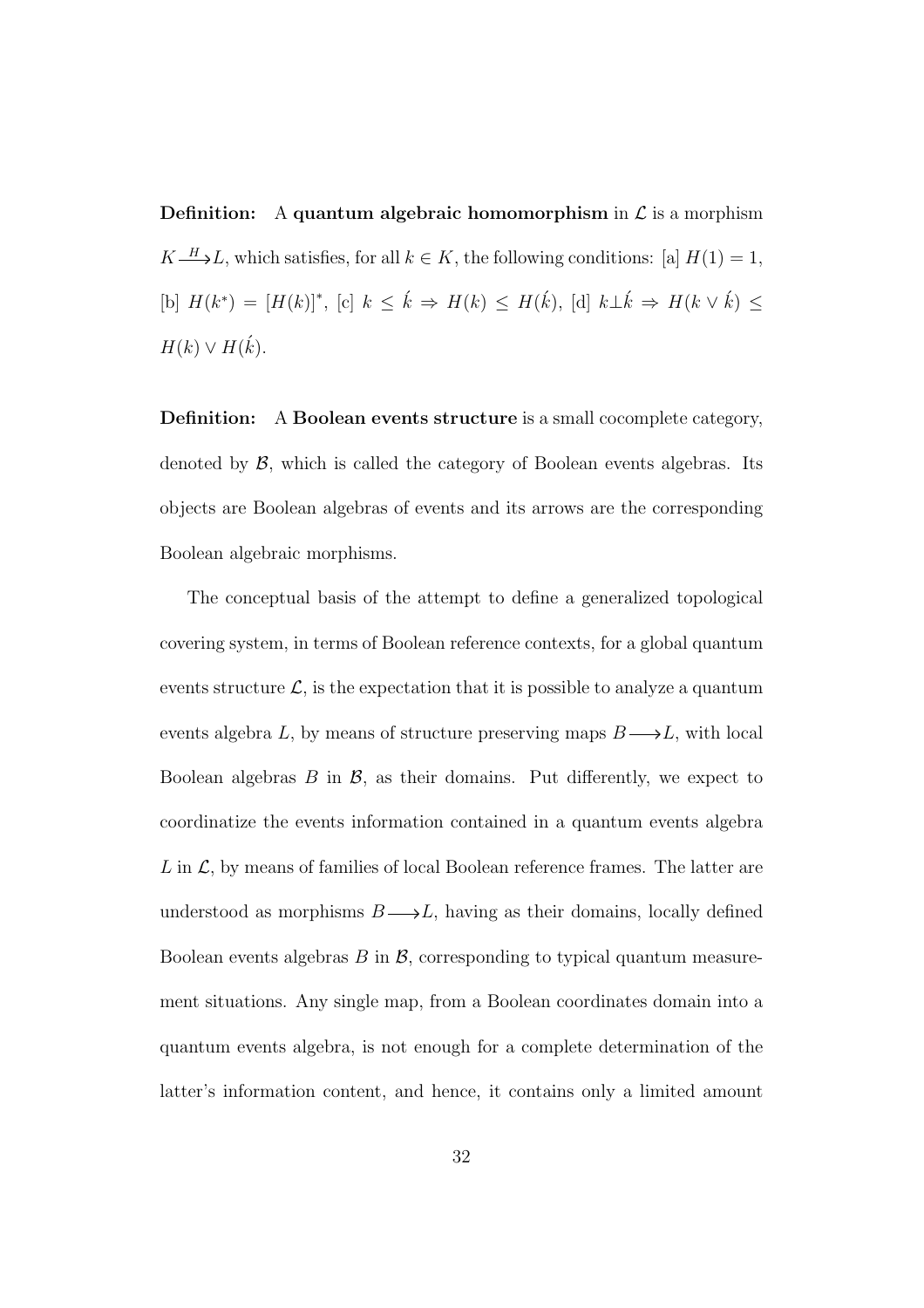of information about it. More concretely, it includes only the amount of information related to a Boolean reference context, and thus, it is inevitably constrained to represent the abstractions associated it. This problem may be tackled, only if, we employ many structure preserving maps from the coordinatizing local Boolean contexts to a quantum events algebra simultaneously, so as to cover it completely. Of course, it is desirable to consider the minimum number of such maps, which is specified by the requirement of distinguishability of the elements of the quantum events algebra. In turn, the information available about each map of the specified covering system by Boolean frames, may be used to determine the global quantum events algebra itself. In order to accomplish this task, we consider that the category of Boolean contexts  $\beta$  is a generating subcategory of  $\mathcal{L}$ , such that, the set of all arrows  $w : B_i \to L$ , I: index set, constitute an epimorphic family. Equivalently stated, the set of objects  $\{B_i/i \in I\}$ , in  $\mathcal{B}$ , where, I: index set, generate  $\mathcal{L}$ , in the sense that;

$$
B_i \xrightarrow{w_i} L \xrightarrow{v} X
$$

the identity  $v \circ w_i = u \circ w_i$ , for every arrow  $w_i : B_i \to L$ , and every  $B_i$ , implies that  $v = u$ .

Variation of Boolean frames over all contexts of the subcategory of  $\mathcal{L}$ , consisting of Boolean event algebras, produces the functor of Boolean frames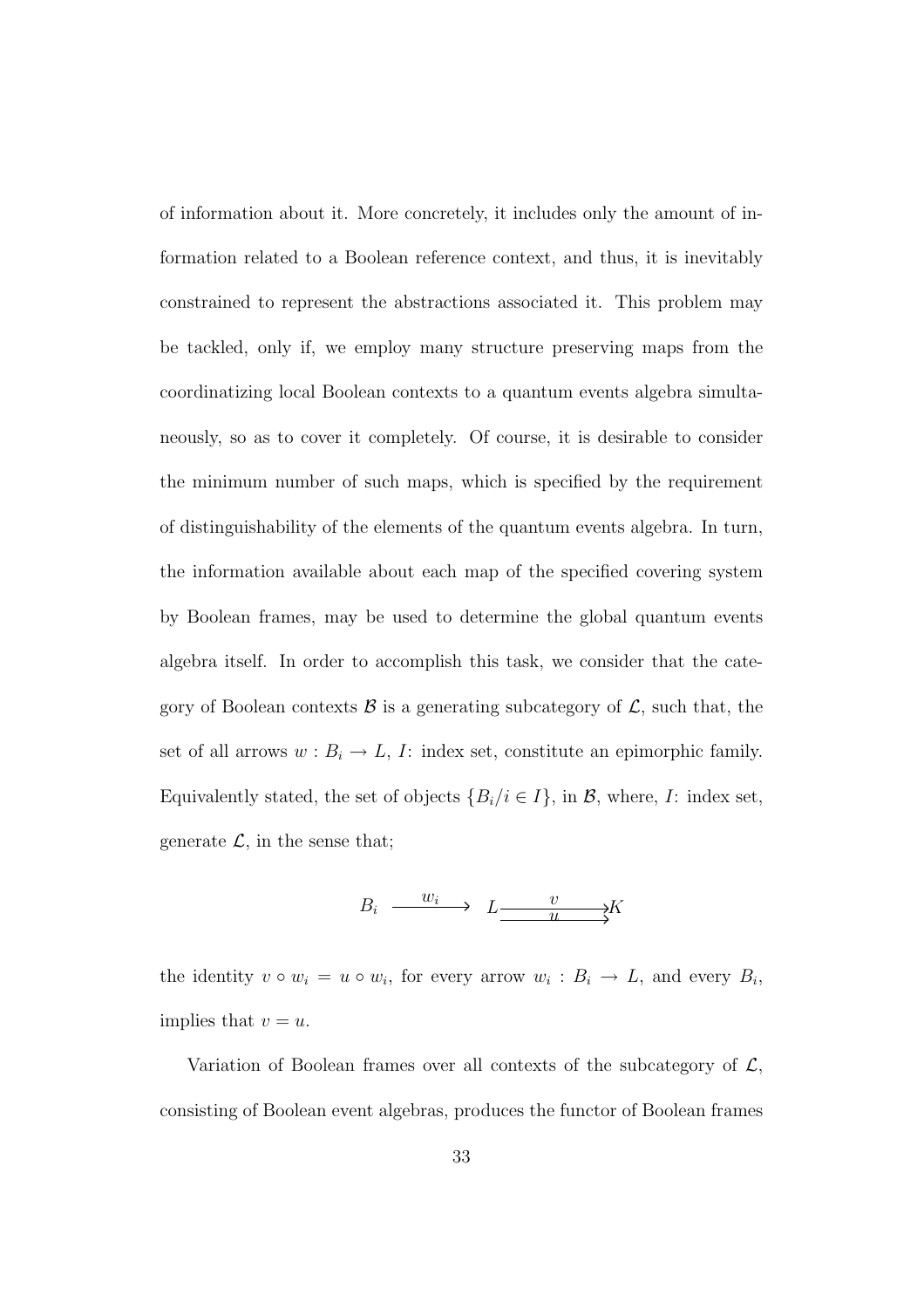of L, restricted to the subcategory of Boolean coordinatizing contexts, identified with  $\beta$ . The functor of Boolean frames of a quantum events algebra  $L$ is made, then, an object in the category of presheaves  $\mathbf{Sets}^{\mathcal{B}^{op}}$ , representing L in the environment of the topos of presheaves over the category of Boolean contexts. This methodology will prove to be successful, if it could be possible to establish an isomorphic representation of  $L$ , in terms of the information being carried by its Boolean frames  $B_i \to L$ , associated with measurement situations, collated together by appropriate means. In more detail, we have the following:

Definition: The representation functor of a quantum events structure  $\mathcal L$  into the category of presheaves of Boolean events algebras  $\mathbf{Sets}^{\mathcal B^{op}},$  is given by:

$$
\Upsilon:\mathcal{L}\rightarrow \mathbf{Sets}^{\mathcal{B}^{op}}
$$

Definition: The functor of Boolean frames of a quantum events algebra L in  $\mathcal{L}$ , is the image of the representation functor  $\Upsilon$ , evaluated at L, into the category of presheaves of Boolean events algebras  $\textbf{Sets}^{\text{Bop}}$ , that is:

$$
\Upsilon(L) := \Upsilon_L : \mathcal{B}^{op} \longrightarrow \mathbf{Sets}
$$

**Remark:** The representation functor of  $\mathcal{L}$ , is completely determined by the action of the functor of Boolean frames, for each quantum event algebra L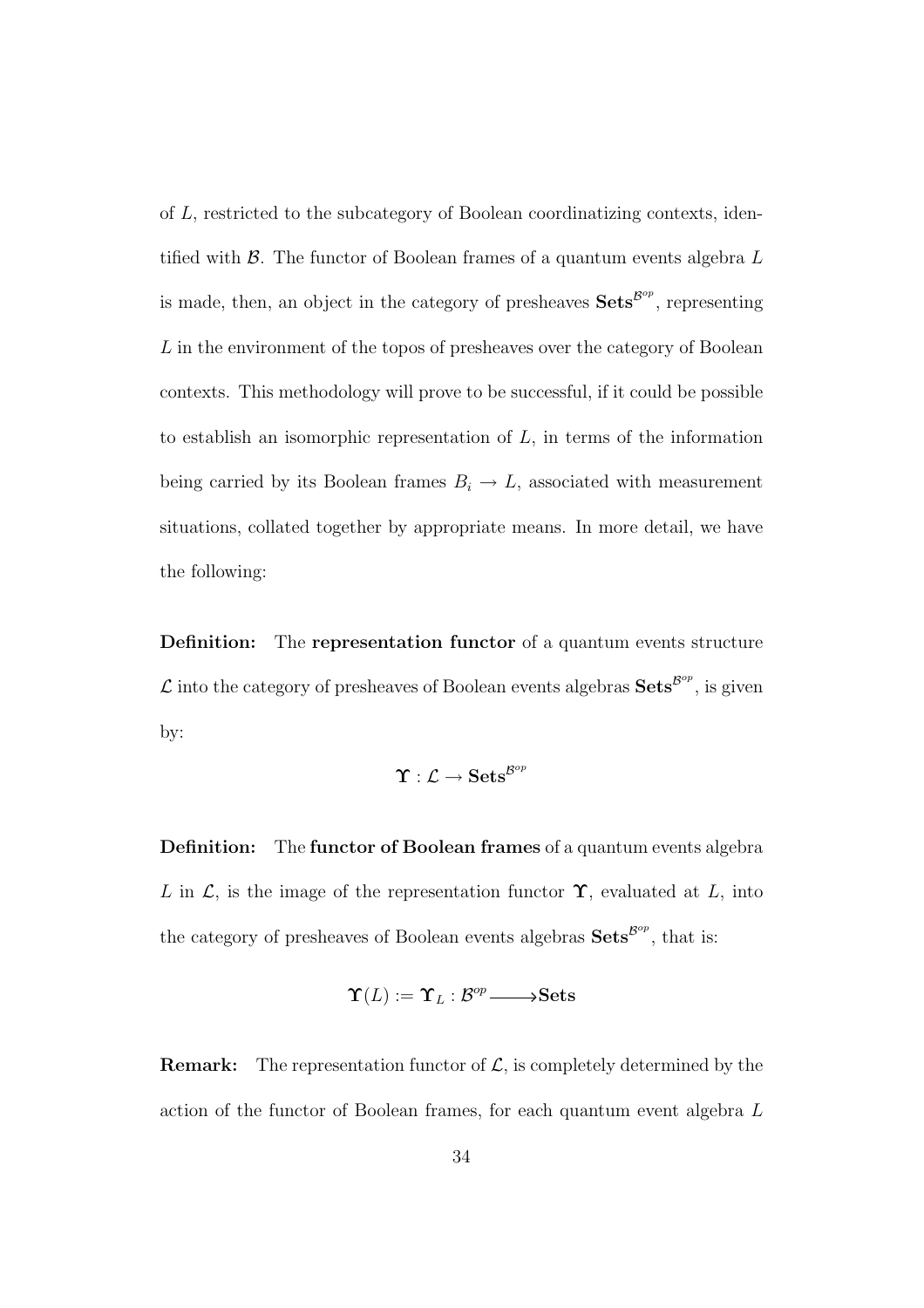in  $\mathcal{L}$ , on the objects and arrows of the category  $\mathcal{B}$ , specified as follows: Its action on an object  $B$  in  $\beta$  is given by

$$
\Upsilon(L)(B) := \Upsilon_L(B) = Hom_{\mathcal{L}}(B, L)
$$

whereas its action on a morphism  $D \longrightarrow B$  in  $\mathcal{B}$ , for  $v : B \longrightarrow L$  is given by

$$
\Upsilon(L)(x) : Hom_{\mathcal{L}}(B, L) \longrightarrow Hom_{\mathcal{L}}(D, L)
$$

$$
\Upsilon(L)(x)(v) = v \circ x
$$

Remark: Notice that the functor of Boolean frames of a quantum events algebra L in L, is a presheaf  $\Upsilon(L) := \Upsilon_L : \mathcal{B}^{op} \longrightarrow \mathbf{Sets}$ . Thus, we can legitimately consider the category of elements  $\int (\Upsilon_L, \mathcal{B})$ , together with, the projection functor  $\int_{\Upsilon_L}$ :  $\int (\Upsilon_L, \mathcal{B}) \rightarrow \mathcal{B}$ , viz. the split discrete fibration induced by the funcor of Boolean frames of  $L$ , where  $\beta$  is the base category of the fibration. Hence, the functor of Boolean frames of a quantum events algebra, induces a uniform and homologous fibered representation of quantum events in terms of Boolean reference frames.

At this stage of development, two further important issues have to be properly settled:

The first issue is concerned with the physical requirement of making the established fibered representation of quantum events also coherent. Put differently, this issue poses the problem of defining an appropriate topological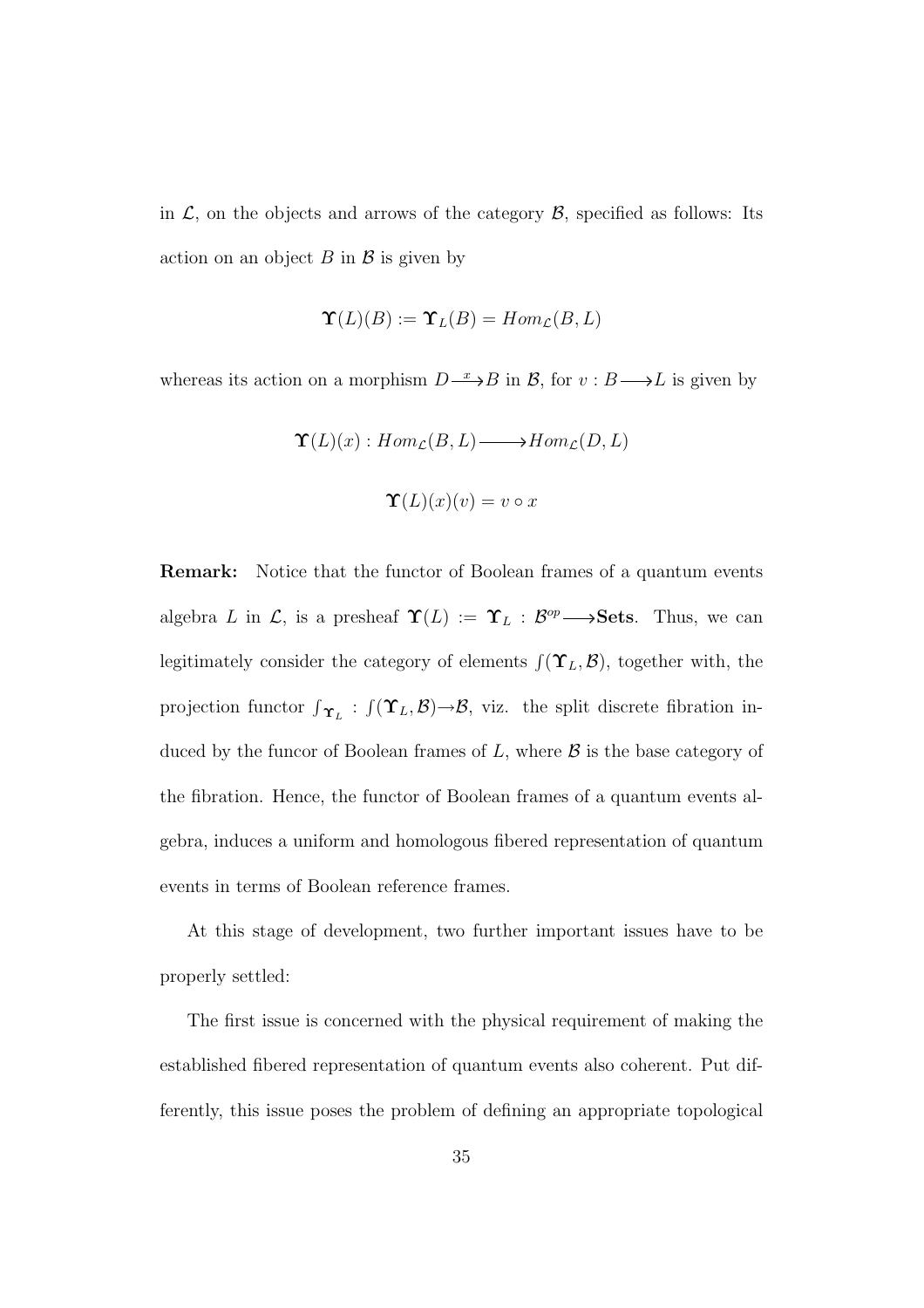covering system **J** on the base category  $\beta$ , such that:

[i]. The Boolean reference frames acquire the semantics of local frames with respect to that Grothendieck topology  $J$  on  $\beta$ , and

[ii]. The functor of Boolean frames for a quantum events algebra  $L$  in  $\mathcal L$ becomes a sheaf on the site  $(\mathcal{B}, \mathbf{J})$  for that **J**.

The second issue, is concerned with the physical requirement of preservation of the whole information content of a quantum events algebra, under the action of the category of Boolean contexts endowed with a topological covering system J, as above. Equivalently stated, this issue poses the problem of constructing a representation of quantum events in terms of equivalence classes of Boolean decoding coefficients, in local Boolean reference frames within J, such that:

[i]. A quantum events algebra L becomes isomorphic with the colimit taken in the category of elements of the sheaf functor of Boolean frames of L, and consequently;

[ii]. The whole information encoded in a quantum events algebra can be faithfully captured, and completely reconstructed, by the information structure of these equivalence classes of contextual, locally decoding, Boolean coefficients.

These two issues will be dealt with in the forthcoming sections correspondingly.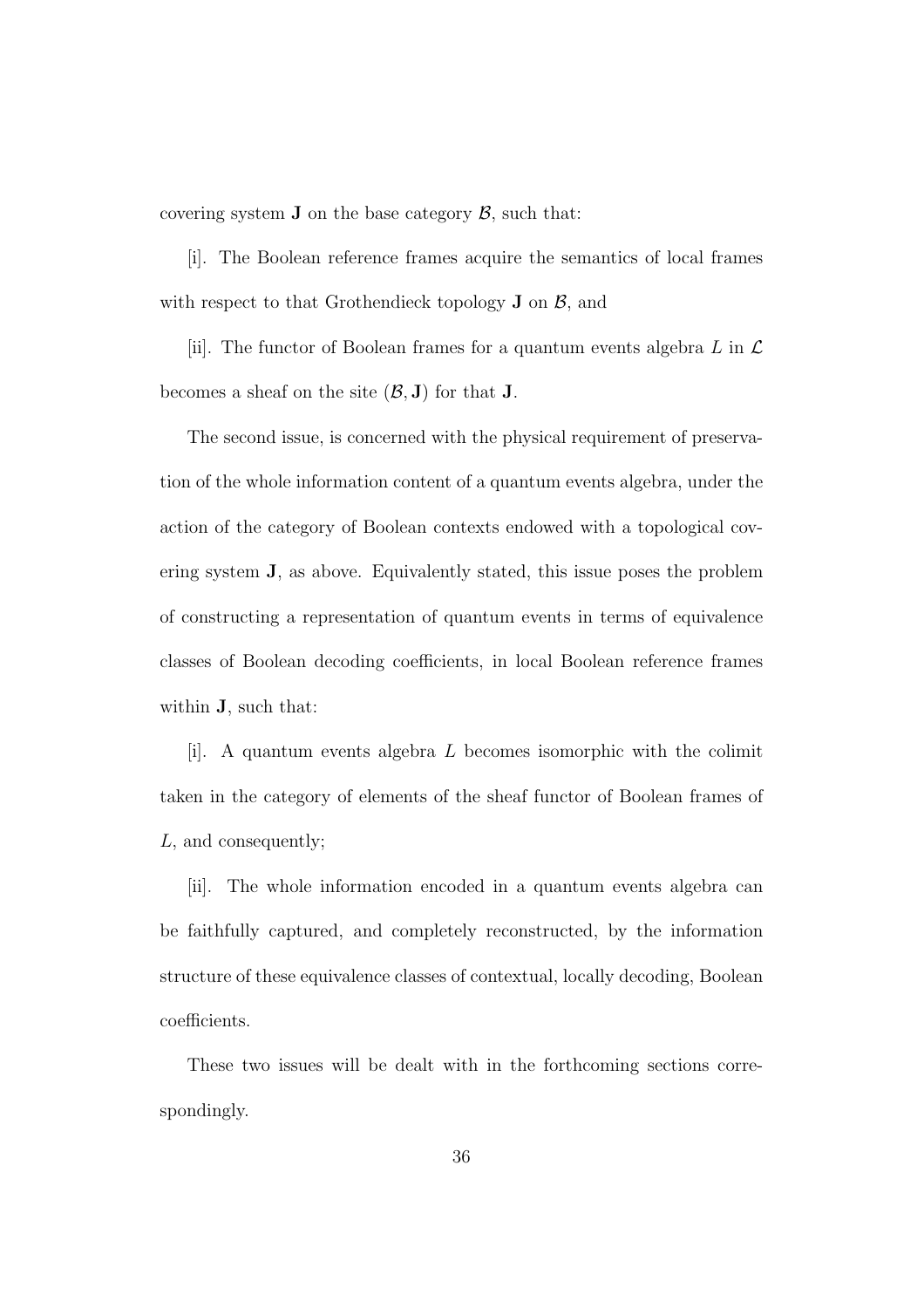## 6 Topological Covering Systems on Boolean Contexts and Sheaves

Regarding the first issue posed previously, we will show that the functor  $\Upsilon : \mathcal{L} \to \mathbf{Sets}^{\mathcal{B}^{op}}$ , transforms quantum events algebras L in L not just into presheaves  $\Upsilon_L$  in  $\textbf{Sets}^{\mathcal{B}^{op}}$ , but into sheaves for a suitable Grothendieck topology  $J$  on the category of Boolean reference contexts  $\beta$ , such that the functor of Boolean frames for a quantum events algebra  $L$  in  $\mathcal L$  is a sheaf on the site  $(\mathcal{B}, J)$  for a suitable J. For this purpose we define:

**Definition:** A B-sieve S on a Boolean reference context B in  $\beta$  is called a covering sieve of B, if all the arrows  $s: C \to B$  belonging to the sieve S, taken together, form an epimorphic family in  $\mathcal{L}$ . This requirement may be, equivalently, expressed in terms of a map

$$
G_S: \coprod_{(s:C \to B) \in S} C \to B
$$

being an epi in  $\mathcal{L}$ .

**Proposition:** The specification of covering sieves on Boolean contexts B in  $\mathcal{B}$ , in terms of epimorphic families of arrows in  $\mathcal{L}$ , does indeed, define a generalized topological covering system  $J$  on  $\beta$ .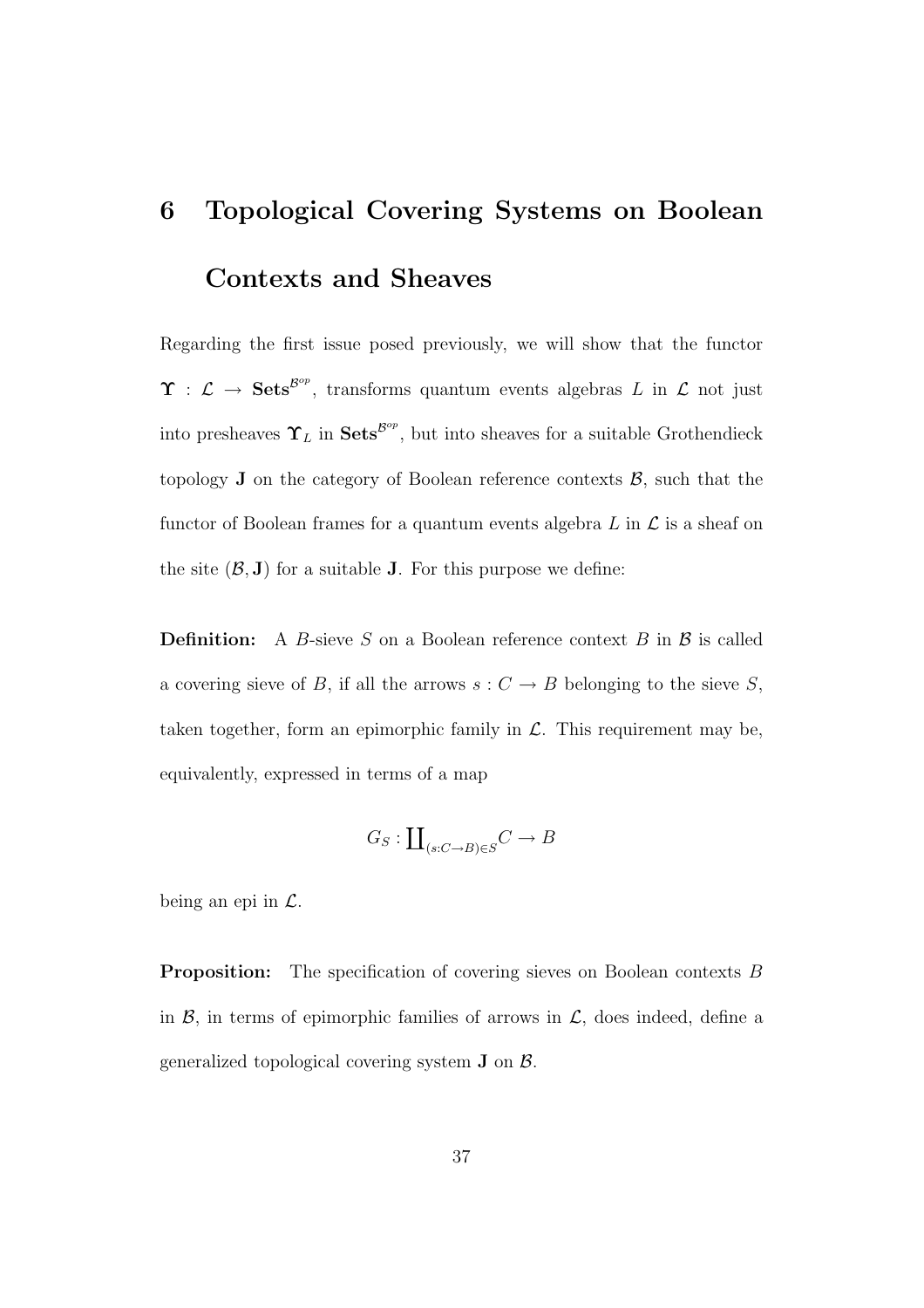**Proof:** First of all, we notice that the maximal sieve, on each Boolean context B, includes the identity  $B \to B$ , and thus, it is a covering sieve. Next, the transitivity property of the depicted covering sieves is obvious. It remains to demonstrate that the covering sieves remain stable under pullback. For this purpose we consider the pullback of such a covering sieve  $S$  on  $B$ along any arrow  $h : B' \to B$  in  $\mathcal{B}$ , according to the following diagram;



The Boolean algebras  $B$  in  $\mathcal{B}$ , generate the category of quantum event algebras  $\mathcal{L}$ , hence, there exists for each arrow  $s: D \to B$  in S, an epimorphic family of arrows  $\coprod_{s\in S}[B]^s \to D\times_B \check{B}$ , or equivalently,  $\{[B]^s_{j} \to D\times_B \check{B}\}_j$ , with each domain  $[B]^s$  a Boolean algebra. Consequently, the collection of all the composites:

$$
[B]^{s}_{j} \to D \times_{B} \acute{B} \to \acute{B}
$$

for all  $s : D \to B$  in S, and all indices j together form an epimorphic family in  $\mathcal{L}$ , that is contained in the sieve  $h^*(S)$ , being the pullback of S along  $h : \acute{B} \rightarrow B$ . Therefore, the sieve  $h^*(S)$  is a covering sieve. Thus,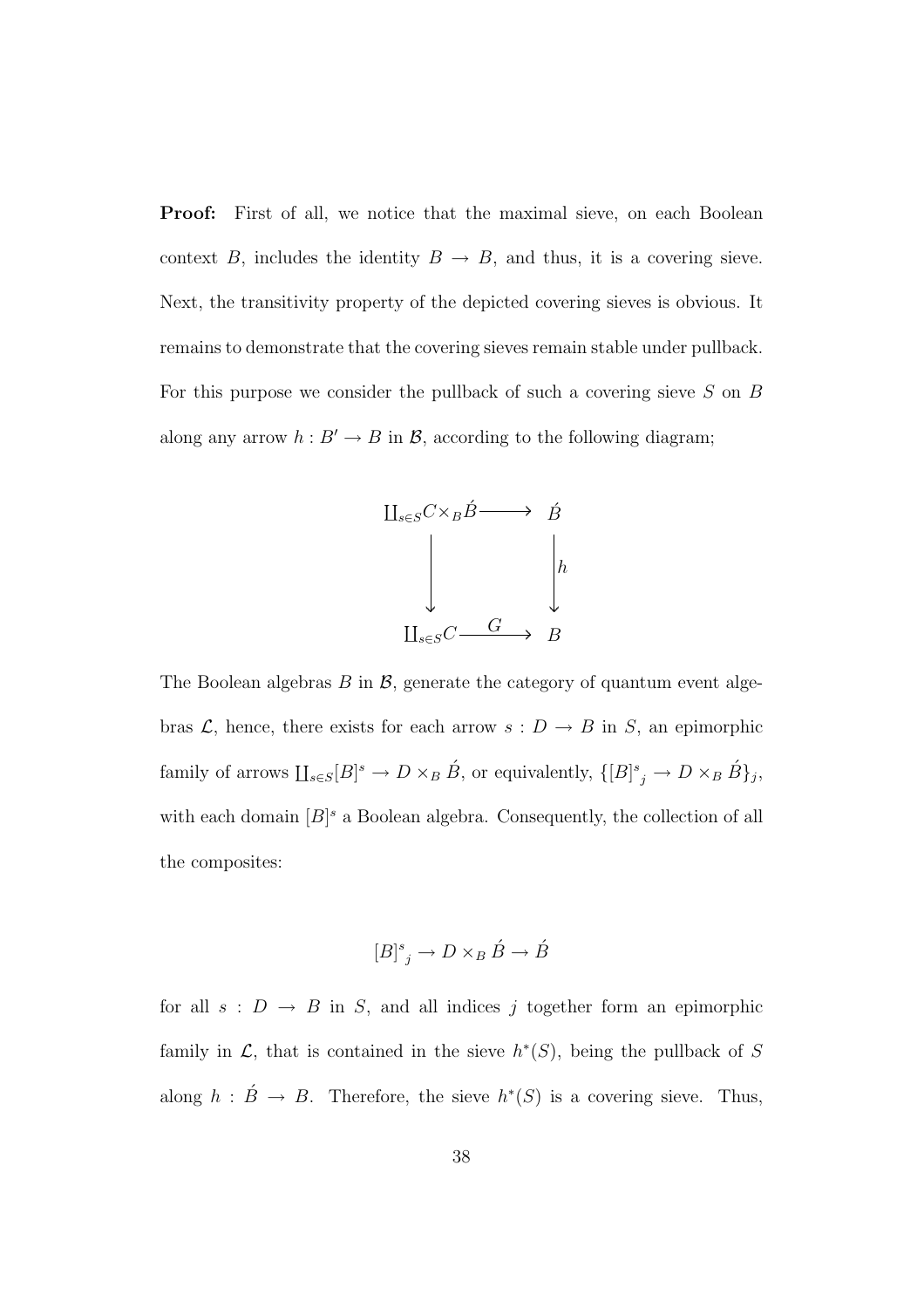the operation **J**, which assigns to each Boolean reference context  $B$  in  $\mathcal{B}$ , a collection  $J(B)$  of covering B-sieves, being epimorphic families of arrows in  $\mathcal{L}$ , constitutes a generalized topological covering system **J** on  $\mathcal{B}$ .

**Proposition:** [i]. The presheaf functor of Boolean frames  $\Upsilon_L = Hom_{\mathcal{L}}(-, L)$ in  $\mathbf{Sets}^{\mathcal{B}^{op}}$ , satisfies the sheaf-theoretic condition for a covering sieve S, being an epimorphic family of arrows in  $\mathcal{L}$ .

[ii]. The functor of Boolean frames  $\Upsilon_L$  is a sheaf for the Grothendieck topology J, defined by covering sieves of epimorphic families on the category of Boolean reference contexts, as above.

**Proof:** [i]. We initially construct the representation of covering sieves within the category  $\beta$  of Boolean reference contexts  $B$ . Firstly, we observe that for an object  $C$  of  $\mathcal{B}$ , and for a covering sieve in the Grothendieck topology on  $\mathcal{B}$ , the map;

$$
G_S: \coprod_{(s:C\to B)\in S} C \to B
$$

where  $G_S$  is an epi in  $\mathcal{L}$ , can be, equivalently, represented as the coequalizer of its kernel pair, or else, as the pullback of  $G<sub>S</sub>$  along itself, according to the diagram;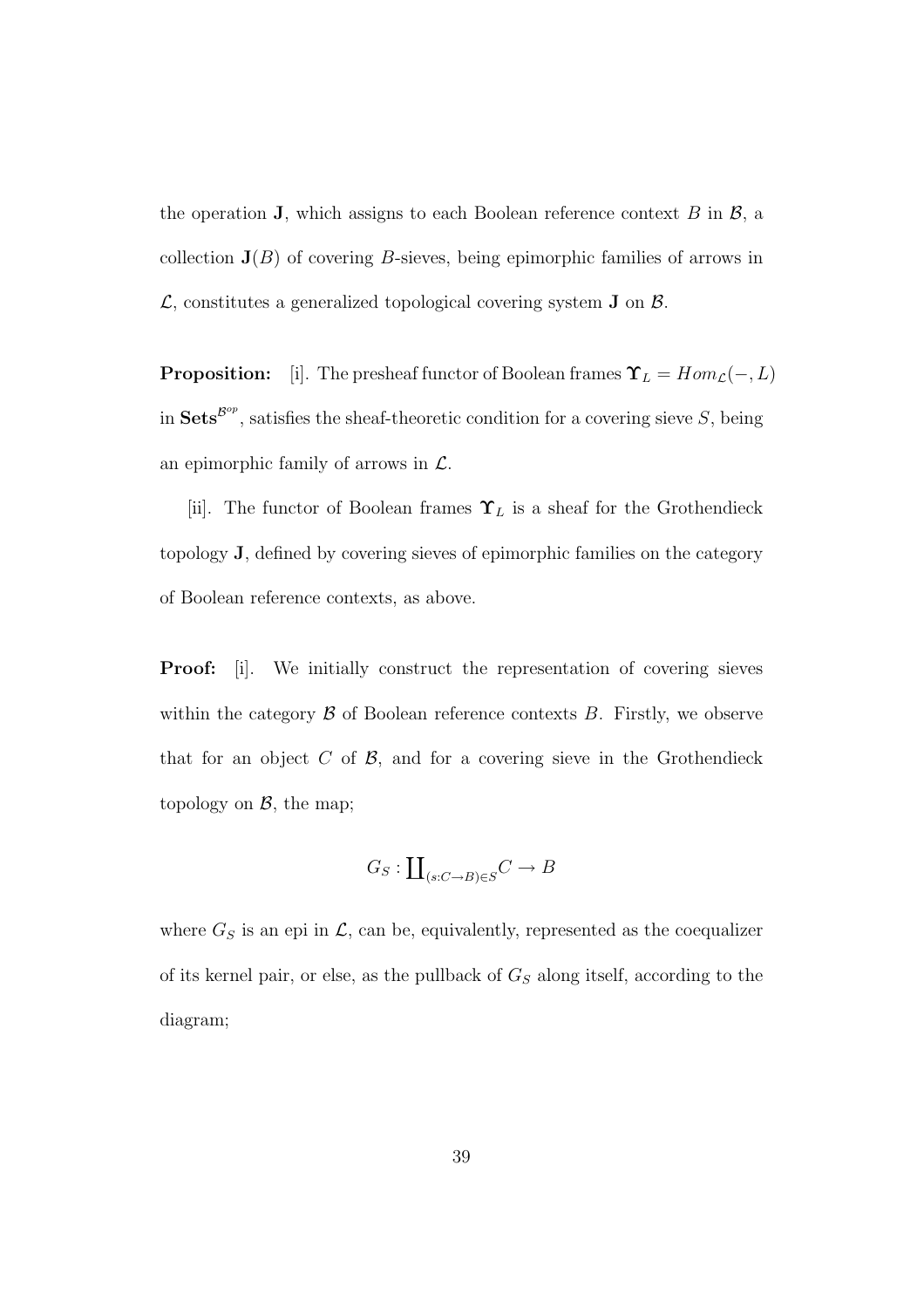

Furthermore, using the fact that pullbacks in  $\mathcal L$  preserve coproducts, the epimorhic family associated with a covering sieve on  $C$ , admits the following coequalizer presentation;

$$
\underline{\Pi}_{s,s}\acute{D}\times_{C}D \xrightarrow{\phantom{a}\underline{q_1}} \underline{\underline{\qquad}} \qquad \underline{\Pi}_sD \xrightarrow{\phantom{a}\underline{G}} C
$$

Moreover, since the the category  $\mathcal B$  is a generating subcategory of  $\mathcal L$ , for each pair of arrows  $s: D \to C$  and  $\acute{s}: \acute{D} \to C$ , in the covering sieve S on the Boolean algebra C, there exists an epimorphic family  $\{B \to D \times_C D\}$ , such that each domain  $B$  is a Boolean algebra in  $\beta$ . Consequently, each element of the epimorphic family associated with a covering sieve  $S$  on a Boolean algebra C is represented by a commutative diagram in  $\mathcal{B}$ , of the following form;

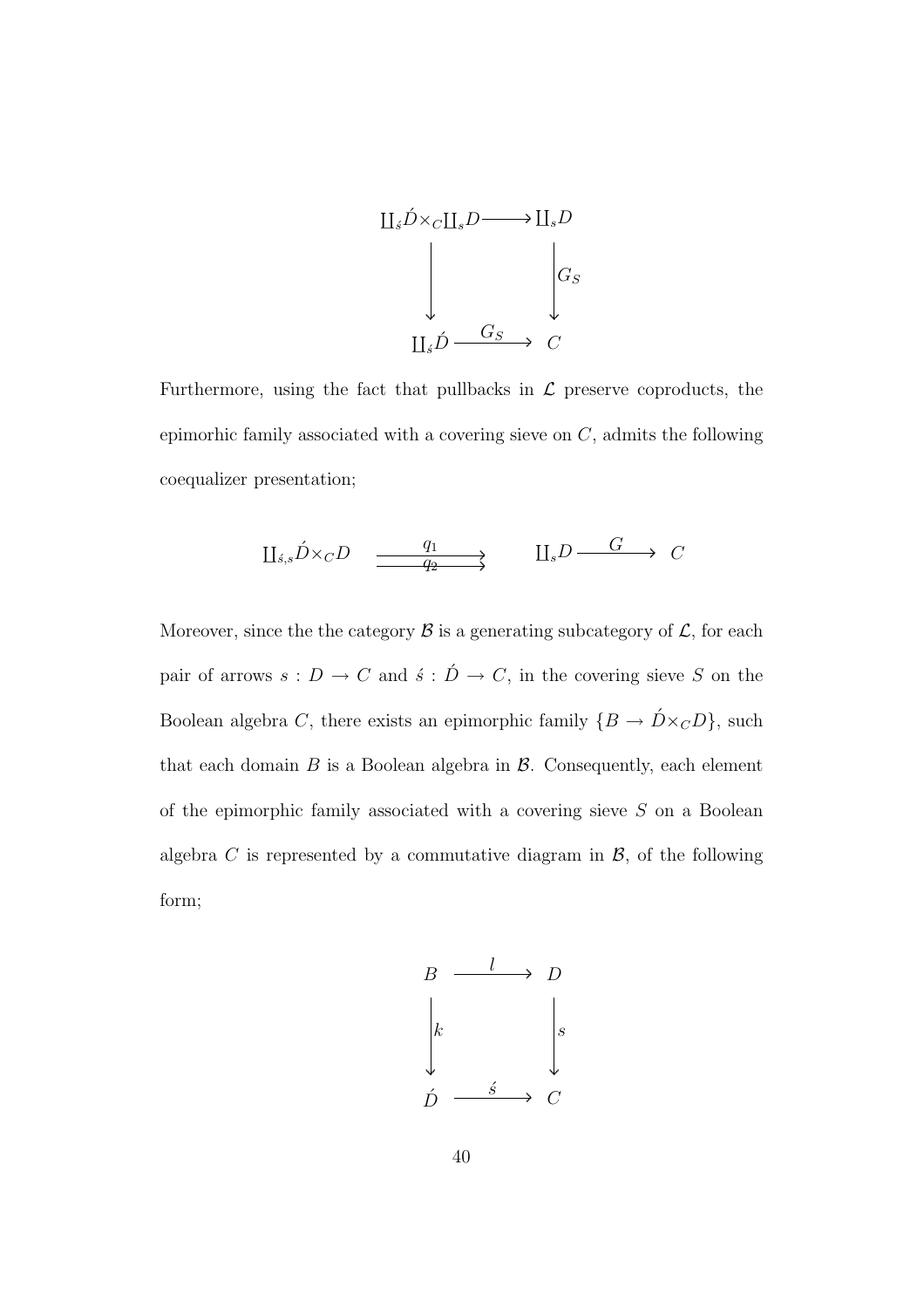Next, we may compose the representation of epimorphic families by commutative squares in  $\mathcal{B}$ , obtained previously, with the coequalizer presentation of the same epimorphic families. The composition results in a new coequalizer diagram in  $\mathcal{B}$ , of the following form;

$$
\downarrow \hspace{-0.1cm} \downarrow B \longrightarrow
$$
  

$$
\xrightarrow{y_1} \qquad \qquad \downarrow \downarrow
$$
  

$$
\downarrow \downarrow
$$
  

$$
\downarrow
$$
  

$$
\downarrow
$$
  

$$
\downarrow
$$
  

$$
\downarrow
$$
  

$$
\downarrow
$$
  

$$
\downarrow
$$
  

$$
\downarrow
$$
  

$$
\downarrow
$$
  

$$
\downarrow
$$
  

$$
\downarrow
$$
  

$$
\downarrow
$$
  

$$
\downarrow
$$
  

$$
\downarrow
$$
  

$$
\downarrow
$$
  

$$
\downarrow
$$
  

$$
\downarrow
$$
  

$$
\downarrow
$$
  

$$
\downarrow
$$
  

$$
\downarrow
$$
  

$$
\downarrow
$$
  

$$
\downarrow
$$
  

$$
\downarrow
$$
  

$$
\downarrow
$$
  

$$
\downarrow
$$
  

$$
\downarrow
$$
  

$$
\downarrow
$$
  

$$
\downarrow
$$
  

$$
\downarrow
$$
  

$$
\downarrow
$$
  

$$
\downarrow
$$
  

$$
\downarrow
$$
  

$$
\downarrow
$$
  

$$
\downarrow
$$
  

$$
\downarrow
$$
  

$$
\downarrow
$$
  

$$
\downarrow
$$
  

$$
\downarrow
$$
  

$$
\downarrow
$$
  

$$
\downarrow
$$
  

$$
\downarrow
$$
  

$$
\downarrow
$$
  

$$
\downarrow
$$
  

$$
\downarrow
$$
  

$$
\downarrow
$$
  

$$
\downarrow
$$
  

$$
\downarrow
$$
  

$$
\downarrow
$$
  

$$
\downarrow
$$
  

$$
\downarrow
$$
  

$$
\downarrow
$$
  

$$
\downarrow
$$
  

$$
\downarrow
$$
  

$$
\downarrow
$$
  

$$
\downarrow
$$
  

$$
\downarrow
$$
  

$$
\downarrow
$$
  

$$
\downarrow
$$
  

$$
\downarrow
$$

where, the first coproduct is indexed by all  $B$  in the commutative diagrams in  $\mathcal{B}$ , representing elements of epimorphic families.

Now, for each quantum events algebra  $L$  in  $\mathcal{L}$ , we consider the functor of Boolean frames  $\Upsilon_L = Hom_{\mathcal{L}}(-, L)$  in  $\mathbf{Sets}^{\mathcal{B}^{op}}$ . If we apply this representable functor to the latter coequalizer diagram, we obtain an equalizer diagram in Sets, as follows;

$$
\prod_B Hom_{\mathcal{L}}(B, L) \xleftarrow{\longleftarrow} \prod_{s \in S} Hom_{\mathcal{L}}(D, L) \longleftarrow Hom_{\mathcal{L}}(C, L)
$$

where, the first product is indexed by all Boolean contexts  $B$  in the commutative diagrams in  $\mathcal{B}$ , representing elements of epimorphic families. The equalizer in Sets, thus obtained, proves explicitly that the functor of Boolean frames  $\Upsilon_L = Hom_{\mathcal{L}}(-, L)$  in  $\mathbf{Sets}^{\mathcal{B}^{op}}$ , satisfies the sheaf-theoretic condition for the covering sieve S.

[ii]. Clearly, the above equalizer condition holds for every covering sieve S, that belongs to the Grothendieck topology J, defined by covering sieves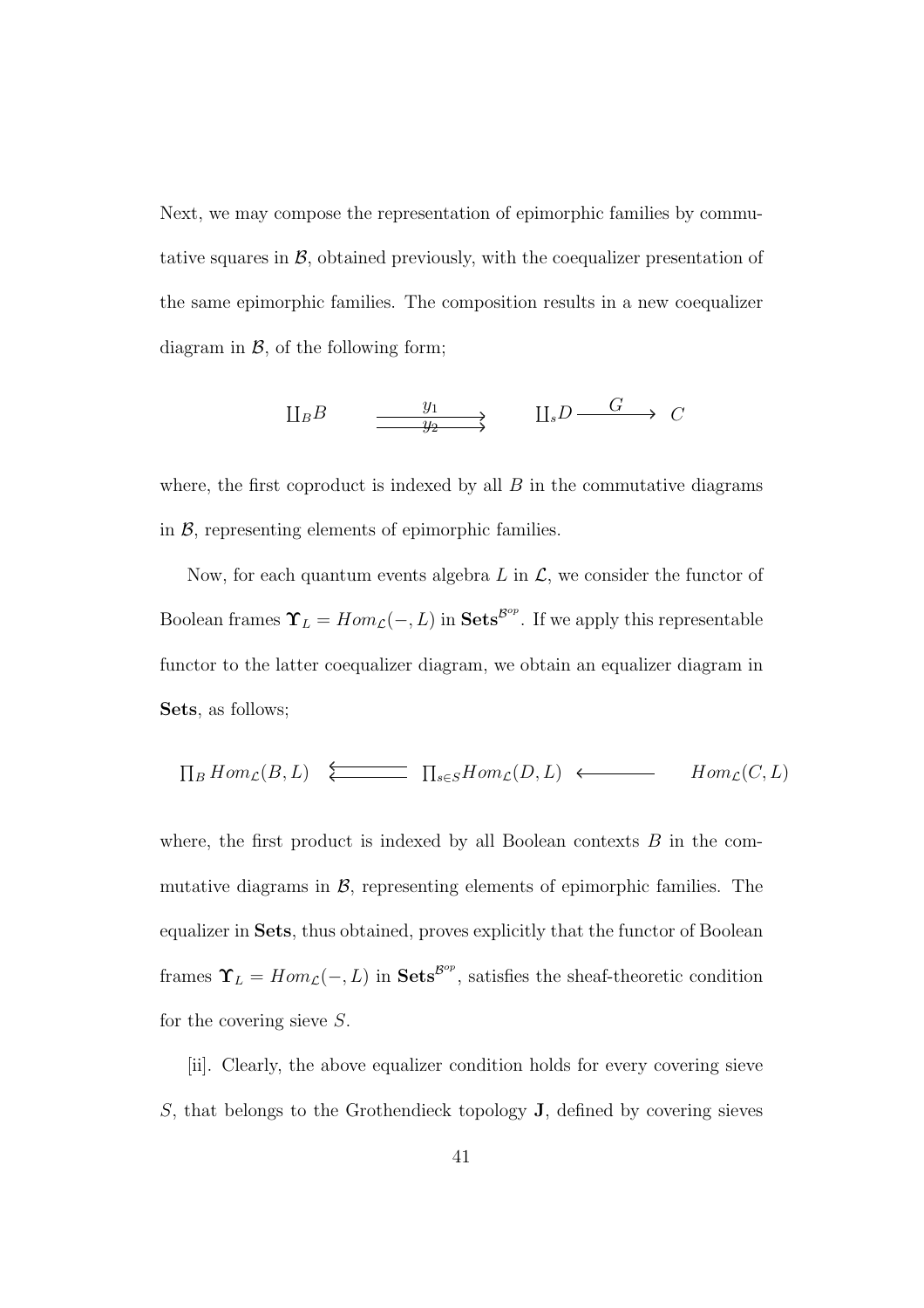of epimorphic families on the category  $\beta$  of Boolean reference contexts. By rephrasing the above, we conclude that the functor of Boolean frames for a quantum events algebra L, that is  $\Upsilon_L$ , is actually a sheaf, for the generalized topological covering system of epimorphic families, defined on the category of Boolean contexts.

Remark: The propositions proved above, settle completely the first issue posed previously, in the following sense: The Boolean reference frames B acquire the semantics of local frames with respect to the Grothendieck topology **J** on  $\beta$ , defined in terms of covering sieves of epimorphic families of arrows in  $\mathcal{L}$ . Moreover, the functor of Boolean frames for a quantum events algebra L becomes a sheaf on the site  $(\mathcal{B}, J)$  for that J. Thus, the split discrete fibration  $\int_{\Upsilon_L}$ :  $\int (\Upsilon_L, \mathcal{B}) \rightarrow \mathcal{B}$ , induced by the sheaf of Boolean frames of L on the site  $(\mathcal{B}, J)$ , forces a uniform, homologous, and also, coherent fibered representation of quantum events in terms of local Boolean reference frames.

# 7 Boolean Equivalence Classes Representations of Quantum Events

Regarding the second issue posed previously, we will show explicitly that a quantum events algebra  $L$  can be represented isomorphically by means of a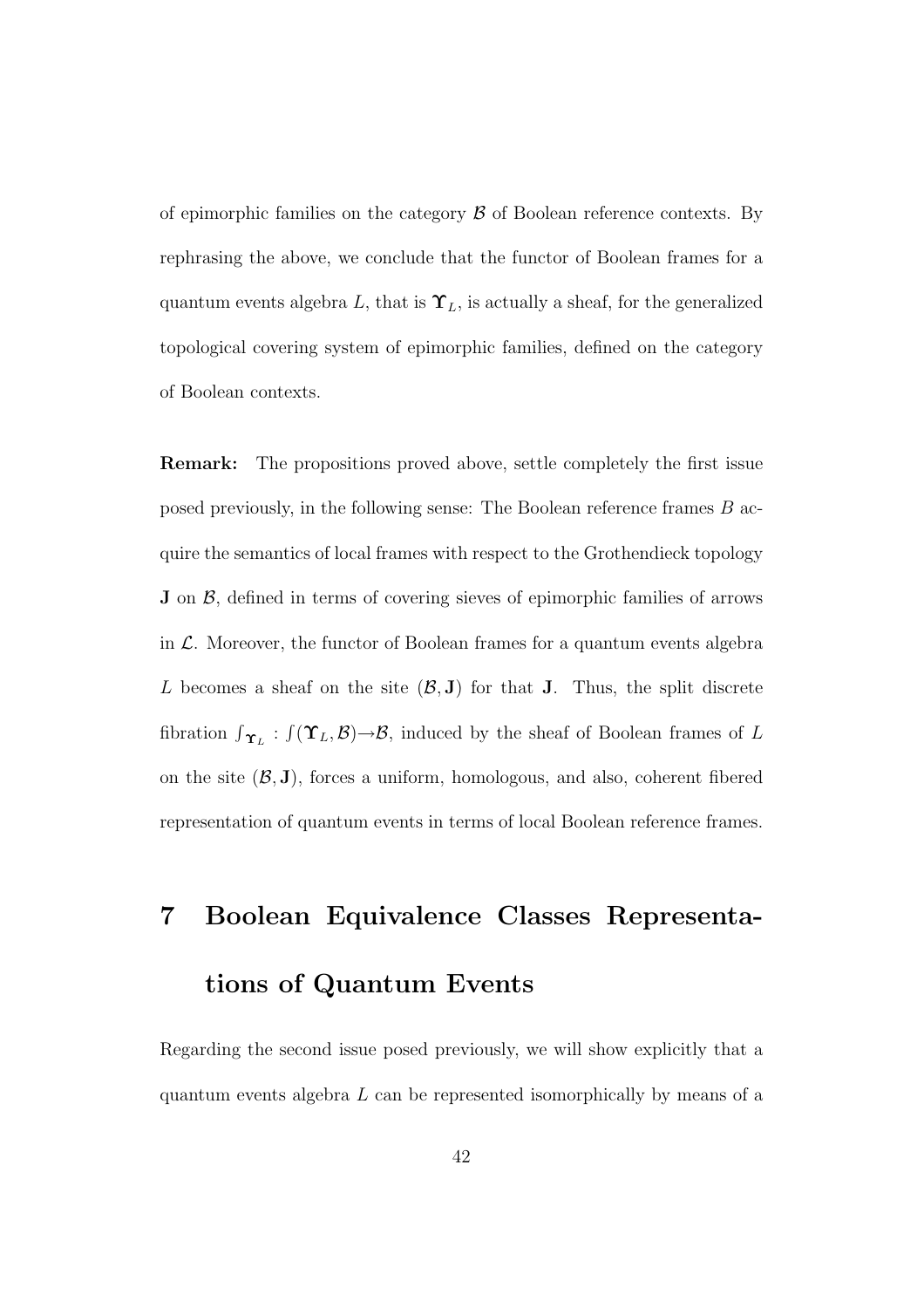colimit taken in the category of elements of the sheaf of Boolean reference frames of L. For this purpose, we define:

**Definition:** A sieve on a quantum events algebra  $L$  defines a covering sieve by Boolean frames, such that, the domains of the quantum algebraic morphisms belonging to the sieve are Boolean contexts in the generating subcategory  $\mathcal{B}$ , if all these morphisms in the sieve collectively define an epimorphism;

$$
T: \coprod_{(E \in [\mathcal{B}]_0, \psi_E : E \to L)} E \to L
$$

where,  $[\mathcal{B}]_0$  denotes the set of Boolean reference contexts of the base category  $\mathcal{B}.$ 

Remark: From the physical point of view, covering sieves of quantum events algebras by Boolean frames, are called, equivalently, Boolean localization systems of quantum events algebras. These localization systems filter the information of a global partially ordered quantum events algebra through Boolean contexts, associated with measurement situations of observables.

**Proposition:** A covering sieve of a quantum events algebra L by Boolean frames, viz. a Boolean localization system of  $L$ , induces an isomorphism:

$$
L \cong \mathbf{Colim}\{\int (\mathbf{\Upsilon}_L,\mathcal{B}) \longrightarrow \mathcal{B}\}
$$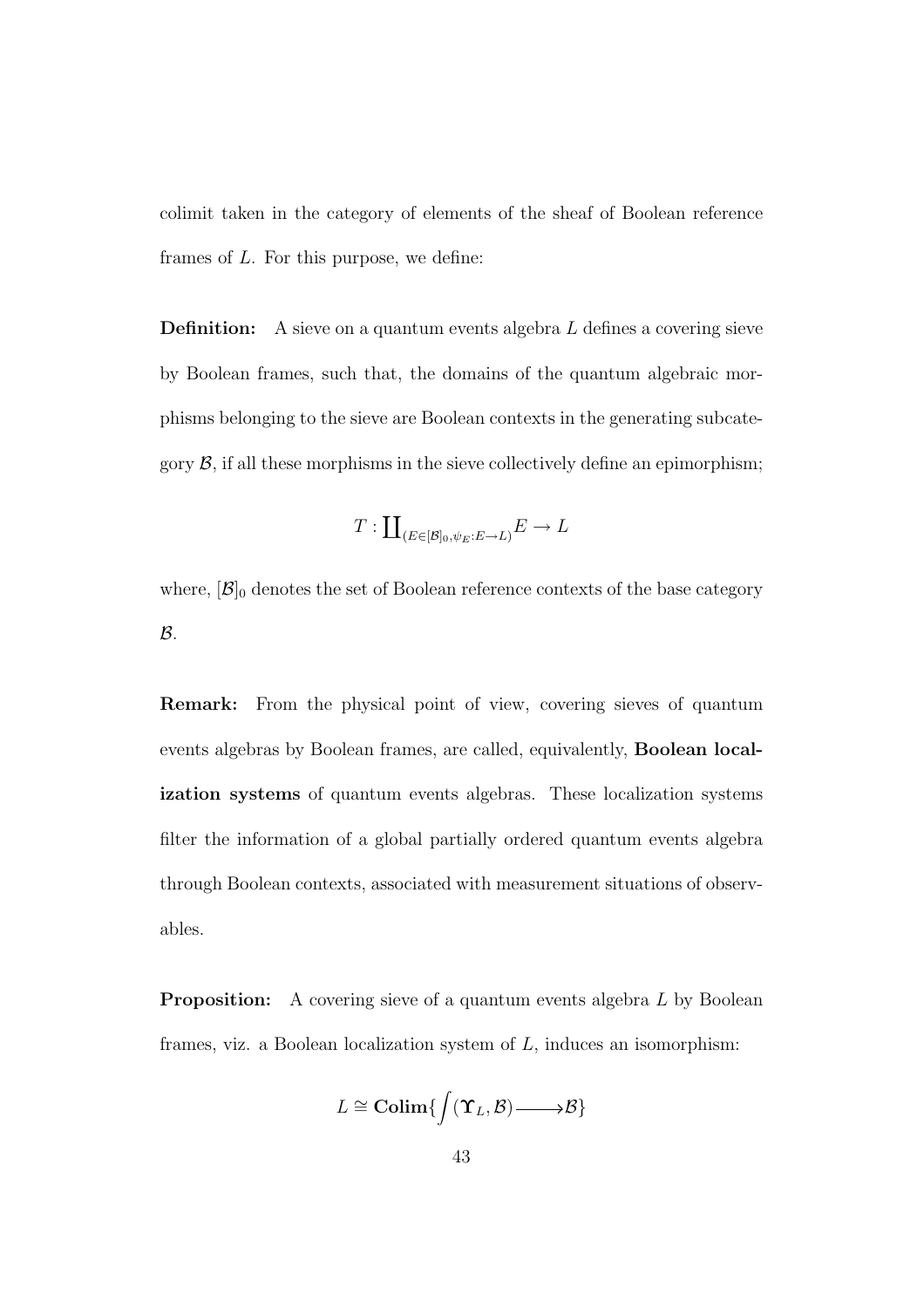where,  $\Upsilon_L$  is the sheaf of Boolean frames of L on the site  $(\mathcal{B}, J)$ , for J the Grothendieck topology of epimorphic families, and  $\int (\Upsilon_L, \mathcal{B})$  is the associated fibered category of Boolean frames of L.

**Proof:** If we make use of same arguments as in the proof of the second proposition of the previous Section, we obtain that the epimorphism

$$
T: \coprod_{(E \in [\mathcal{B}]_0, \psi_E : E \to L)} E \to L
$$

that is, a covering sieve of a quantum events algebra L by Boolean frames, can be represented in the form of a coequalizer diagram in  $\mathcal L$  as follows;

$$
\mathcal{L}_{\nu}B \longrightarrow \mathcal{L}_{2} \longrightarrow \mathcal{L}_{E\in(\mathcal{B}]_{0},\psi_{E}:E\to L)}E \longrightarrow L
$$

where, the first coproduct is indexed by all  $\nu$ , representing commutative diagrams in  $\mathcal{L}$ , of the following form;



where B, E, É are Boolean contexts in the generating subcategory  $\mathcal B$  of  $\mathcal L$ .

Now, we may consider a covering sieve of quantum event algebra L by Boolean frames, consisting of quantum algebraic morphisms  $T_{(E,\psi_E)}$ , such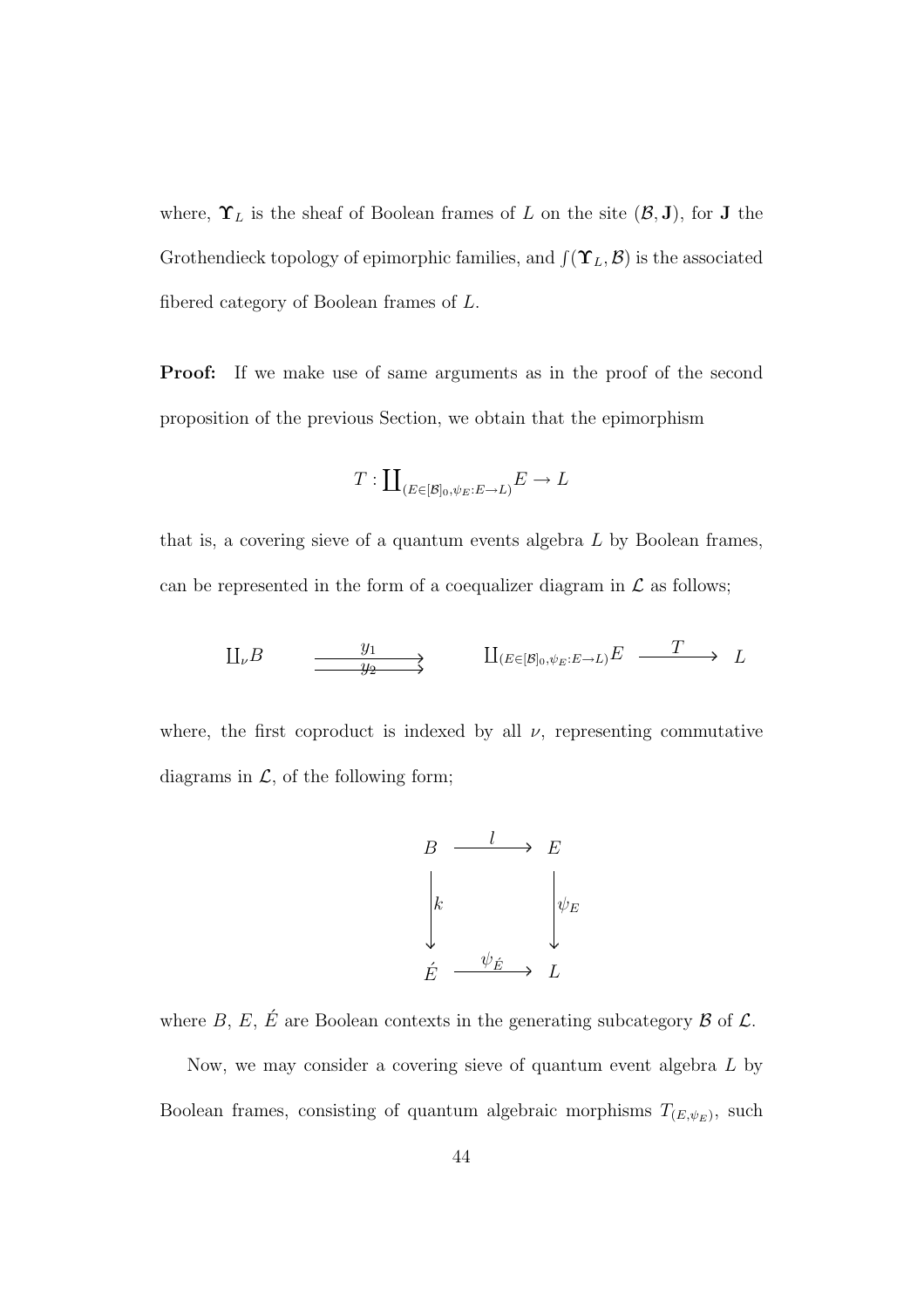that, taken together constitute collectively an epimorphic family in  $\mathcal{L}$ . We observe that the condition;

$$
T\circ y_1=T\circ y_2
$$

is equivalent to the condition;

$$
T_{(E,\psi_E)}\circ l=T_{(\acute{E},\psi_{\acute{E}})}\circ k
$$

for each commutative square  $\nu$  of the form above.

Furthermore, the coequalizer condition  $T \circ y_1 = T \circ y_2$ , implies that for every Boolean contexts morphism  $u : \acute{E} \rightarrow E$ , with B, E objects of B and  $\psi_E : E \to L$ , the diagram of the form  $\nu$  below;



commutes and provides the condition

$$
T_{(E,\psi_E)} \circ u = T_{(\acute{E},\psi_E \circ u)}
$$

Next, we define the following set:

$$
\mathbf{G}(\Upsilon_L) = \{ (\psi_E, q) / (\psi_E : E \longrightarrow L) \in [\int (\Upsilon_L, \mathcal{B})]_0, q \in E \}
$$

We notice that, if there exists a Boolean contexts morphism,  $u: \acute{E} \rightarrow E,$  or equivalently,  $u : \psi_{\acute{E}} \to \psi_E$ , such that:  $u(\acute{q}) = q$  and  $\psi_E \circ u = \psi_{\acute{E}}$  according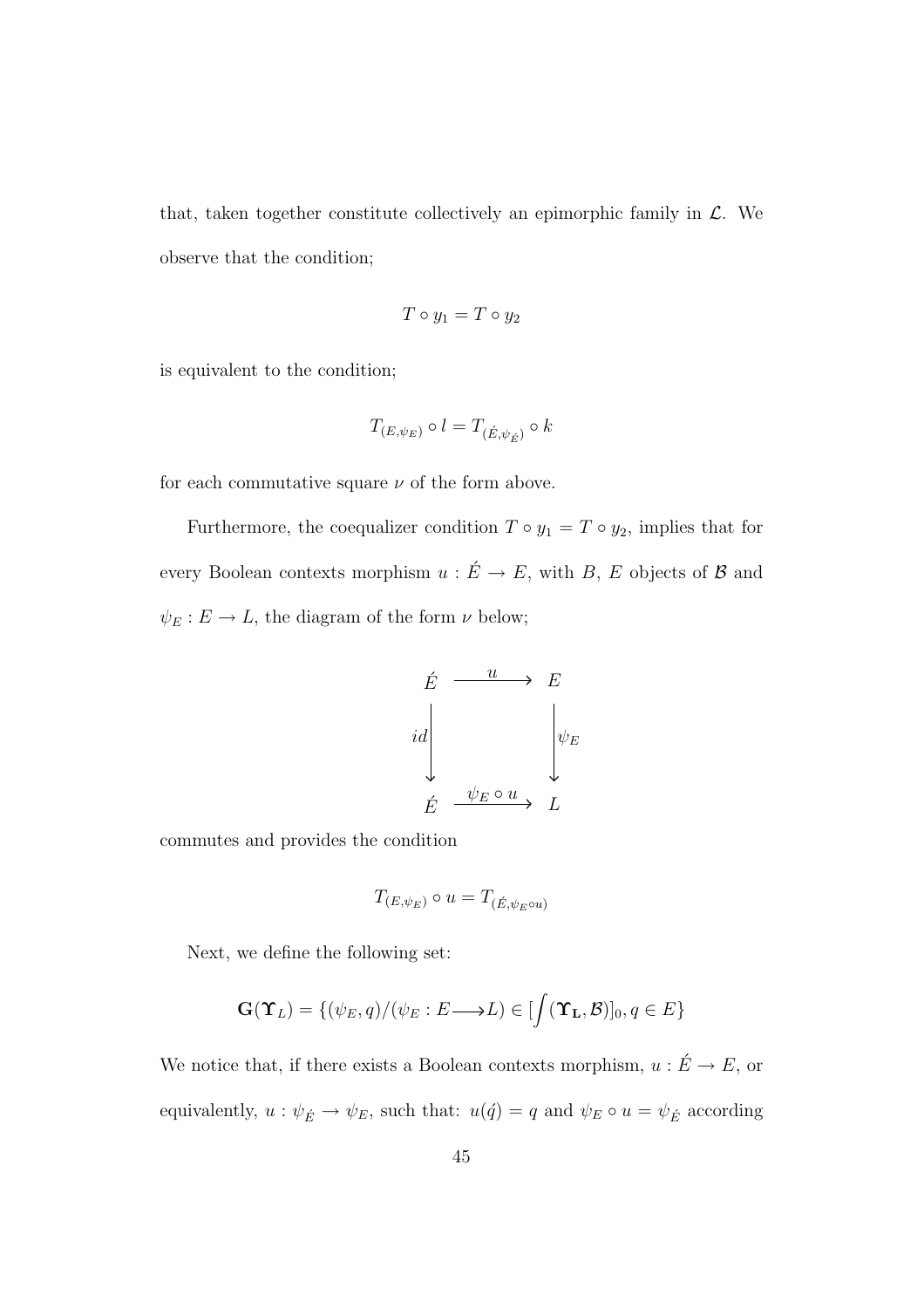to the diagram above, where,  $[\Upsilon_L(u)](\psi_E) := \psi_E \circ u$ , then, we may define a transitive and reflexive relation  $\Re$  on the set  $\mathbf{G}(\Upsilon_L)$ . Of course, the inverse also holds true. Then, we notice that;

$$
(\psi_E \circ u, q) \Re(\psi_E, u(\acute{q}))
$$

for any  $u : \acute{E} \to E$  in the category  $\mathcal{B}$ . The next step is to make this relation also symmetric by postulating that for  $\zeta$ ,  $\eta$  in  $\mathbf{G}(\Upsilon_L)$ , where,  $\zeta$ ,  $\eta$  denote pairs in the above set, we have:

 $\zeta \sim \eta$ 

if and only if,  $\zeta \Re \eta$  or  $\eta \Re \zeta$ . Finally, by considering a sequence  $\xi_1, \xi_2, \ldots, \xi_k$ of elements of the set  $\mathbf{G}(\Upsilon_L)$ , and also,  $\zeta$ ,  $\eta$  such that:

$$
\zeta \sim \xi_1 \sim \xi_2 \sim \ldots \sim \xi_{k-1} \sim \xi_k \sim \eta
$$

we may define an equivalence relation on the set  $\mathbf{L}(\Upsilon(L))$  as follows:

$$
\zeta \bowtie \eta := \zeta \sim \xi_1 \sim \xi_2 \sim \ldots \sim \xi_{k-1} \sim \xi_k \sim \eta
$$

Then, for each  $\zeta \in \mathbf{G}(\Upsilon_L)$ , we define the quantum at  $\zeta$  as follows:

$$
Q_{\zeta} = \{ \iota \in \mathbf{G}(\mathbf{\Upsilon}_L) : \zeta \bowtie \iota \}
$$

Finally, we define:

$$
\mathbf{G}(\mathbf{\Upsilon}_L)/\bowtie := \{Q_{\zeta} : \zeta = (\psi_E, q) \in \mathbf{G}(\mathbf{\Upsilon}_L)\}
$$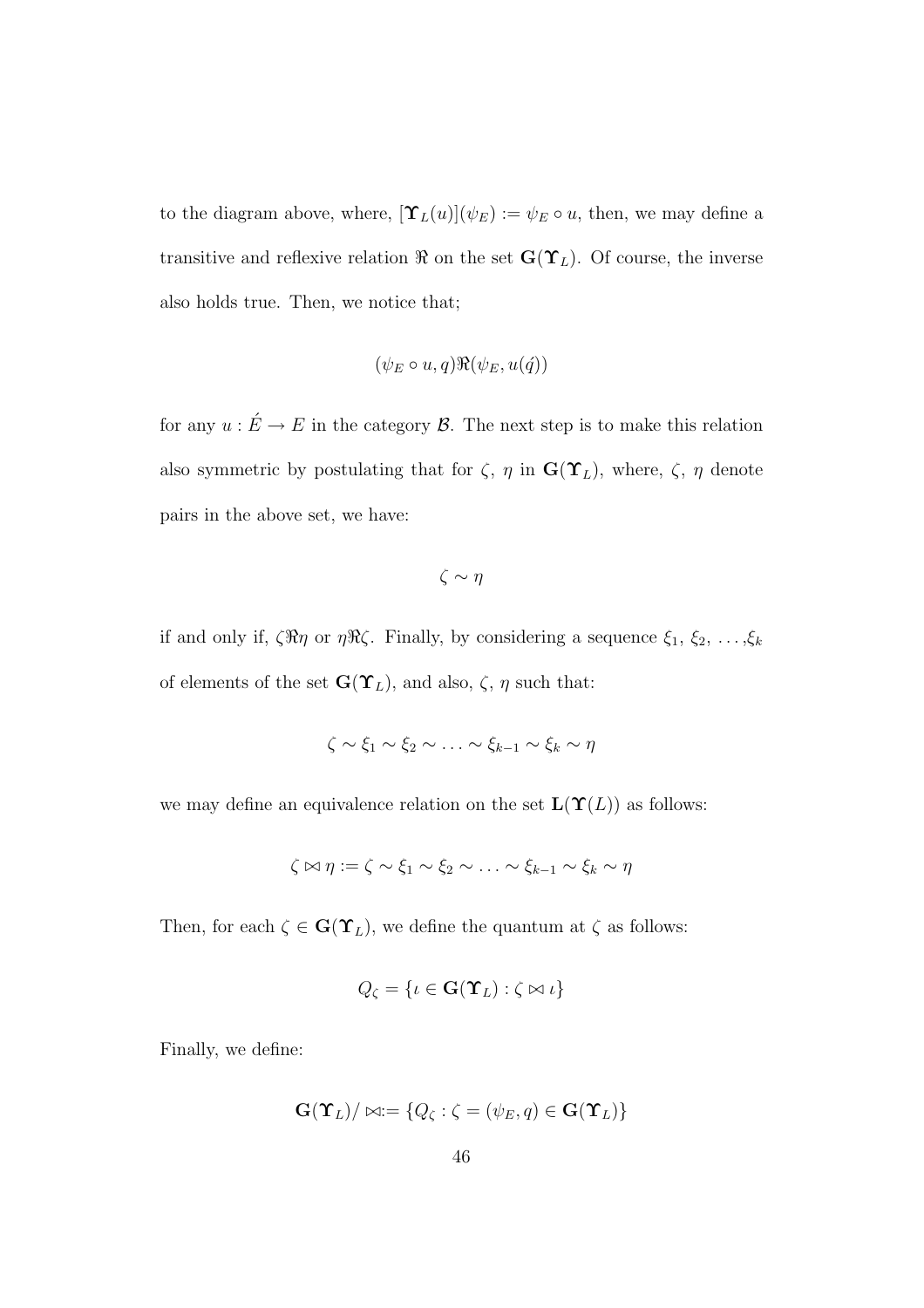and use the notation  $Q_{\zeta} = ||(\psi_E, q)||$ . The set  $[\mathbf{G}(\Upsilon_L)/ \bowtie]$  is identified categorically as the colimit in the category of Boolean frames of the sheaf functor  $\Upsilon_L$  for the Grothendieck topology **J** of epimorphic families;

$$
[\mathbf{G}(\Upsilon_L)/\bowtie]=\mathbf{Colim}\{\int (\Upsilon_L,\mathcal{B})\text{ and } \mathcal{B}\hookrightarrow \mathcal{L}\}
$$

The above set is naturally endowed with a quantum events algebra structure, if we are careful to notice that:

- [1]. The orthocomplementation is defined as:  $Q_{\zeta}^* = ||(\psi_E, q)||^* = ||(\psi_E, q^*)||$ .
- [2]. The unit element is defined as:  $\mathbf{1} = ||(\psi_E, 1)||$ .

[3]. The partial order structure on the set  $[\mathbf{G}(\Upsilon_L)/\bowtie]$  is defined as follows:  $\|(\psi_E, q)\| \leq \|(\psi_C, r)\|$ , if and only if,  $d_1 \leq d_2$  where, we have made the following identifications:  $\|(\psi_E, q)\| = \|(\psi_D, d_1)\|$ , and also,  $\|(\psi_C, r)\|$  =  $\|(\psi_D, d_2)\|$ , with  $d_1, d_2 \in D$ , according to the pullback diagram of events algebras:



such that;  $\beta(d_1) = q$ ,  $\gamma(d_2) = r$ . The rest of the requirements, such that,  $[\mathbf{G}(\Upsilon_L)/\bowtie]$  actually carries the structure of a quantum events algebra are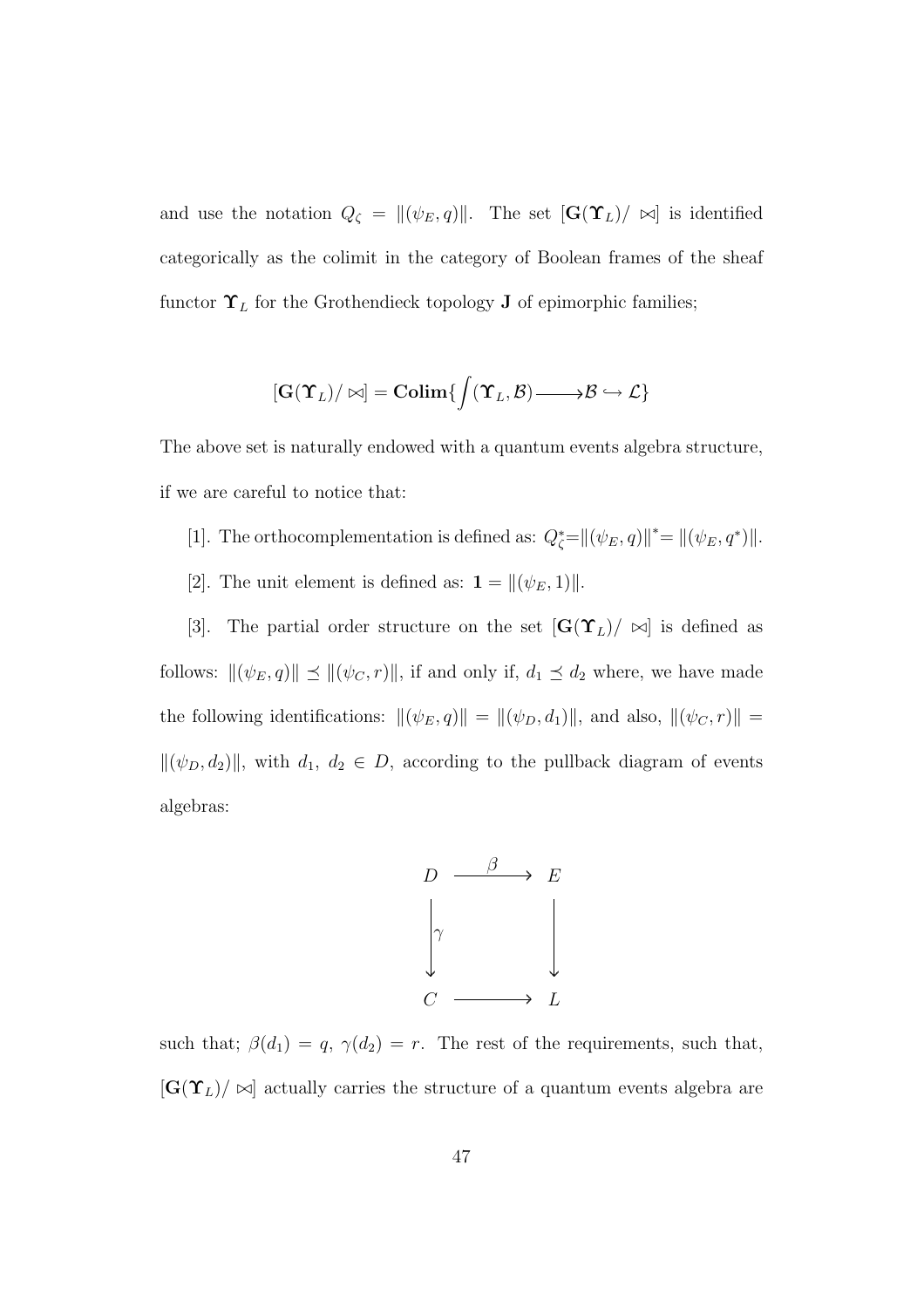obvious. Thus, we conclude that the epimorphism;

$$
T: \coprod_{(E \in [\mathcal{B}]_0, \psi_E : E \to L)} E \to L
$$

which determines a covering sieve of a quantum events algebra L by Boolean frames, viz. a Boolean localization system of  $L$ , induces an isomorphism:

$$
L \cong \mathbf{G}(\mathbf{\hat{T}}_L)/\bowtie
$$

of quantum events algebras in  $\mathcal{L}$ , or equivalently;

$$
L \cong \mathbf{Colim}\{\int (\mathbf{\Upsilon}_L, \mathcal{B}) \longrightarrow \mathcal{B}\}
$$

where,  $\Upsilon_L$  denotes the sheaf of Boolean frames of L for the Grothendieck topology **J** of epimorphic families, and  $\int (\Upsilon_L, \mathcal{B})$  denotes the associated fibered category of Boolean frames of L.

Remark: The proposition proved above, settles completely the second issue posed previously, in the following sense: Firstly, we have constructed explicitly a representation of quantum events as equivalence classes of Boolean coefficients in local Boolean reference frames, with respect to J. Secondly, we have shown that a quantum events algebra  $L$  is represented isomorphically by the colimit taken in the category of elements of the sheaf functor of Boolean frames of L. Thus, we may state conclusively that: We have forced a uniform, homologous, and coherent fibered representation of quantum events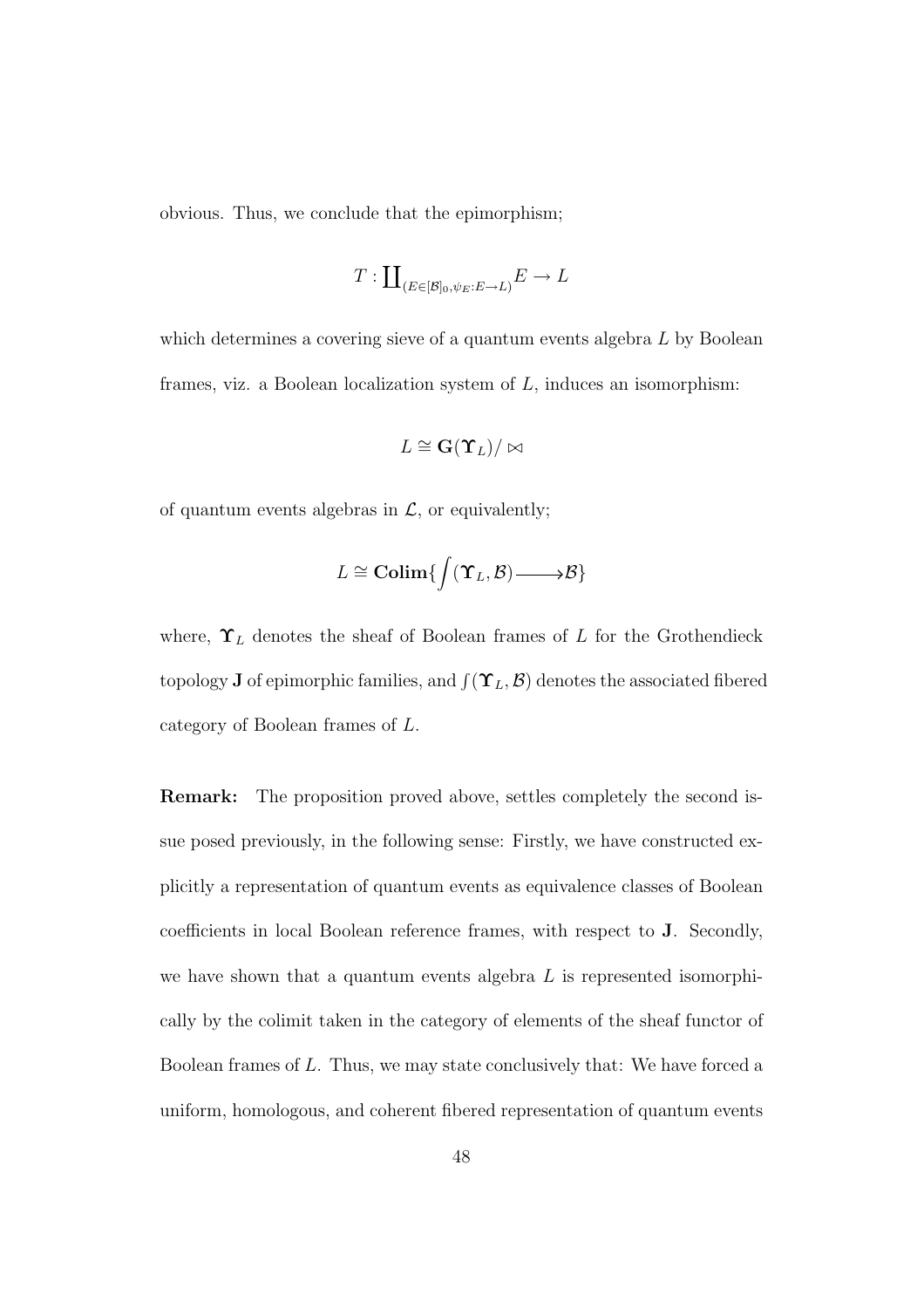with respect to local Boolean reference frames, inducing effectively an isomorphism between quantum events algebras and colimits of Boolean localization systems.

### 8 Conclusions

In this paper we have proposed a sheaf-theoretic interpretation scheme of quantum events algebras, taking into account Boolean localization processes in the quantum regime of observable structure. The latter have been effectuated by means of generalized topological covering systems on a base category of Boolean reference contexts. Thus, the focus has been shifted from pointset to topological localization models of a globally partially ordered quantum events algebra. Effectively, this shift induces a transition in the semantics of quantum events from a set-theoretic to a sheaf-theoretic one.

The sheaf-theoretic semantic transition of quantum events has been forced by means of an explicitly constructed uniform, homologous, and coherent fibered representation of quantum events with respect to local Boolean reference frames for the Grothendieck topology of epimorphic families. According to this representation, quantum events have been conceptualized as equivalence classes of local Boolean coordinates with respect to those reference frames. Subsequently, it has been constructed an isomorphic representation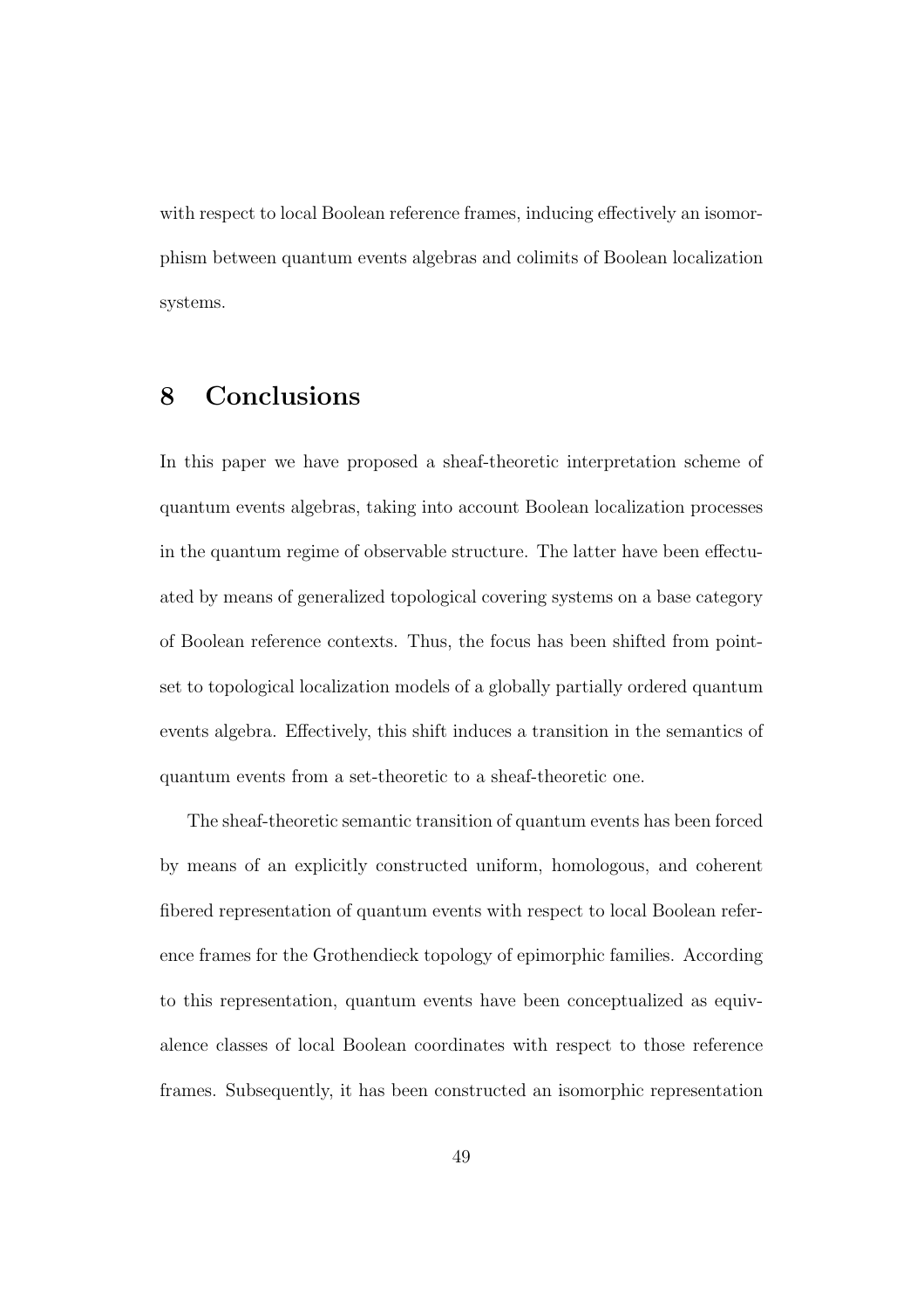of quantum events algebras with colimits taken in the categories of elements of sheaves of Boolean frames.

The physical significance of this representation lies on the fact that the whole information content of a quantum events algebra is preserved by the action of some covering system, if and only if that system forms a Boolean localization system. Hence, the significance of a quantum events algebra is shifted from the orthoposet axiomatization at the level of events, to the sheaf-theoretic gluing conditions at the level of Boolean localization systems. Eventually, the former axiomatization is fully and faithfully recaptured at the level of equivalence classes in these localization systems.

The physical content of the sheaf-theoretic representation of quantum events algebras can be formulated in terms of a functoriality property. According to this, the information content of a quantum events algebra is covariant under the groupoid of gluing isomorphisms between overlapping local Boolean reference frames, along their intersections, in a Boolean localization system, preserving the quantum algebraic structure.

The covering process induced by Boolean localization systems leads naturally to a contextual description of quantum events, in a global quantum events algebra L, with respect to local Boolean reference frames of measurement. It is instructive to note that, each Boolean context corresponds to a Boolean algebra of events actualized locally in a quantum measurement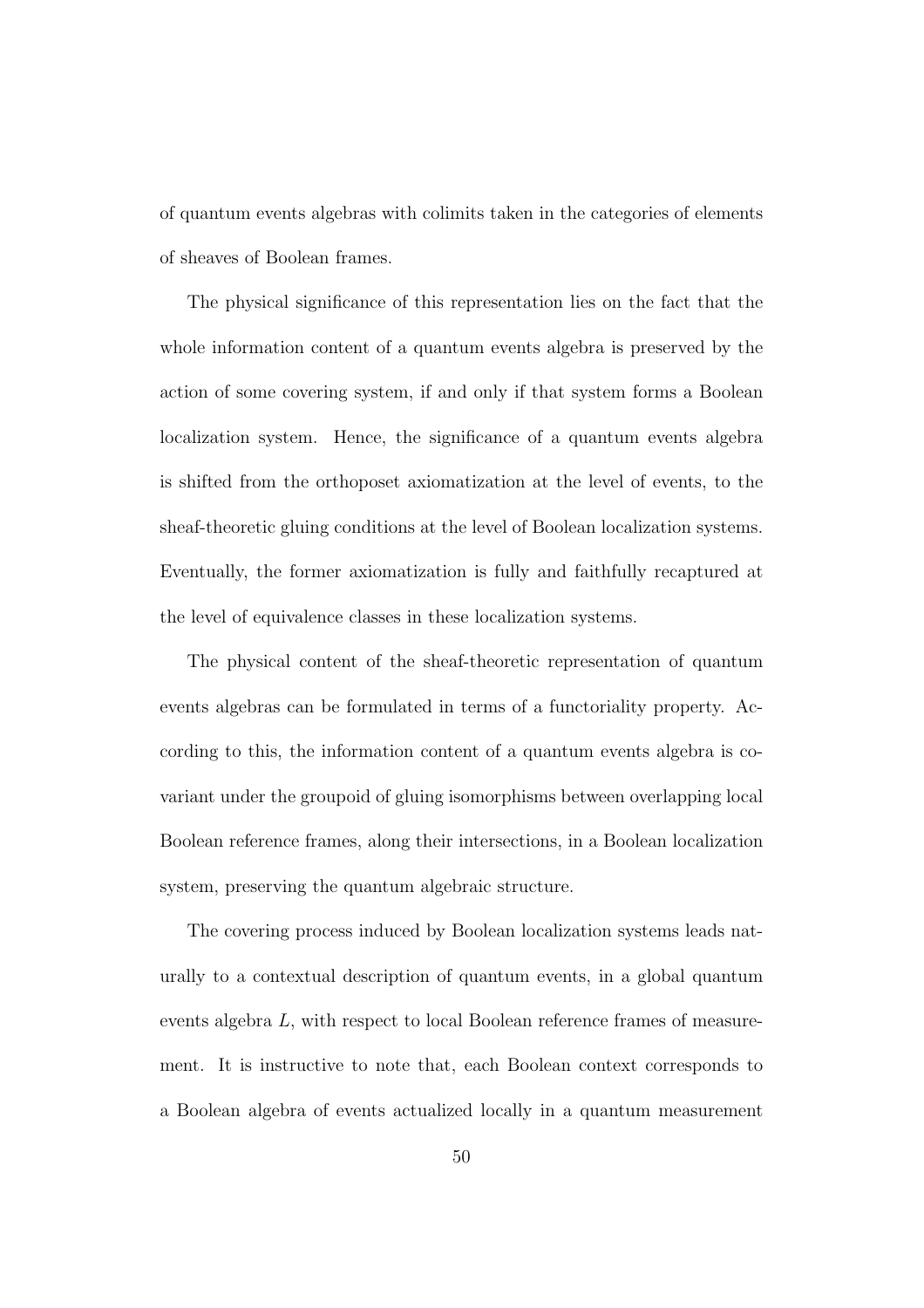situation. The equivalence classes of Boolean coefficients, with respect to local Boolean contexts in covering sieves of L, represent quantum events in  $L$ . Consequently, the information content of a quantum events algebra  $L$ is being generated, and also, isomorphically represented, by the information that its structure preserving maps carry. Notice, that the latter information is equivalent with the conditions incorporated in the sheaf-theoretic specification of the functor of Boolean frames. Most significantly, the functioning of this functor in terms of Boolean localization systems of L, accomplish the representation of quantum events as equivalence classes in a structure sheaf of Boolean coefficients associated with local contexts of measurement.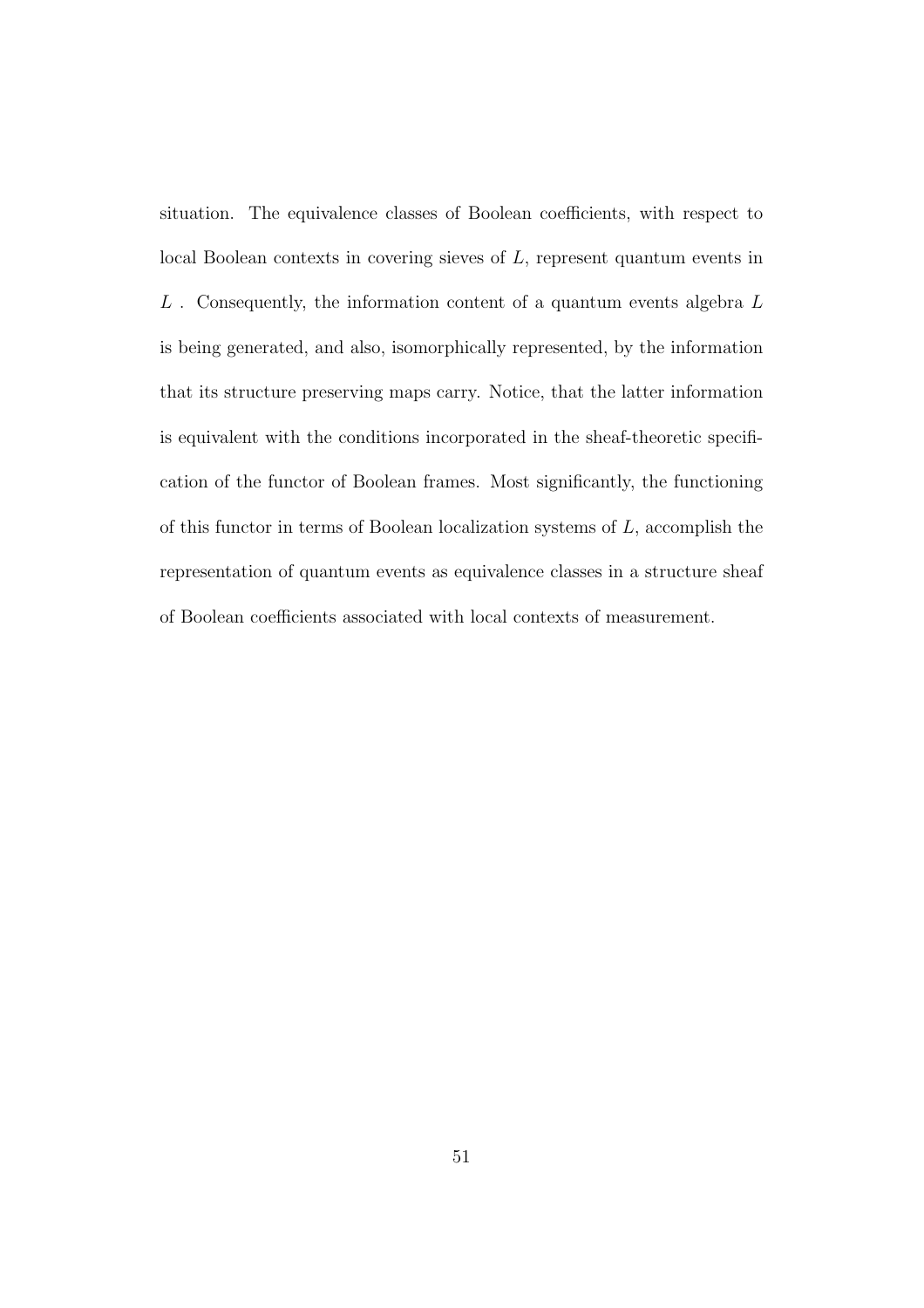### References

- [1] V. S. Varadarajan, Geometry of Quantum Mechanics, Vol. 1, Van Nostrand, Princeton, New Jersey, 1968.
- [2] G. Birkhoff and J. von Neumann, The logic of Quantum Mechanics, Annals of Mathematics 37, 823 (1936).
- [3] S. Kochen and E. Specker, The problem of hidden variables in Quantum Mechanics, J. Math. and Mech. 17, 59 (1967).
- [4] F. W. Lawvere and S. H. Schanuel, Conceptual Mathematics, Cambridge University Press, Cambridge, 1997.
- [5] S. MacLane, Categories for the Working Mathematician, Springer-Verlag, New York, 1971.
- [6] S. MacLane and I. Moerdijk, Sheaves in Geometry and Logic, Springer-Verlag, New York, 1992.
- [7] J. L. Bell, Toposes and Local Set Theories, Oxford University Press, Oxford, 1988.
- [8] M. Artin, A. Grothendieck, and J. L. Verdier, Theorie de topos et cohomologie etale des schemas, Springer LNM 269 and 270, Springer-Verlag, Berlin, (1972).